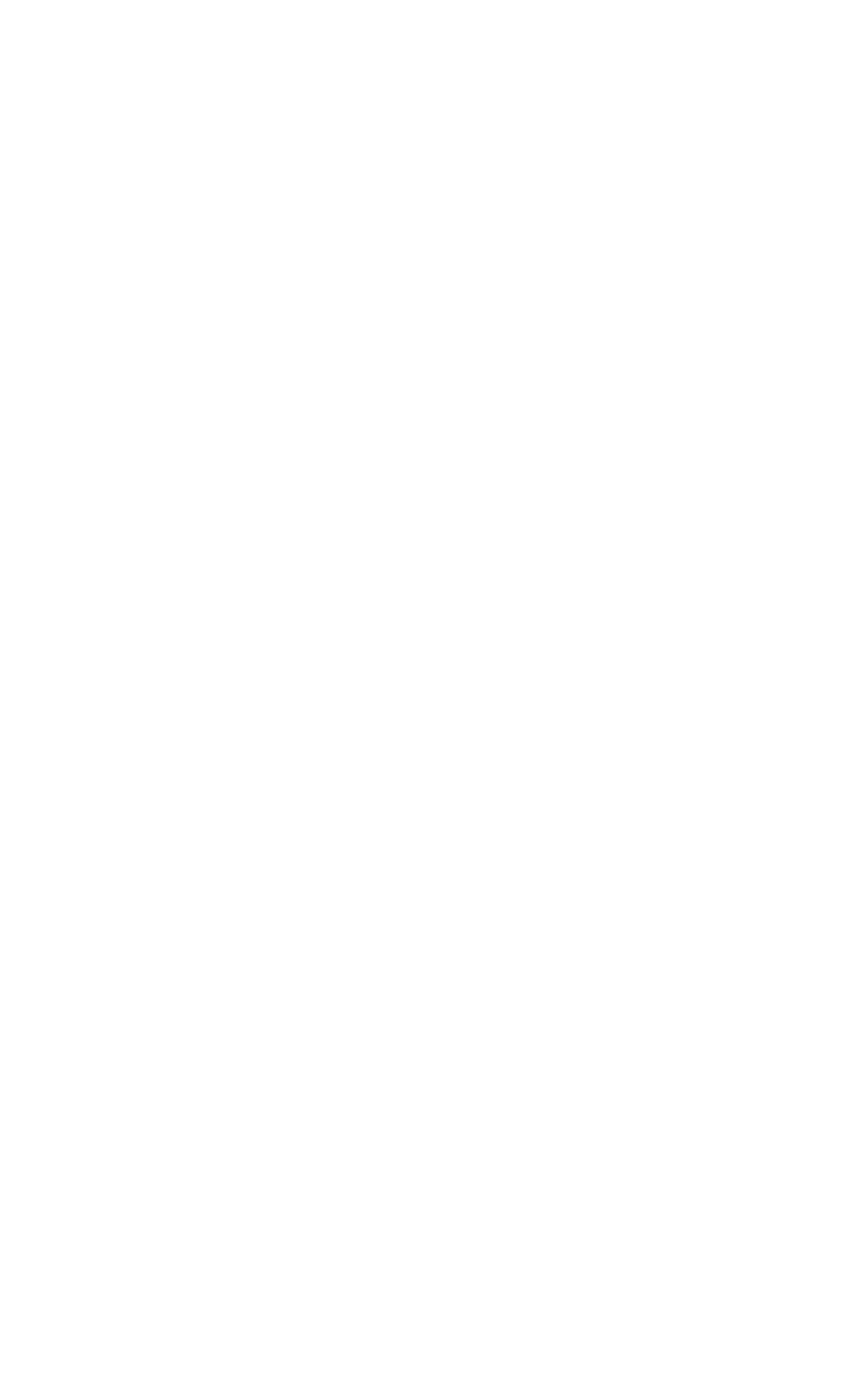# [9/11 UNVEILED](http://www.twf.org/Library/911Unveiled.html)

[Enver Masud](http://www.twf.org/bio/EMasud.html)

[THE WISDOM FUND](http://www.twf.org)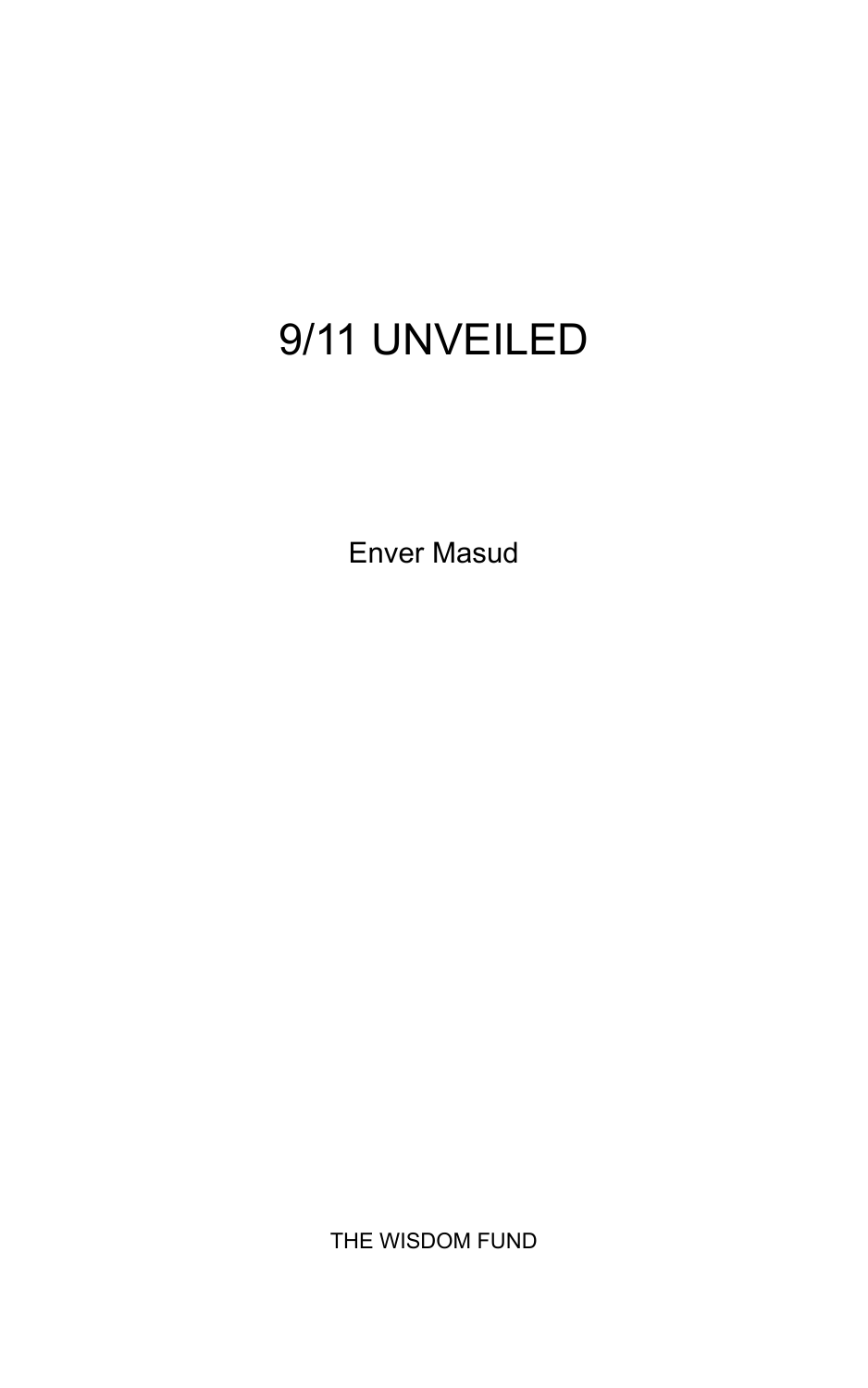9/11 Unveiled Copyright © 2008–2018 by Enver Masud

> 1st Edition ISBN-10: 0-9700011-4-2 ISBN-13: 978-0-9700011-4-6

> 2nd Edition ISBN-10: 0-9700011-5-0 ISBN-13: 978-0-9700011-5-3

> > E-Book Version 12.07.10

Published by: The Wisdom Fund PO Box 2723 Arlington, VA 22202 USA

[email: staff@twf.org](mailto:staff%40twf.org?subject=9/11%20Unveiled) [website: twf.org](http://www.twf.org)

Cover photo by Mark Oatney from Getty Images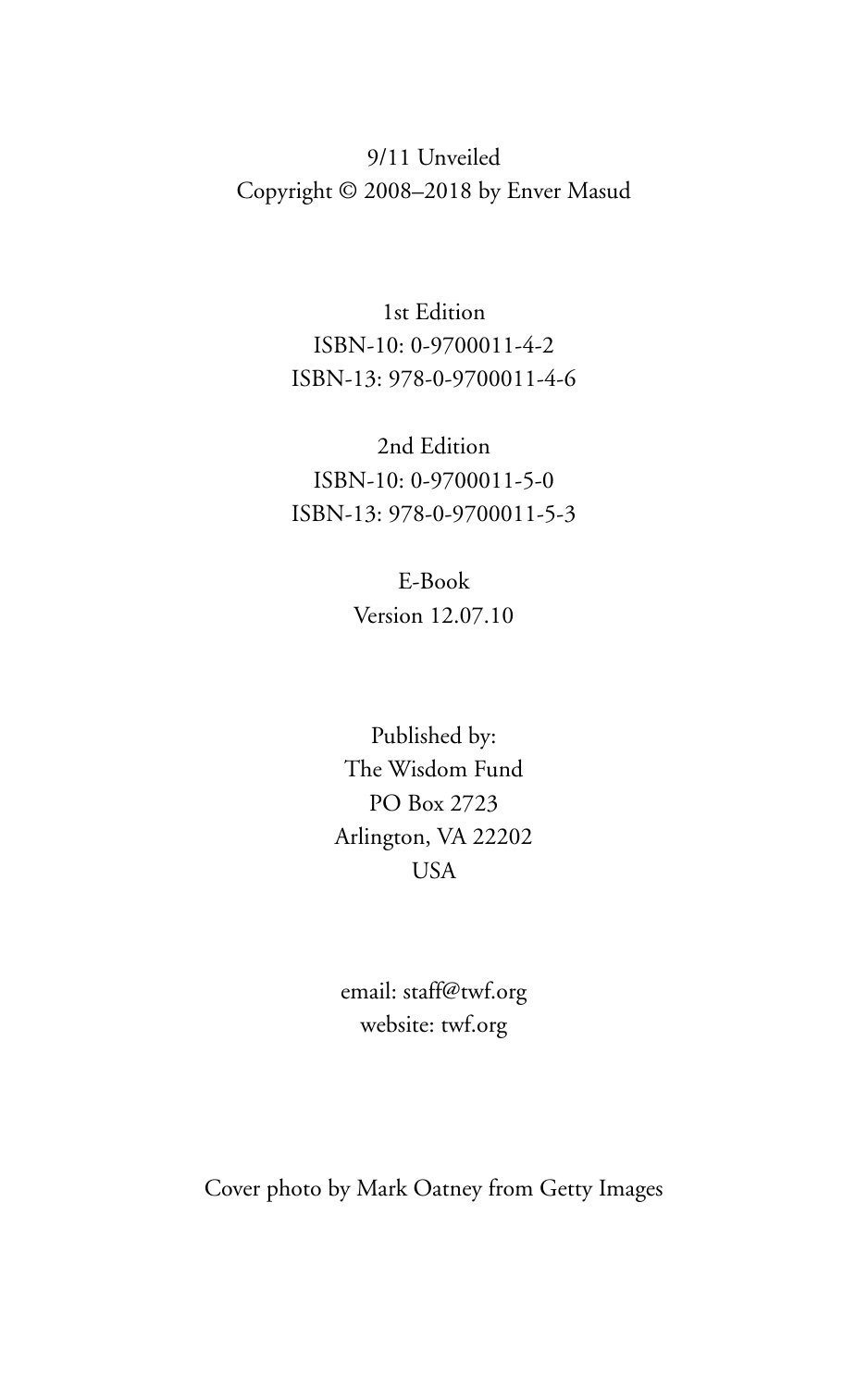To my mother and father who instilled in me the values I strive to live by.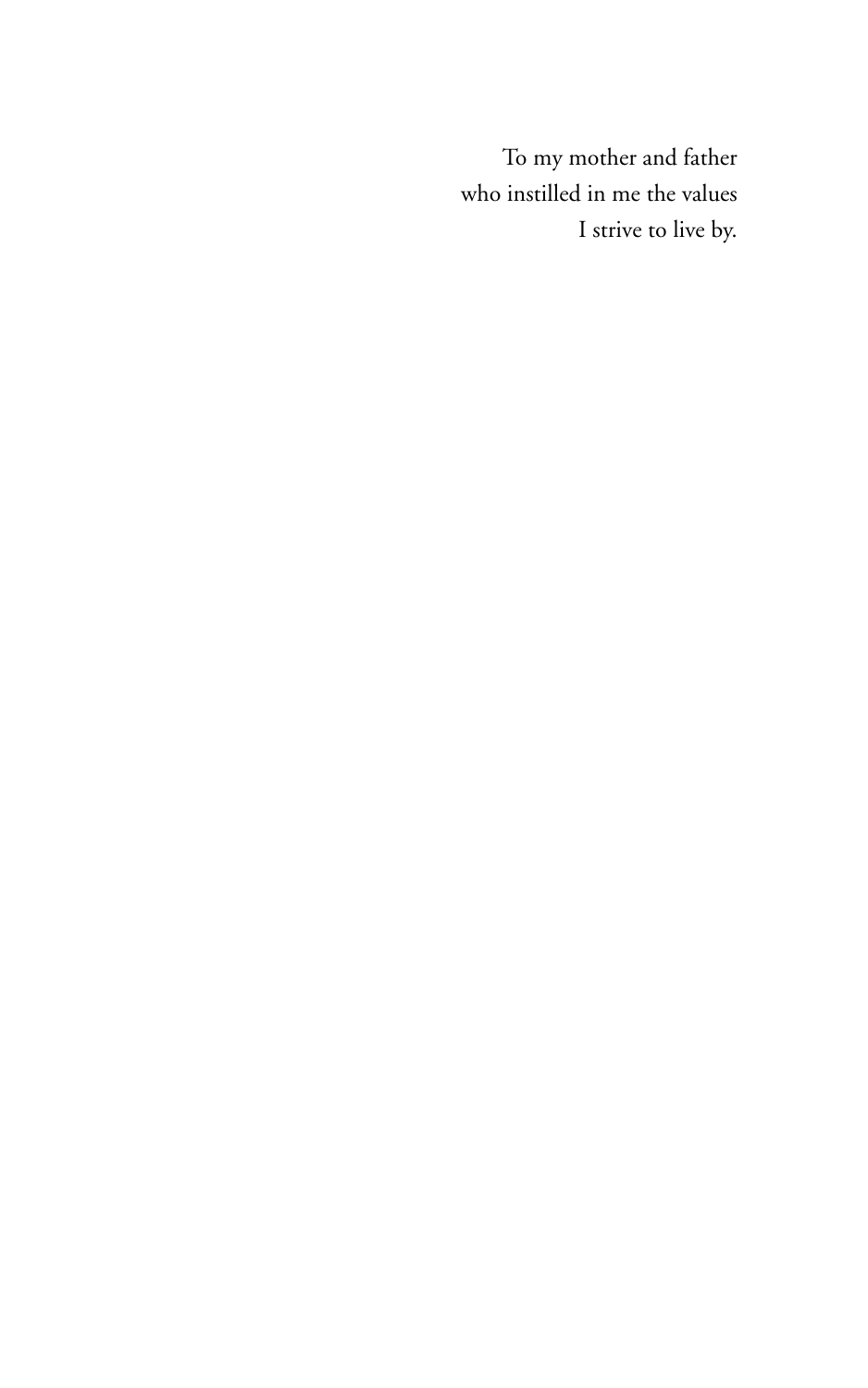"All truth passes through three stages. First, it is ridiculed. Second, it is violently opposed. Third, it is accepted as self-evident." —Arthur Schopenhauer 1788–1860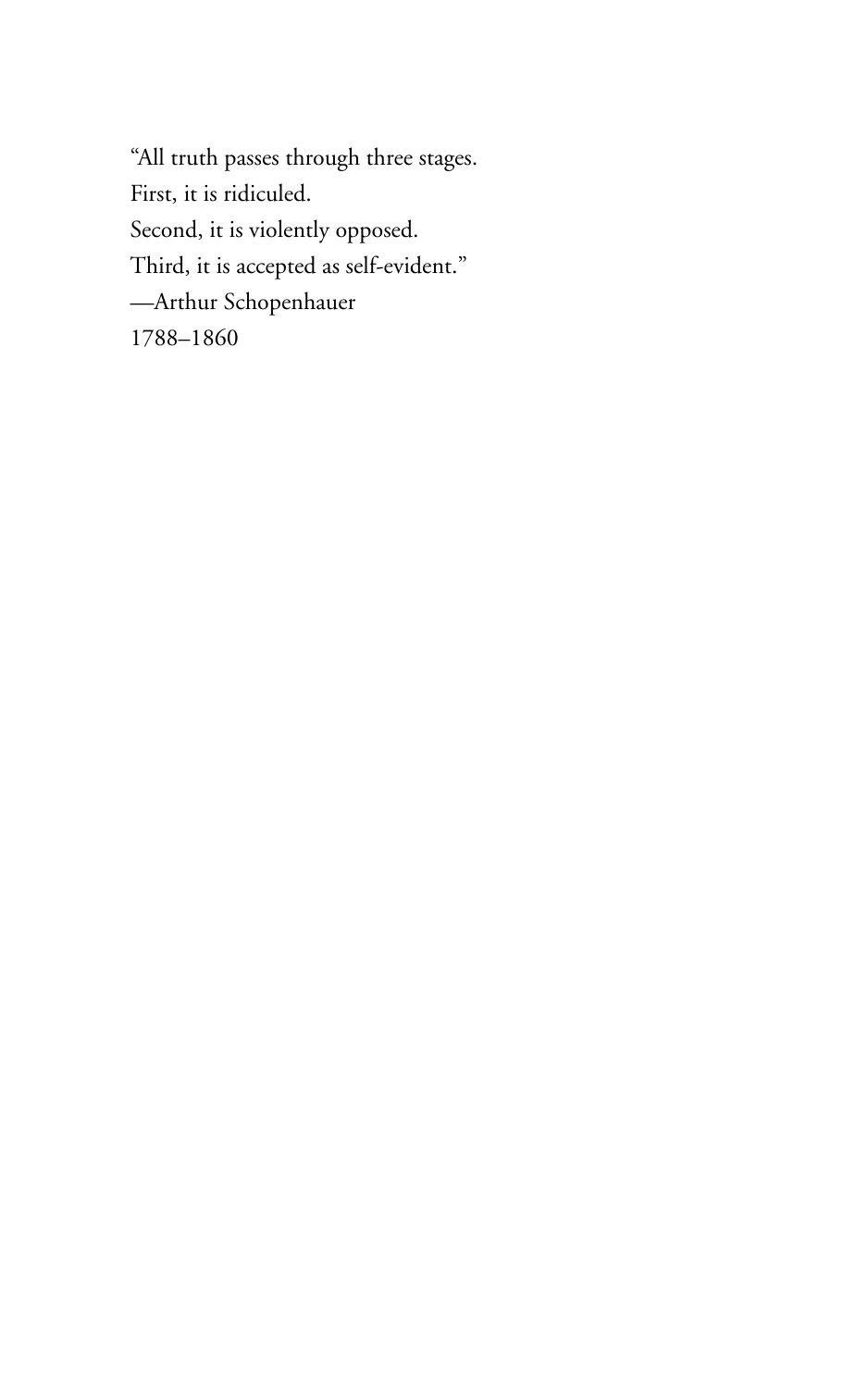# Preface

The book is intended primarily for persons who dismiss other explanations of 9/11 as "conspiracy theory".

By definition, all explanations of 9/11 are conspiracy theories. The issue is whether or not a particular theory is supported by the facts. The facts don't support the official "conspiracy theory".

Furthermore, those who dismiss other explanations of 9/11 as "conspiracy theory" undermine their position by refusing to face their critics in professional forums the generally accepted venue where scientists and engineers present their views and respond to questions.

Purposely brief, *9/11 Unveiled* summarizes about eight years of research (10 to 20 hours per week) worth about one half million dollars. Supporting documents and exhibits may be viewed at [The Wisdom Fund](http://www.twf.org)  [website.](http://www.twf.org)

This book would not have been possible without the effort of countless patriotic Americans who are working to uncover the truth about 9/11.

> [Enver Masud](http://www.twf.org/bio/EMasud.html) 2012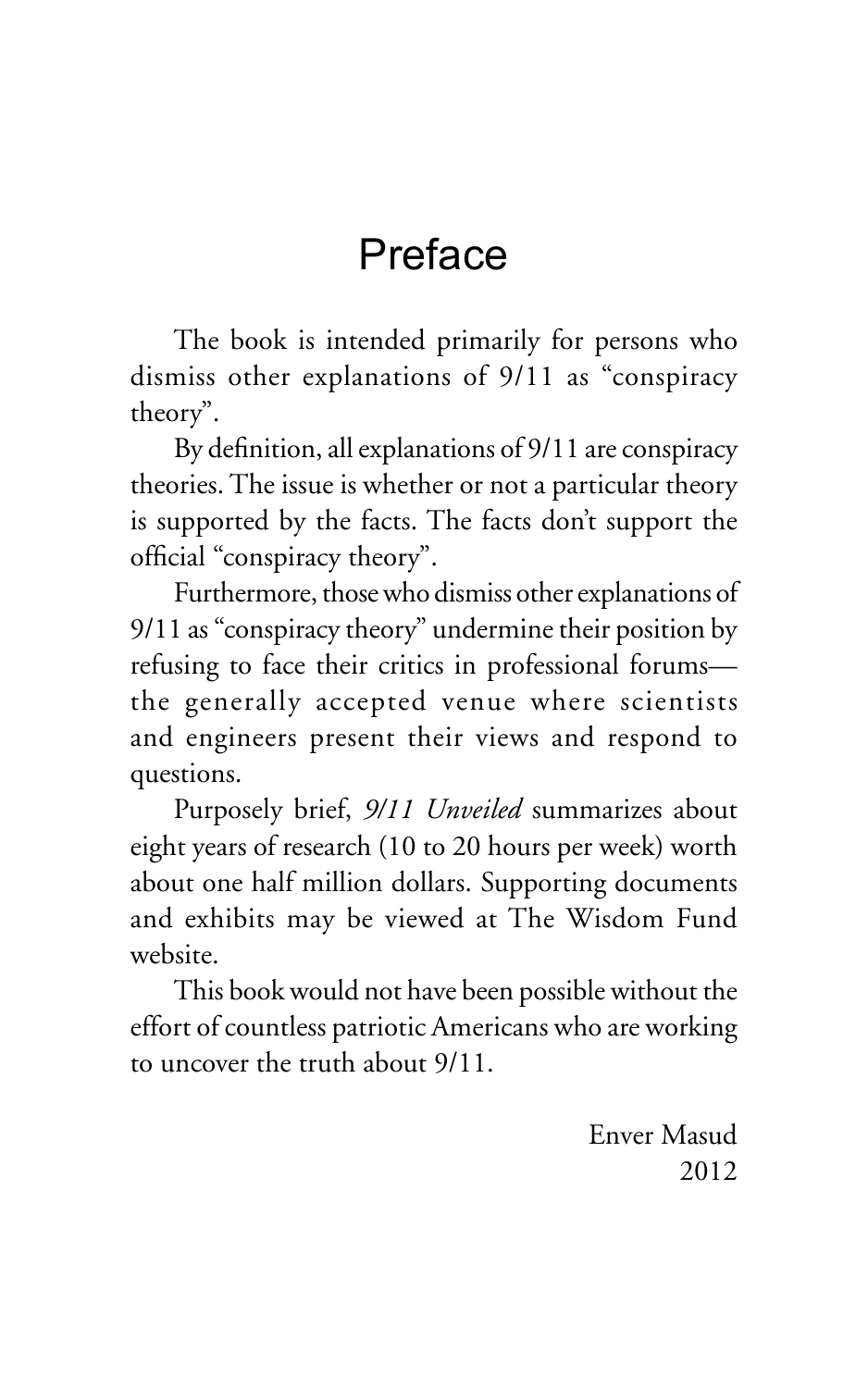Links to sources, photos, videos click on section titles and/or go to The Wisdom Fund twf.org/911.html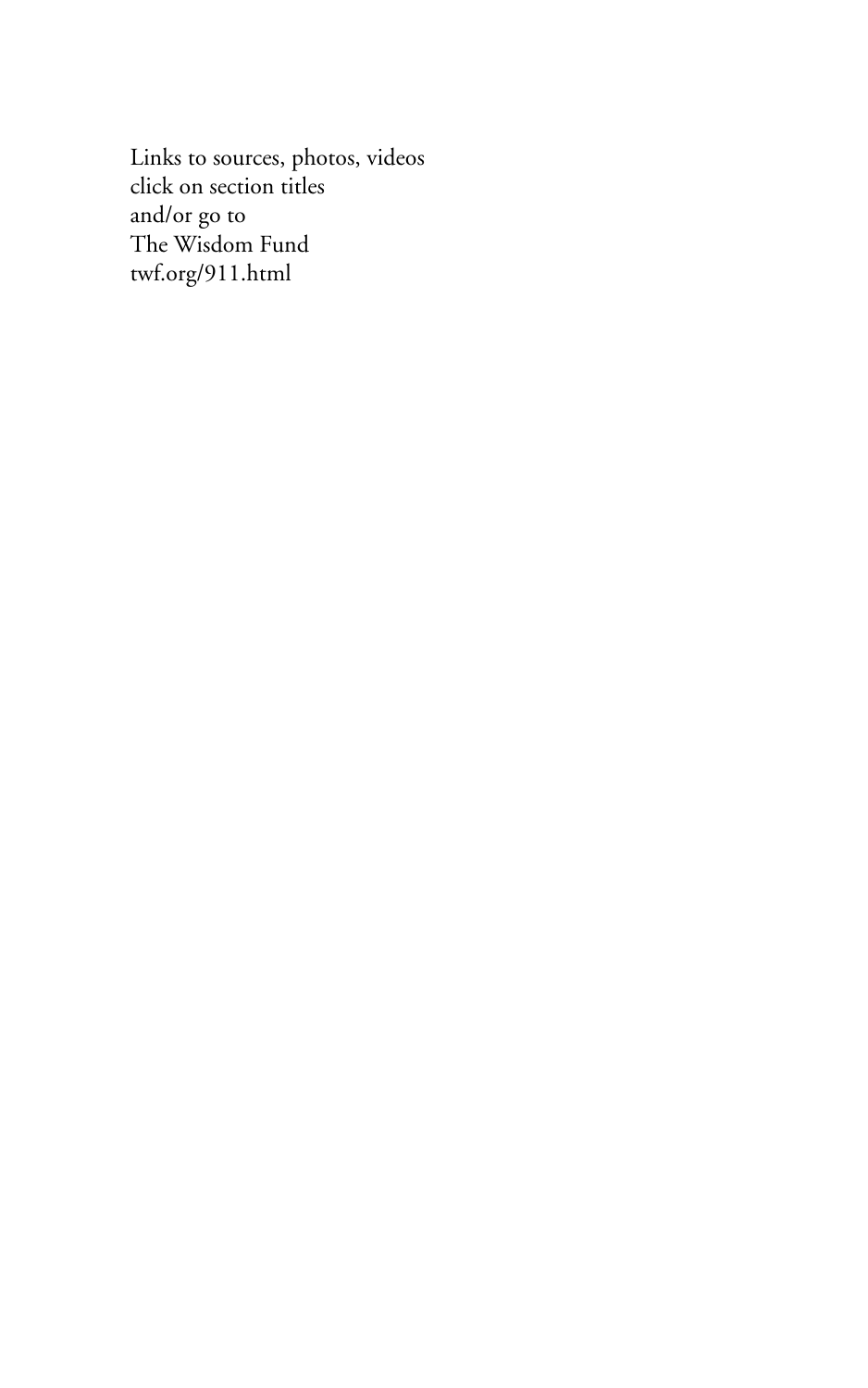# **Contents**

| Attack, Response            | $\mathbf{1}$ |
|-----------------------------|--------------|
| Pretexts and Coverups       | 11           |
| Bin Laden                   | 21           |
| The 'Hijackers'             | 24           |
| One, Two World Trade Center | 28           |
| 7 World Trade Center        | 37           |
| The Achilles Heel           | 44           |
| Flight 93                   | 47           |
| The Pentagon                | 53           |
| Boomerang                   | 66           |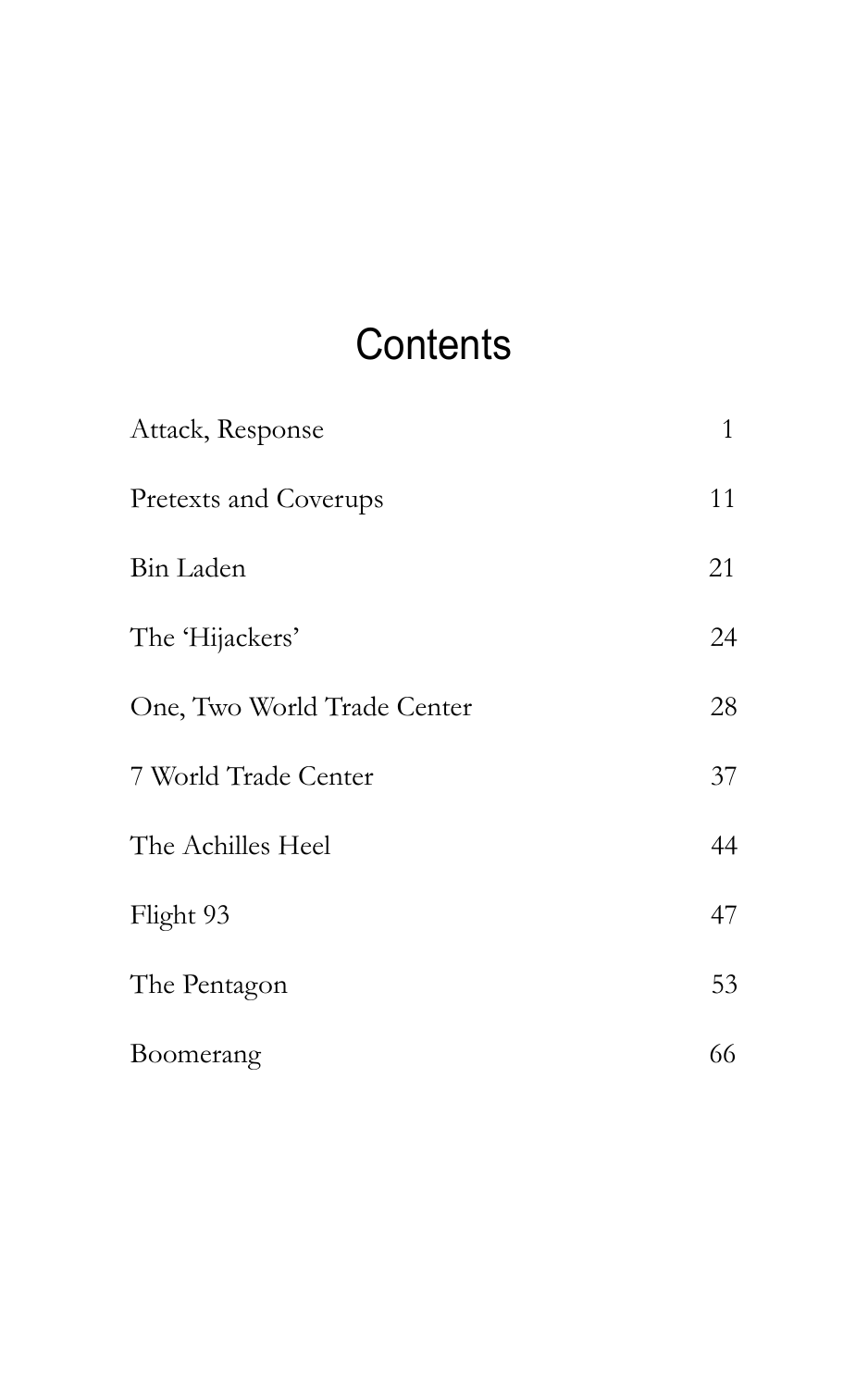"Military experts from previous administrations told Congress today that the \$300 billion annual Pentagon budget could be safely cut in half over the next decade". —*The Washington Post*, December 13, 1989

"Preserving the desirable strategic situation in which the United States now finds itself requires a globally preeminent military capability . . . the process of transformation . . . is likely to be a long one, absent some catastrophic and catalyzing event—like a new Pearl Harbor." —*Rebuilding America's Defenses*, The Project for the New American Century, September 2000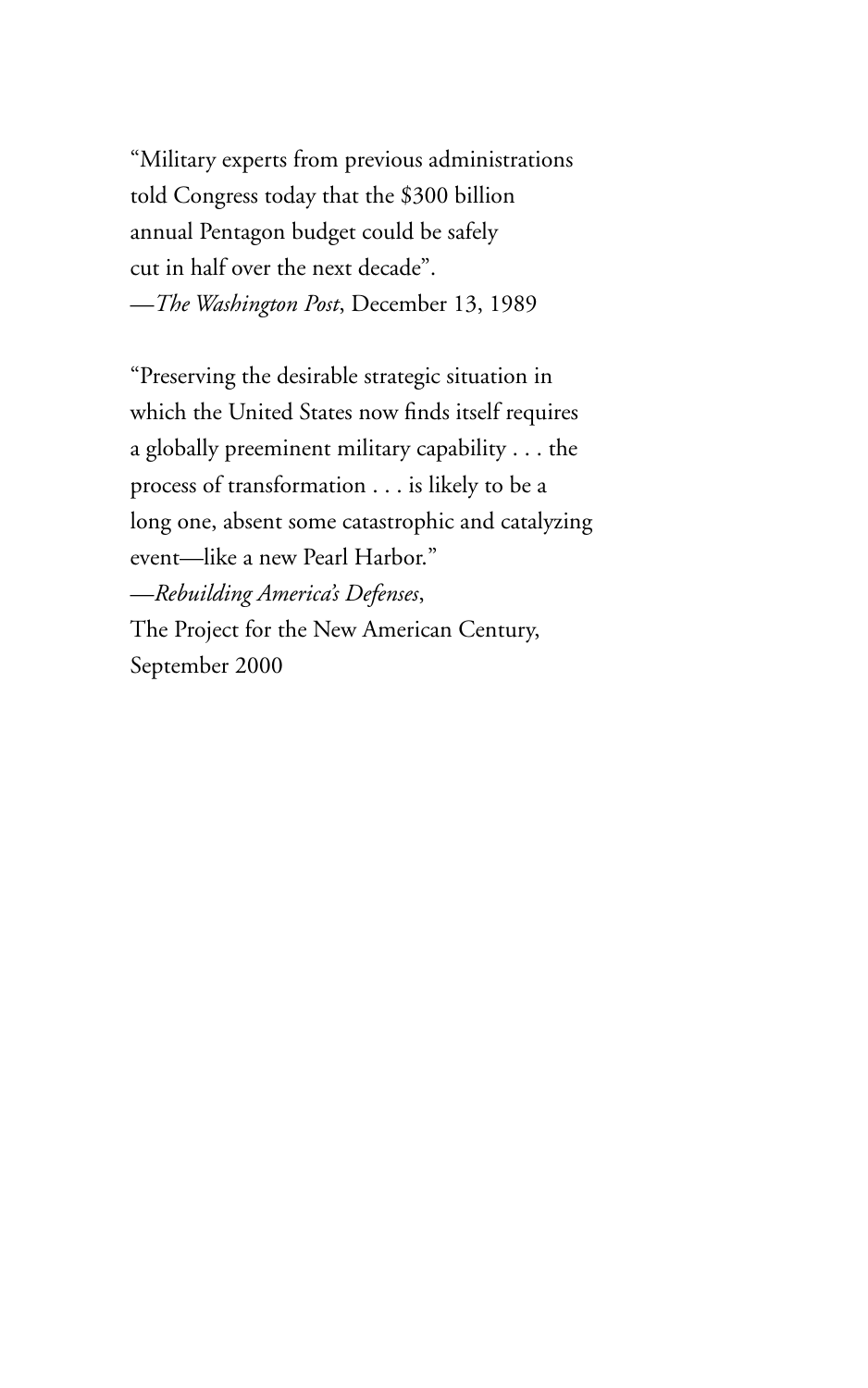# <span id="page-10-0"></span>Attack, Response

On September 11, 2001, America was attacked.

At 8:47 a.m., American Airlines Flight 11—a Boeing 767 out of Boston bound for Los Angeles, crashed into the north tower of the World Trade Center in New York.

At 9:03 a.m., United Airlines Flight 175—a Boeing 767 out of Boston bound for Los Angeles, crashed into the south tower.

At 9:38 a.m., American Airlines Flight 77—a Boeing 757 out of Washington's Dulles International Airport bound for Los Angeles, crashed into the western wall of the Pentagon.

At 10:03 a.m., United Airlines Flight 93—a Boeing 757 out of Newark bound for San Francisco, crashed near Pittsburgh.

The 110-story towers of the World Trade Center were obliterated. The Pentagon suffered massive damage. Aircraft debris was found in Pennsylvania.

According to reports, the death toll was 2750 persons—mostly civilian nationals of 90 countries—at the World Trade Center, 125 persons at the Pentagon, and 265 passengers and crew on the four planes.

Seven years later, what really happened on 9/11 remains shrouded in a veil of doubts and secrecy.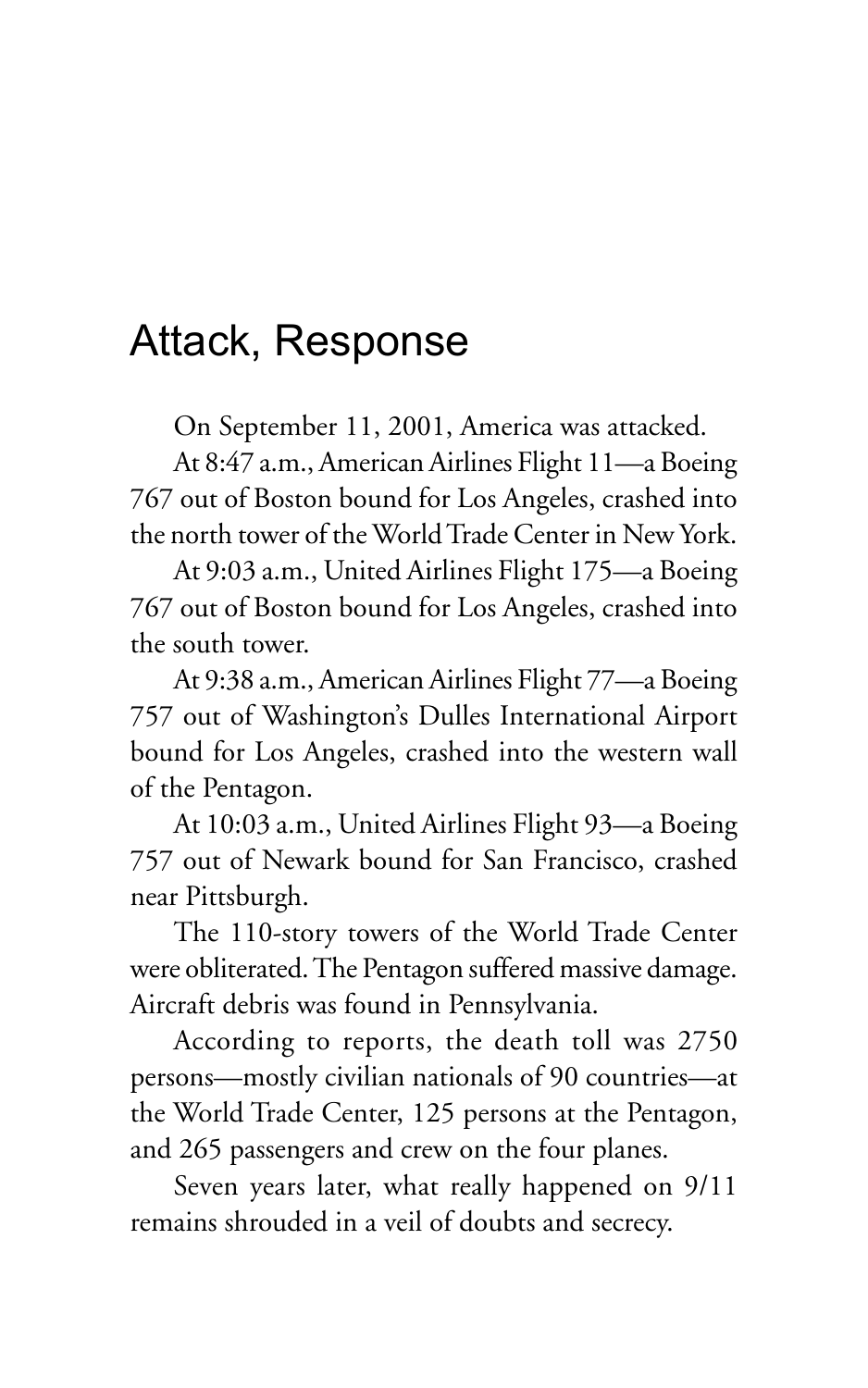Terrorists were reported to have hijacked the planes. Two days later, Secretary of State Colin Powell identified Osama Bin Laden as the prime suspect.

Europol's director, Jurgen Storbeck, stated (*Telegraph*, September 15, 2001): "It's possible that he [bin Laden] was informed about the operation; it's even possible that he influenced it; but he's probably not the man who steered every action or controlled the detailed plan."

On September 16, President Bush, brushing off doubts about Osama bin Laden, declared a "crusade" to "rid the world of evil-doers".

On the day of the attack on America, the *Washington Times* quoted a paper by the Army School of Advanced Military Studies which said that the MOSSAD, the Israeli intelligence service, "Has capability to target U.S. forces and make it look like a Palestinian/Arab act."

After 9/11, dozens of Israelis were reported to have been arrested, but the role played by this "huge Israeli spy ring that may have trailed suspected al-Qaeda members in the United States without informing federal authorities" remained unclear, and "it is no longer tenable to dismiss the possibility of an Israeli angle in this story," wrote Justin Raimondo (antiwar.com, March 8, 2002).

Field reports by Drug Enforcement Administration agents, and other U.S. law enforcement officials, on the alleged Israeli spy ring have been compiled in a 60-page document (John F. Sugg, *Weekly Planet*, April 22, 2002).

> DEA agents say that the 60-page document was a draft intended as the base for a 250 page report. The larger report has not been produced because of the volatile nature of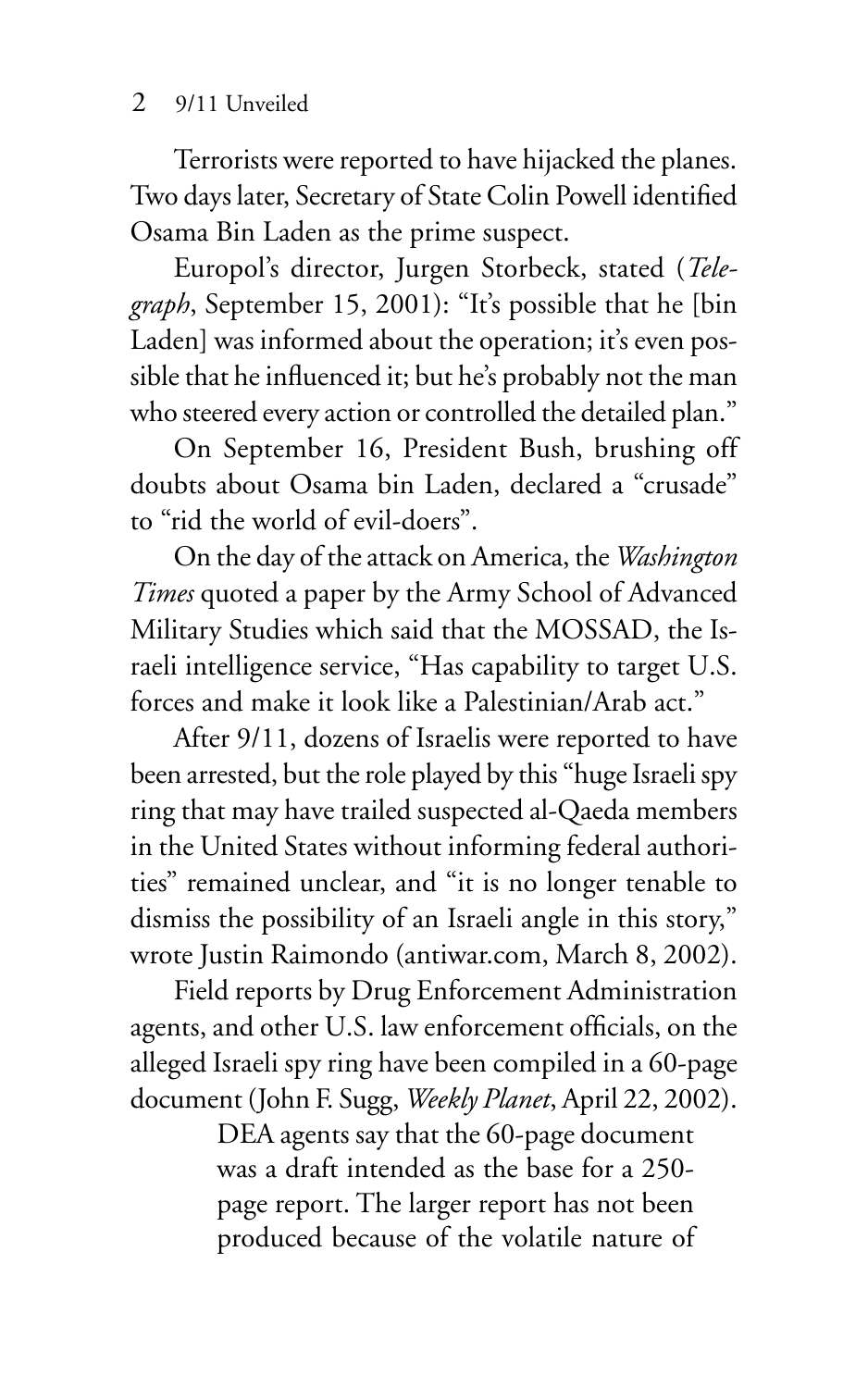suggesting that Israel spies on America's deepest secrets.

Others suggest that Israel's MOSSAD had foreknowledge of 9/11. Fox News' Carl Cameron did a 4-part series on this episode (December 2001) .

The attacks on 9/11 led to the U.S. war on Afghanistan—a war planned prior to 9/11, after negotiations with the Taliban for a pipeline had broken down.

The Taliban, after initially negotiating with Unocal, had begun showing a preference for Bridas Corporation of Argentina. During the negotiations—which ocurred prior to 9/11—"U.S. representatives told the Taliban (Jean-Charles Brisard and Guillaume Dasquie, *Bin Laden, The Forbidden Truth*), 'either you accept our offer of a carpet of gold, or we bury you under a carpet of bombs'."

Niaz Naik, a former Pakistani Foreign Secretary, was told by senior American officials in mid-July that military action against Afghanistan would go ahead by the middle of October (BBC News, September 18, 2001).

And the *Irish Times* (February 11, 2002) reported:

The Pakistani President, Gen. Pervez Musharraf, and the Afghan interim leader, Mr. Hamid Karzai, agreed yesterday that their two countries should develop "mutual brotherly relations and cooperate in all spheres of activity"— including a proposed gas pipeline from Central Asia to Pakistan via Afghanistan.

It is curious that these two leaders, who only later vowed to "bury the recent history of poisonous relations"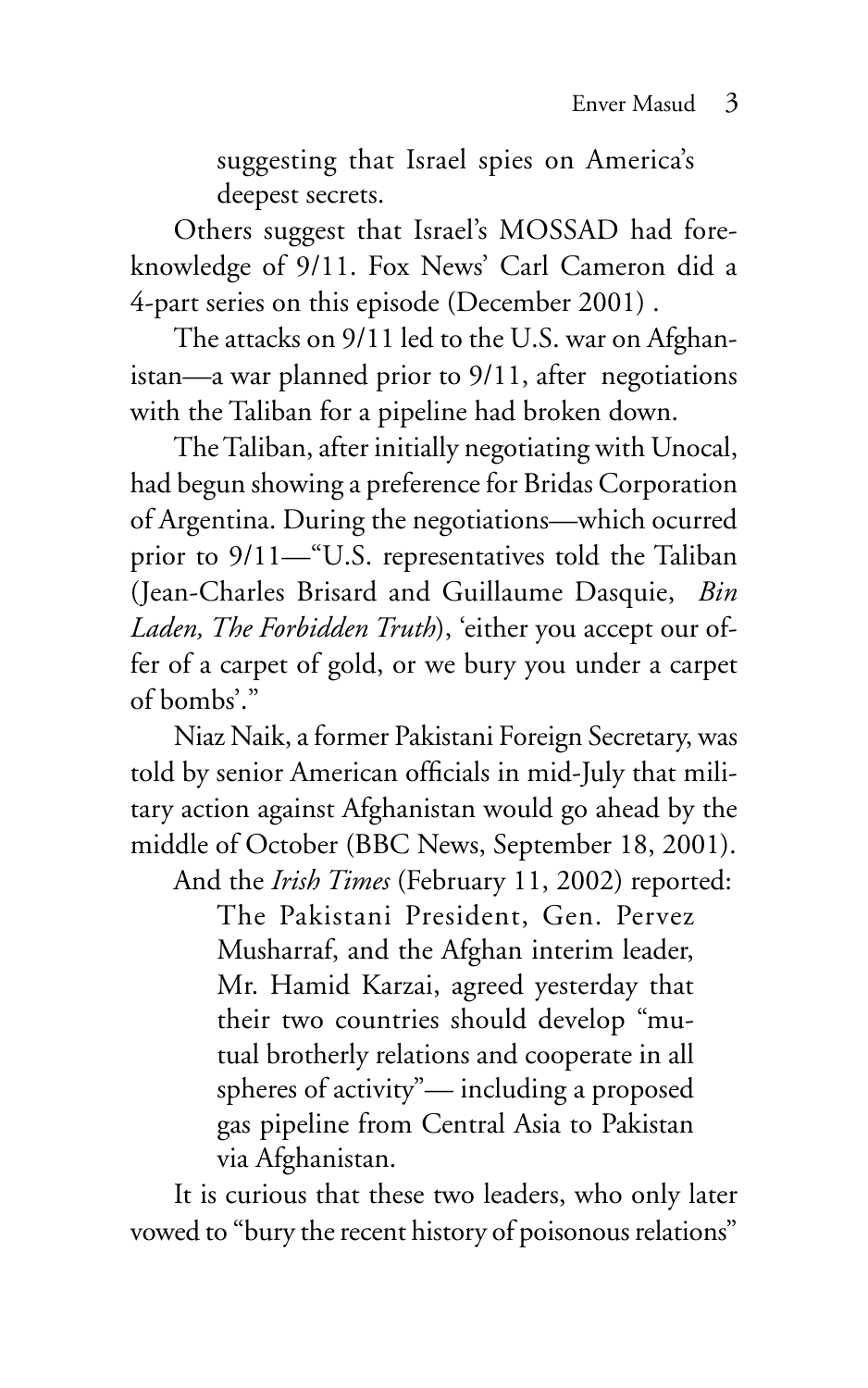between their nations (*Washington Post*, April 3, 2002), could agree so quickly to the pipeline. Afghanistan's interim president Hamid Karzai, and Zalmay Khalilzad, the Bush-appointed special envoy to Afghanistan, probably facilitated the agreement.

According to George Monbiot (*Guardian*, February 12):

> Both Hamid Karzai, the interim president, and Zalmay Khalilzad, the U.S. special envoy, were formerly employed as consultants to Unocal, the U.S. oil company which spent much of the 1990s seeking to build a pipeline through Afghanistan.

Zalmay Khalilzad drew up Unocal's risk analysis on its proposed trans-Afghan gas pipeline. In 2003, Zalmay Khalizad became the U.S. ambassador to Afghanistan, and on June 22, 2005 was sworn in as ambassador to Iraq.

While the identities of the hijackers remained in doubt, despite U.S. statements that 15 of the 19 alleged hijackers were citizens of Saudi Arabia, despite the fact that the Taliban had stated their willingness to give up Osama bin Laden for trial to an international court, on October 7, 2001, without the benefit of a UN resolution, the United States, Canada and the United Kingdom launched their war on Afghanistan—one of the world's poorest countries, already devastated by 23 years of war and civil strife resulting from the Russian invasion of 1979.

U.S. Ambassador John Negroponte said (Irwin Arieff, Reuters*,* October 8, 2001), in a letter to the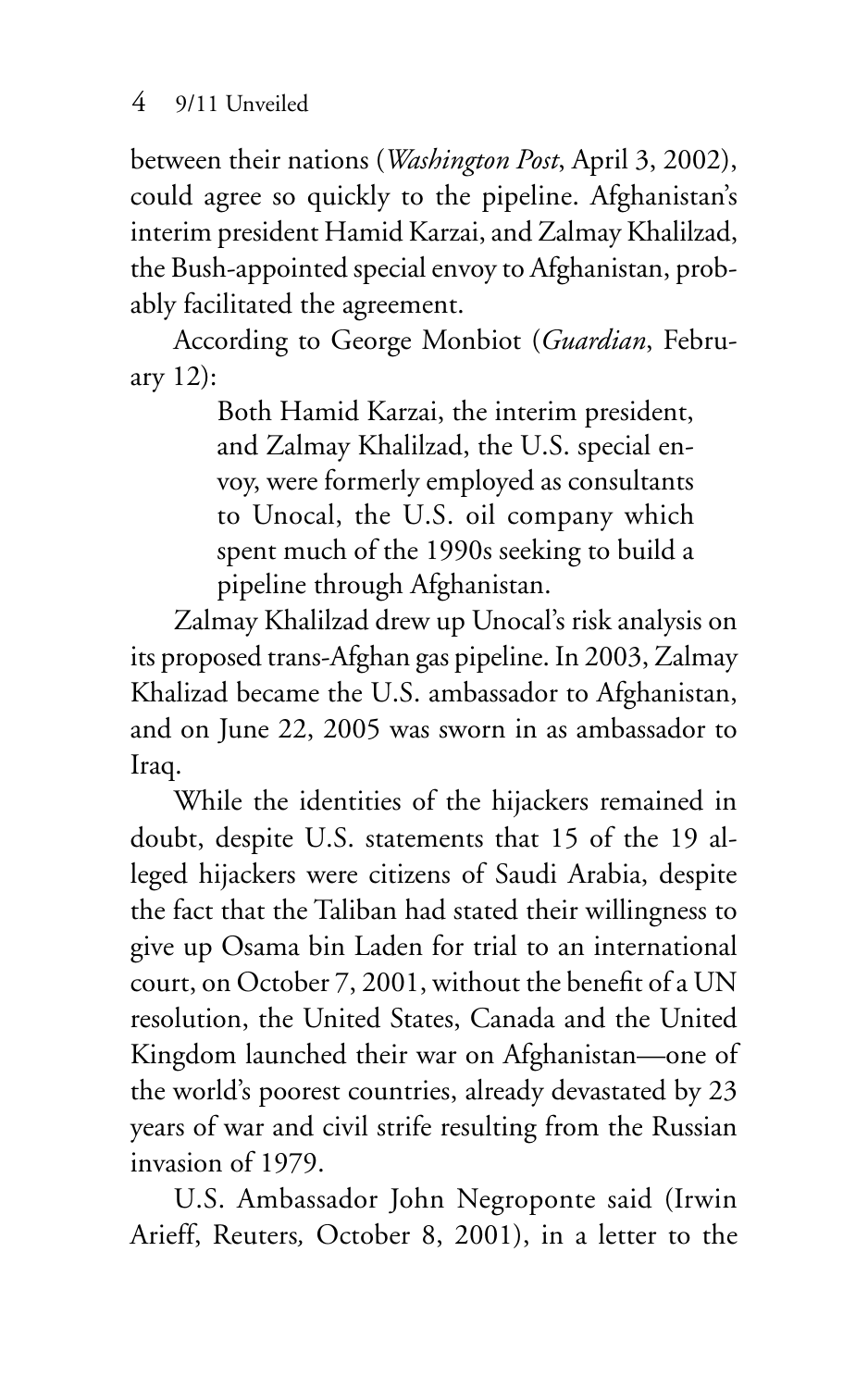15-nation Security Council, that the investigation into the attacks on his country "has obtained clear and compelling information that the al-Qaeda organization, which is supported by the Taliban regime in Afghanistan, had a central role in the attacks."

The letter added, "there is still much we do not know. Our inquiry is in its early stages"—but that did not prevent the U.S. from launching a war on Afghanistan.

The attack on Afghanistan created a million new refugees (adding to the existing five or six million), caused the death of 5,000 civilians by bombing, another 20,000 were killed indirectly.

President George H. W. Bush is reported to have told U.S. troops in Kuwait that they were "doing the Lord's work" (AFP, January 19, 2000)—President George W. Bush claimed "he was told by God to invade Iraq and attack Osama bin Laden's stronghold of Afghanistan" (*Independent*, October 7, 2005).

More than six months after the U.S. launched its "war on terrorism," hard evidence regarding the 9/11 attack remained scarce.

FBI Director Robert S. Mueller III admitted (*Los Angeles Times*, April 30, 2002):

> In our investigation, we have not uncovered a single piece of paper—either here in the United States, or in the treasure trove of information that has turned up in Afghanistan and elsewhere—that mentioned any aspect of the September 11 plot.

The war on Afghanistan seemed to follow the script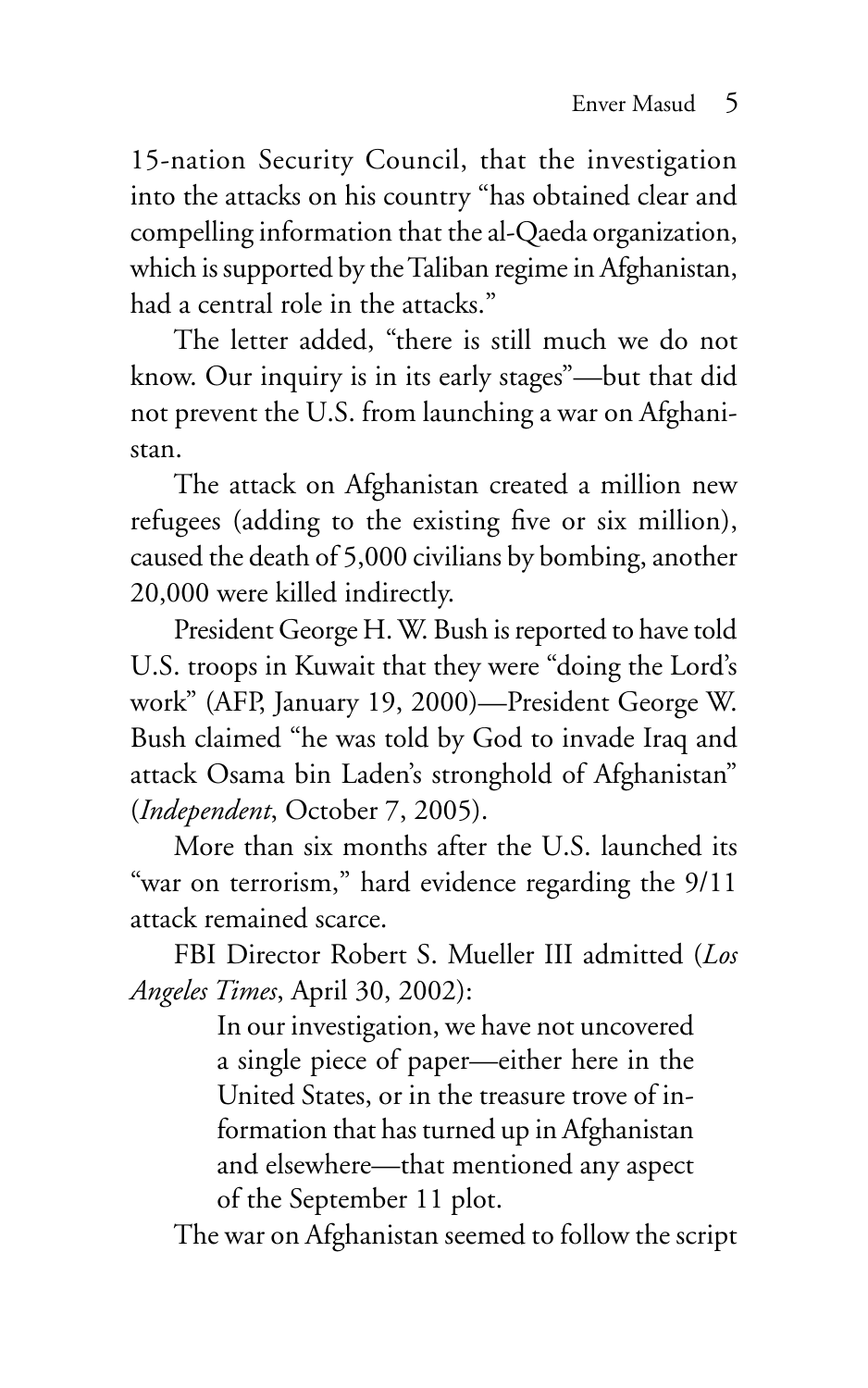written by The Project for the New American Century.

Award-winning journalist, author, and filmmaker, John Pilger, wrote (December 16, 2002):

> Two years ago a project set up by the men who now surround George W. Bush said what America needed was 'a new Pearl Harbor'. Its published aims have, alarmingly, come true.

Thousands of Muslim immigrants were rounded up after the attacks of September 11. They were subjected to long-term detentions without due process of law, and immediate deportation. The homes and offices of prominent Muslim leaders were raided. There was FBI surveillance of Muslim activity, secret evidence was used by government prosecutors, and several Islamic charities were closed.

Next it was Iraq's turn—the decision had been made in the immediate aftermath of 9/11 (Chalmers Johnson, *The Sorrows of Empire,* 2004):

> In the hours immediately following the September 11, 2001 attacks . . . Rumsfeld again insisted that Iraq should be "a principal target of the first round in the war against terrorism." The president allegedly replied that "public opinion has to be prepared before a move against Iraq is possible".

Prodded by the neocons, on March 19, 2003, the U.S. launched a preemptive war on Iraq.

Israeli journalist Ari Shavit (*Haaretz*, April 5, 2003) wrote:

The war in Iraq was conceived by 25 neo-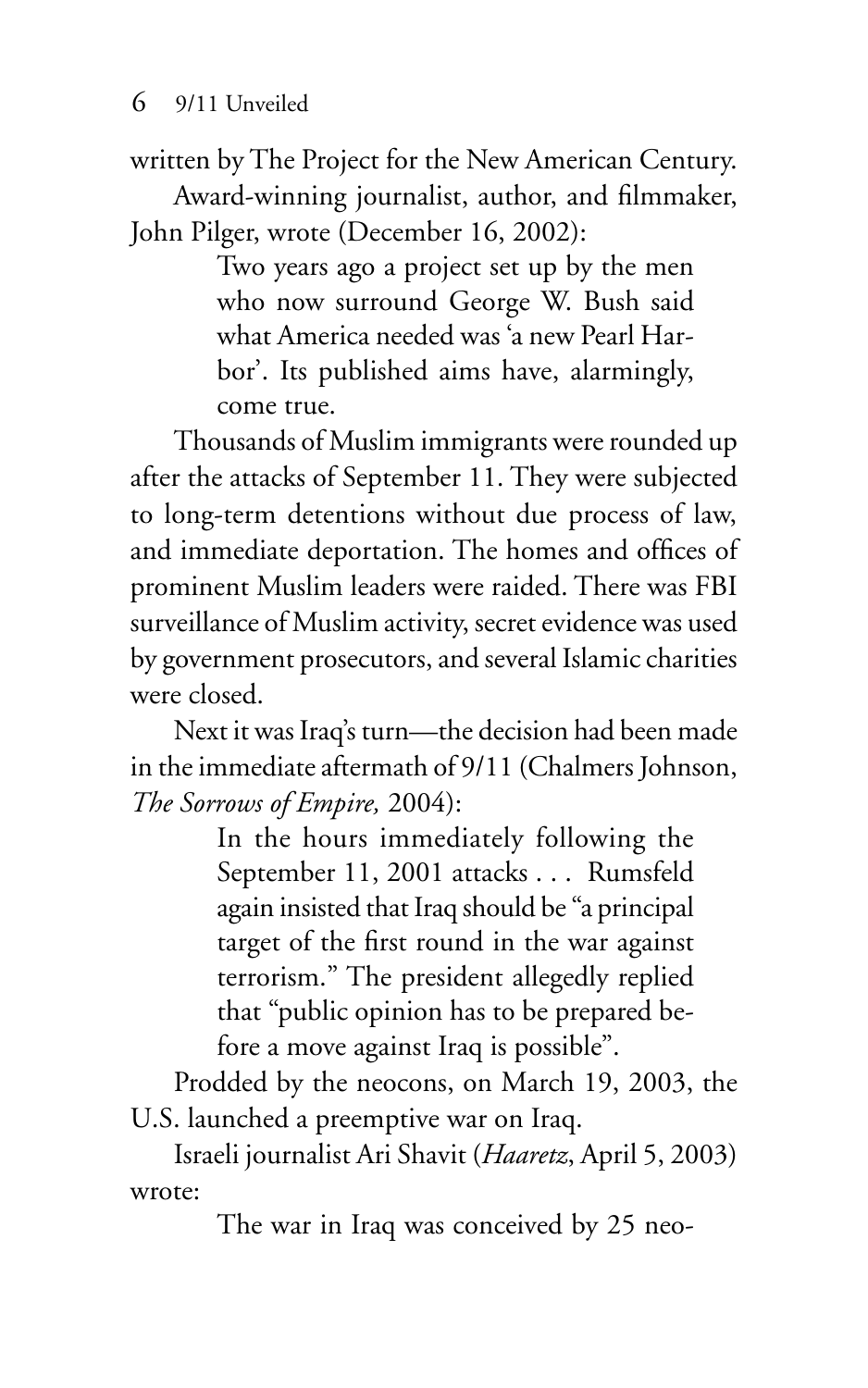conservative intellectuals, most of them Jewish, who are pushing President Bush to change the course of history.

In June 2005, Michael Smith, a reporter for the *Sunday Times* of London, revealed the secret Downing Street memo, dated July 23, 2002, outlining an agreement between President Bush and Prime Minister Tony Blair to fix the facts and intelligence on Iraq.

> Bush wanted to remove Saddam, through military action, justified by the conjunction of terrorism and WMD. But the intelligence and facts were being fixed around the policy.

To further prepare Americans for war, they were led to believe that Islamic extremists were responsible for anthrax attacks in the U.S. that began on September 18, 2001, and continued for several weeks.

White House officials repeatedly pressed FBI Director Robert Mueller to prove that the attacks were a second-wave assault by al-Qaeda (James Gordon Meeks, *New York Daily News*, August 2, 2008).

> On October 15, 2001, President Bush said, "There may be some possible link" to Bin Laden, adding, "I wouldn't put it past him." Vice President Cheney also said Bin Laden's henchmen were trained "how to deploy and use these kinds of substances, so you start to piece it all together."

> But by then the FBI already knew anthrax spilling out of letters addressed to media outlets and to a U.S. senator was a military strain of the bioweapon.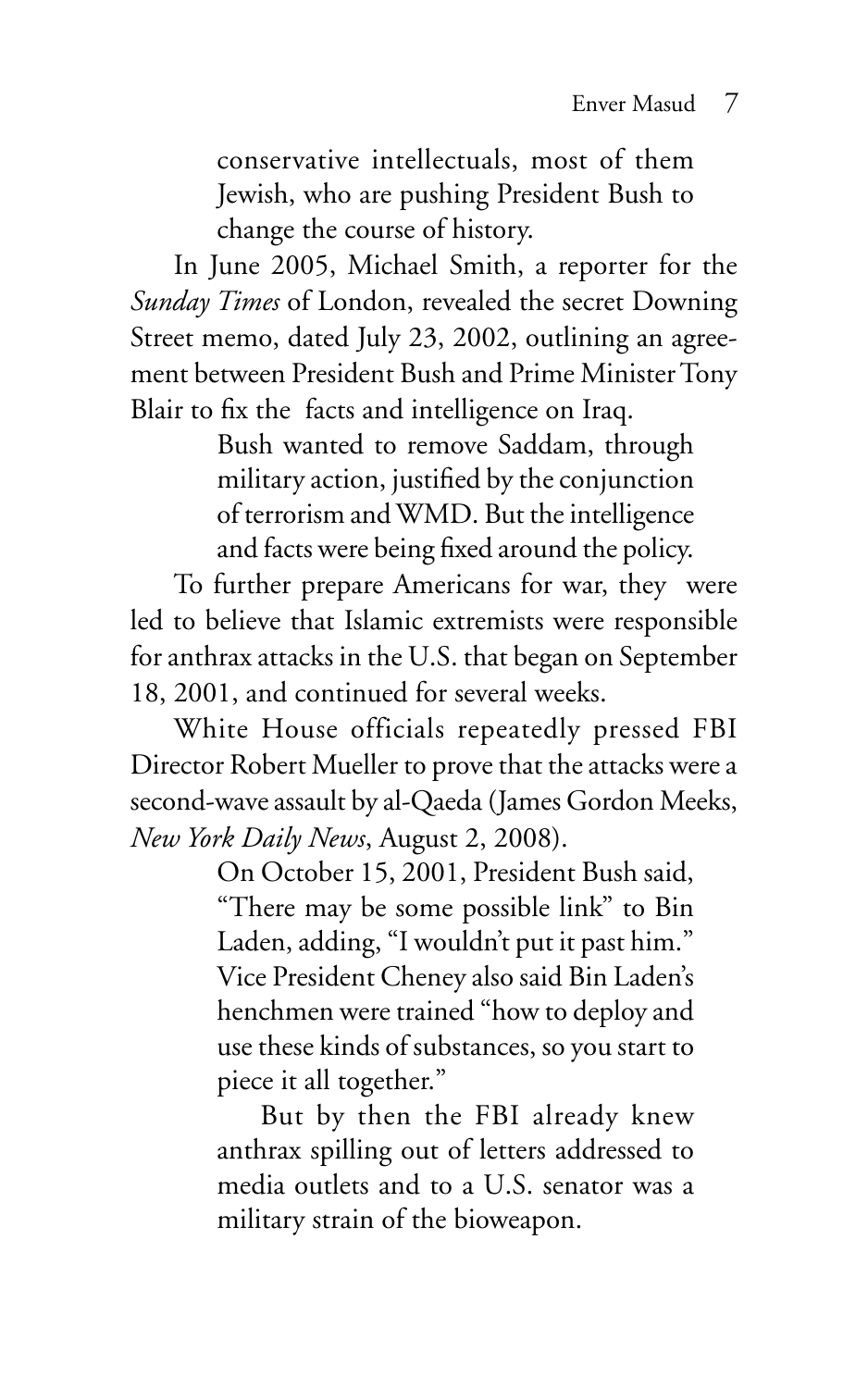On October 18, 2001, Senator McCain, on the David Letterman show, said the anthrax may have come from Iraq, and that Iraq was the "second phase" of the war in Afghanistan.

Several days later, on *Meet the Press*, Joe Lieberman made a "concerted effort to try and link the anthrax in the public mind to Saddam Hussein" and to Iraq and Islamic radicalism (democracynow.org, August 4, 2008).

9/11 was a godsend for the U.S. military-industrial complex. A \$48 billion increase in the defense budget sailed through both houses of Congress, bringing U.S. military spending to \$379 billion.

This represented (*Washington Post,* January 27, 2002)

> the biggest one-year rise since the Reagan buildup two decades ago and a suspension of "the peace dividend." . . . It matches the combined military spending of the 15 countries with the next biggest defense budgets.

U.S. energy companies also received a dividend.

In July 2008, ExxonMobil, Shell, BP and Total were granted no-bid contracts in Iraq (Naomi Klein, democracynow.org, July 15, 2008)

> to manage existing fields in Iraq and hold onto 75 percent of the worth of those contracts and leave only 25 percent for Iraqis . . . where 51 percent for the country is the baseline for new exploration, for new fields.

In the past couple of years, many Americans have begun to believe that the U.S. government's version of 9/11 is either incomplete, or incorrect.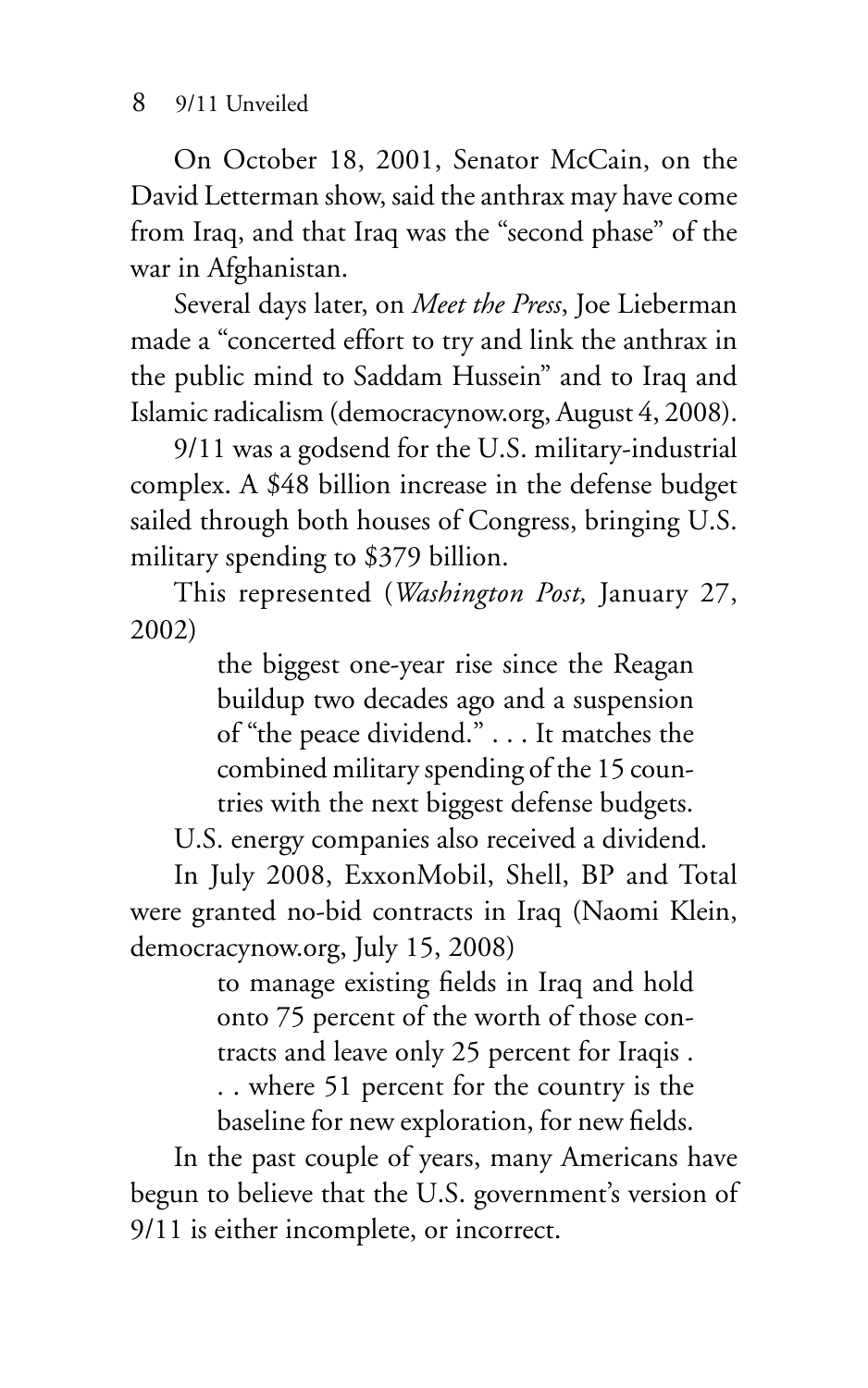In August 2006, *Scripps Howard News Service* reported:

> More than a third of the American public suspects that federal officials assisted in the 9/11 terrorist attacks or took no action to stop them so the United States could go to war in the Middle East, according to a new Scripps Howard/Ohio University poll.

In September 2006, *Time* magazine reported that 36 percent of Americans believed the government's complicity in the events of 9/11.

In October 2006, *Angus Reid Global Monitor* reported:

> Many adults in the United States believe the current federal government has not been completely forthcoming on the issue of the 9/11 terrorist attacks, according to a poll by the New York Times and CBS News. 53 per cent of respondents think the Bush administration is hiding something, and 28 per cent believe it is lying.

The 9/11 Commission's chairman Thomas H. Kean and vice-chairman Lee H. Hamilton have written that they were "setup to fail" (*Without Precedent: The Inside Story of the 9/11 Commission*, 2007). Senator Max Cleland resigned from the 9/11 Commission saying "It's a scam". Senator Bob Kerrey "threatened to resign".

The 9/11 investigation was directed by Philip Zelikow who divided the staff into nine teams: al-Qaeda and its history, intelligence collection, counter-terrorism policy, terrorist financing, border security and immi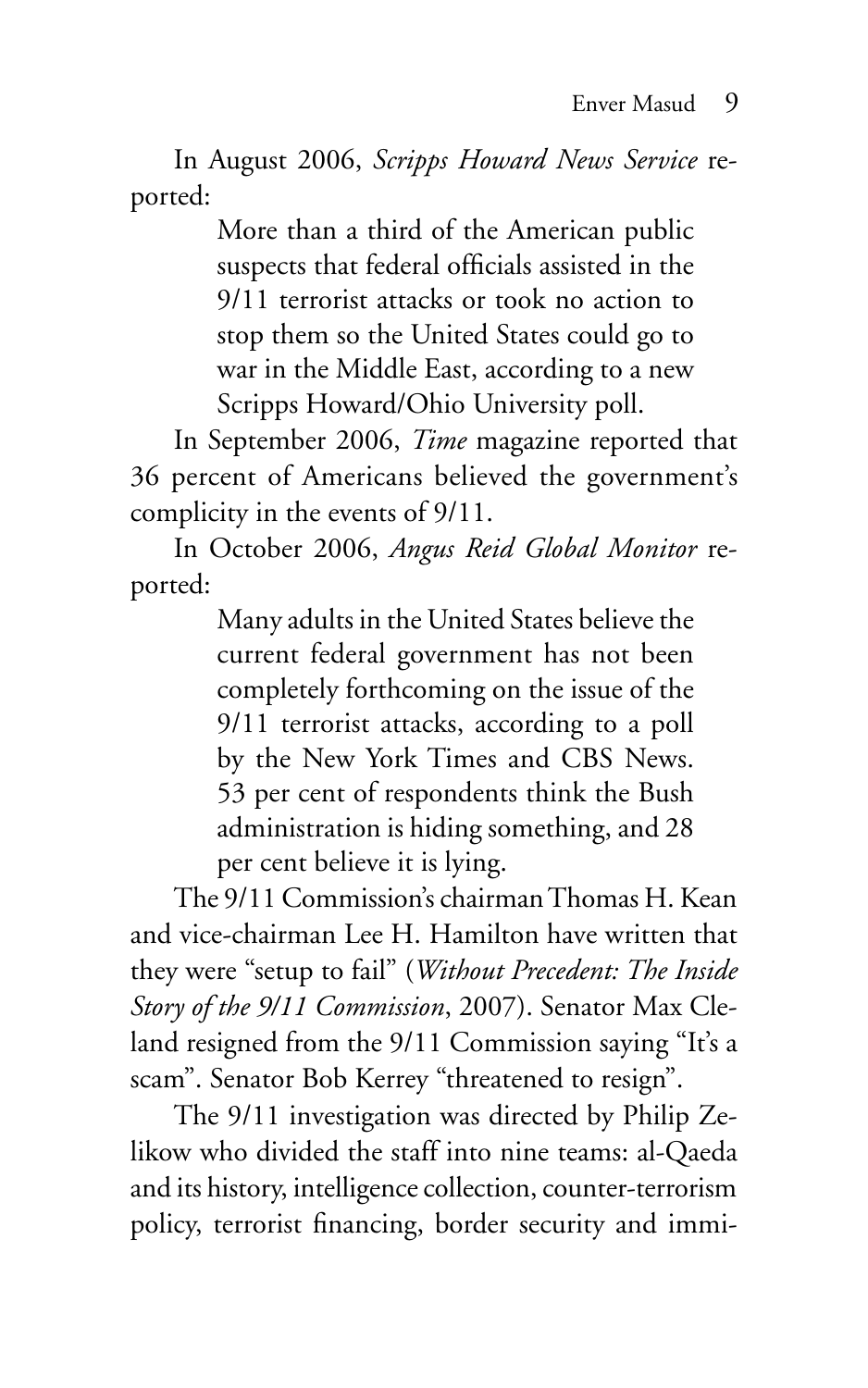gration, the FBI and other domestic law enforcement agency, aviation and transportation security, emergency response, federal government's emergency response (Philip Shenon, *The Commission*, 2008, p86).

A proper investigation would first collect facts, postulate theories about what happened, determine which theory is best supported by the facts, then draw conclusions. This was not done.

Zelikow, author of *The National Security Strategy of the United States*—the new preemptive war doctrine of the Bush administration written for then NSC Director, Condoleezza Rice—had worked on the Bush transition team. He had a hidden agenda: connect al-Qaeda and Iraq (Shenon, p130).

The rationale for the war on Iraq, to eliminate weapons of mass destruction, soon unravelled, and gave a boost to the "9/11 Truth" movement.

The Family Steering Committee were the first to push for an investigation of 9/11. A milestone of sorts was C-Span's broadcast of Prof. David Ray Griffin's talk from Wisconsin in April 2005—arranged by Kevin Barrett, of the Muslim-Jewish-Christian Alliance for 9/11 Truth. Now Scholars for 9/11 Truth, Pilots for 9/11 Truth, Architects & Engineers for 9/11 Truth, and others demand a new investigation.

The demands for a new investigation are based on fatal flaws in *The 9/11 Commission Report.* The following sections reveal what did, or did not, happen on 9/11. But first . . .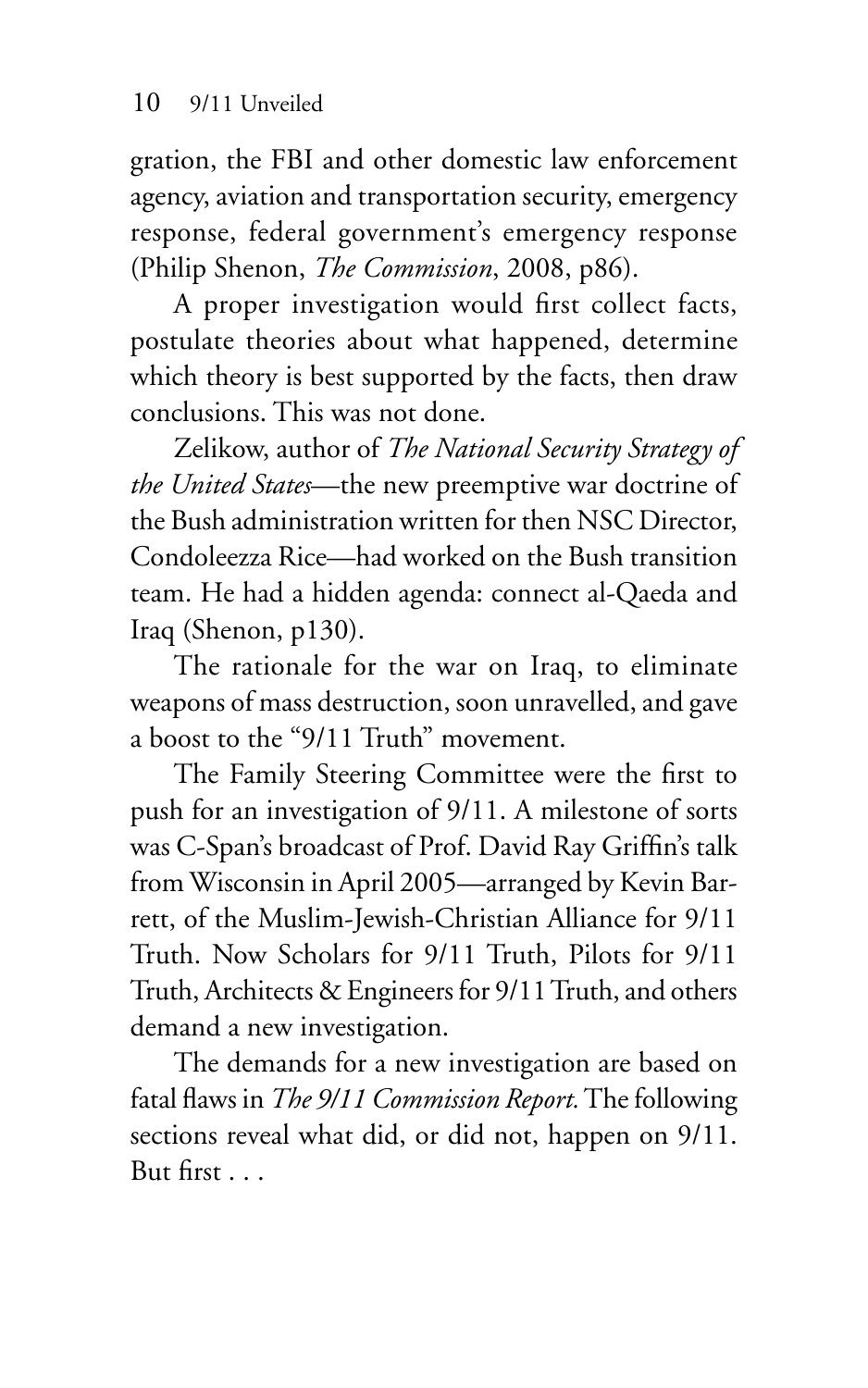## <span id="page-20-0"></span>[Pretexts and Coverups](http://www.twf.org/News/Y2001/0730-Pretexts.html)

A brief review of pretexts, deceptions, and cover-ups may be useful in understanding how the Bush administration, the U.S. Congress, and a compliant media misled Americans, and got them to acquiesce in the wars on Iraq and Afghanistan.

### **Suez Canal**

Britain and France had their plan for taking back the Suez Canal after it was nationalized by President Nasser of Egypt on July 26, 1956. "France secretly enlisted the help of Israel," writes James Bamford—former Investigative Producer for ABC's *World News Tonight* with Peter Jennings (*Body of Secrets: Anatomy of the Ultra-Secret National Security Agency from the Cold War Through the Dawn of a New Century*, 2001).

> The intrigue involved Israel launching a war against Egypt. Then, once Egypt began defending itself, England and France would go in as "peacekeepers." As part of the "peace," the canal would be taken from Egypt and kept by Britain and France. Israel would capture the Sinai from Egypt.

The plan was agreed to by Israeli Prime Minister David Ben-Gurion, defense minister Shimon Peres,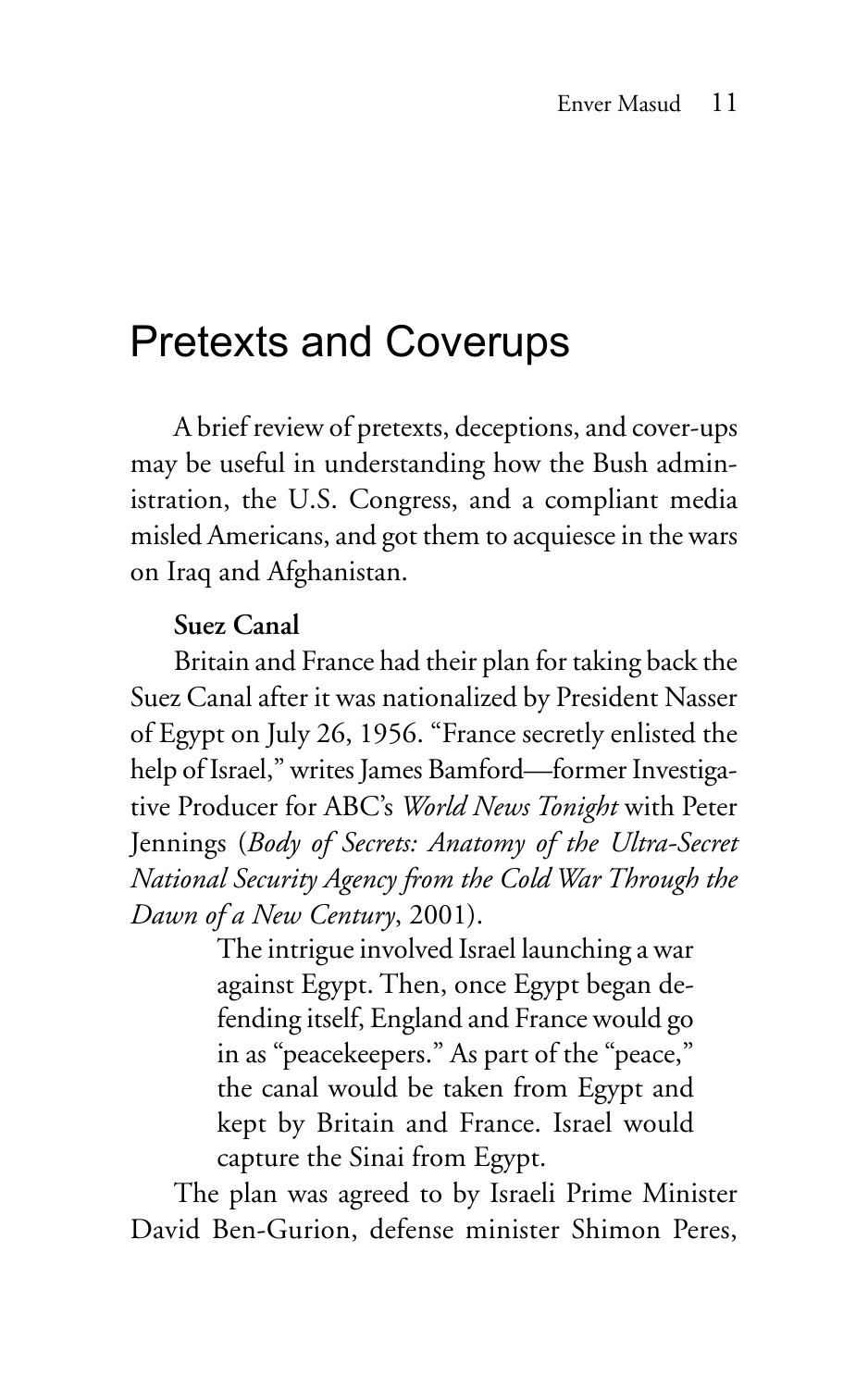armed forces chief Moshe Dayan, and Britain's Prime Minister Anthony Eden.

### **USS** *Liberty*

While falsely blaming "enemies," the U.S. government, and America's "free press," have sacrificed Americans in order to cover-up for "friends."

On June 8, 1967, a U.S. Navy intelligence ship, the USS *Liberty,* was attacked in international waters by Israel's air and naval forces. (USS *Liberty* Memorial website—http://www.gtr5.com/).

> USS *Liberty* was identified as a US naval ship nine hours before the attack by Israeli reconnaissance aircraft and continuously tracked by Israeli radar and aircraft thereafter. Sailing in international waters at less than five knots, with no offensive armament, [the] ship was not a military threat to anyone.

Thirty four Americans were killed in the attack and another 174 were wounded.

For 40 years, survivors of the USS *Liberty* have been forbidden "to tell their story under oath to the American public." The cover-up of Israel's attack on the USS *Liberty*, begun under the Johnson administration, continues to this day.

What have successive U.S. administrations been covering up?

On the morning of June 8, the USS *Liberty*, sailing a few miles off El Arish in Israel, was secretly listening in on the Israelis who were then attacking Arab air bases from Damascus in Syria to Luxor in Egypt. The Israelis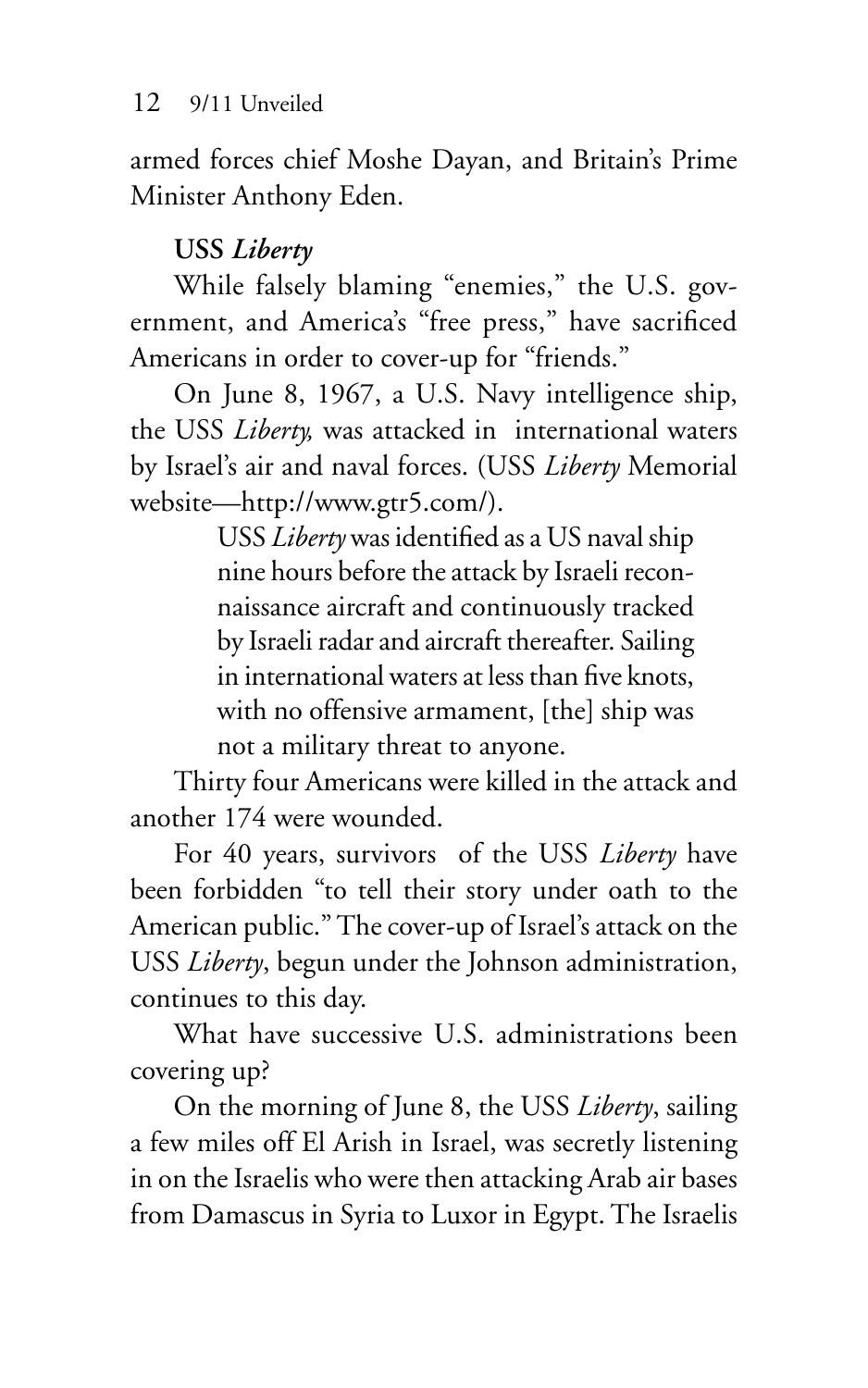had occupied the Jordanian section of Jerusalem, and captured Sharm al-Sheikh.

And while the USS *Liberty* eavesdropped (Bamford, *Body of Secrets*):

> a scant dozen or so miles away, Israeli soldiers were butchering civilians and bound prisoners by the hundreds, a fact that the entire Israeli army leadership knew about and condoned, according to the army's own historian. . . .

> At the time, Israel was loudly proclaiming—to the United States, to the United Nations, and to the world—that it was the victim of Egyptian aggression . . . Israel's commanders would not have wanted tape recordings of evidence of the slaughters to wind up on desks at the White House, the UN, or the Washington Post.

The pattern set in 1967—covering up for Israeli aggression, has been a major contributor to U.S. problems in the Middle East.

### **Cuba**

Following the failed, Bay of Pigs invasion of Cuba on April 17, 1961, by 1,300 members of a CIA-supported counterrevolutionary Cuban exile force, the U.S. Joint Chiefs of Staff (JCS) drew up and approved plans for "launching a secret and bloody war of terrorism against their own country in order to trick the American public into supporting an ill-conceived war they intended to launch against Cuba."

Bamford writes: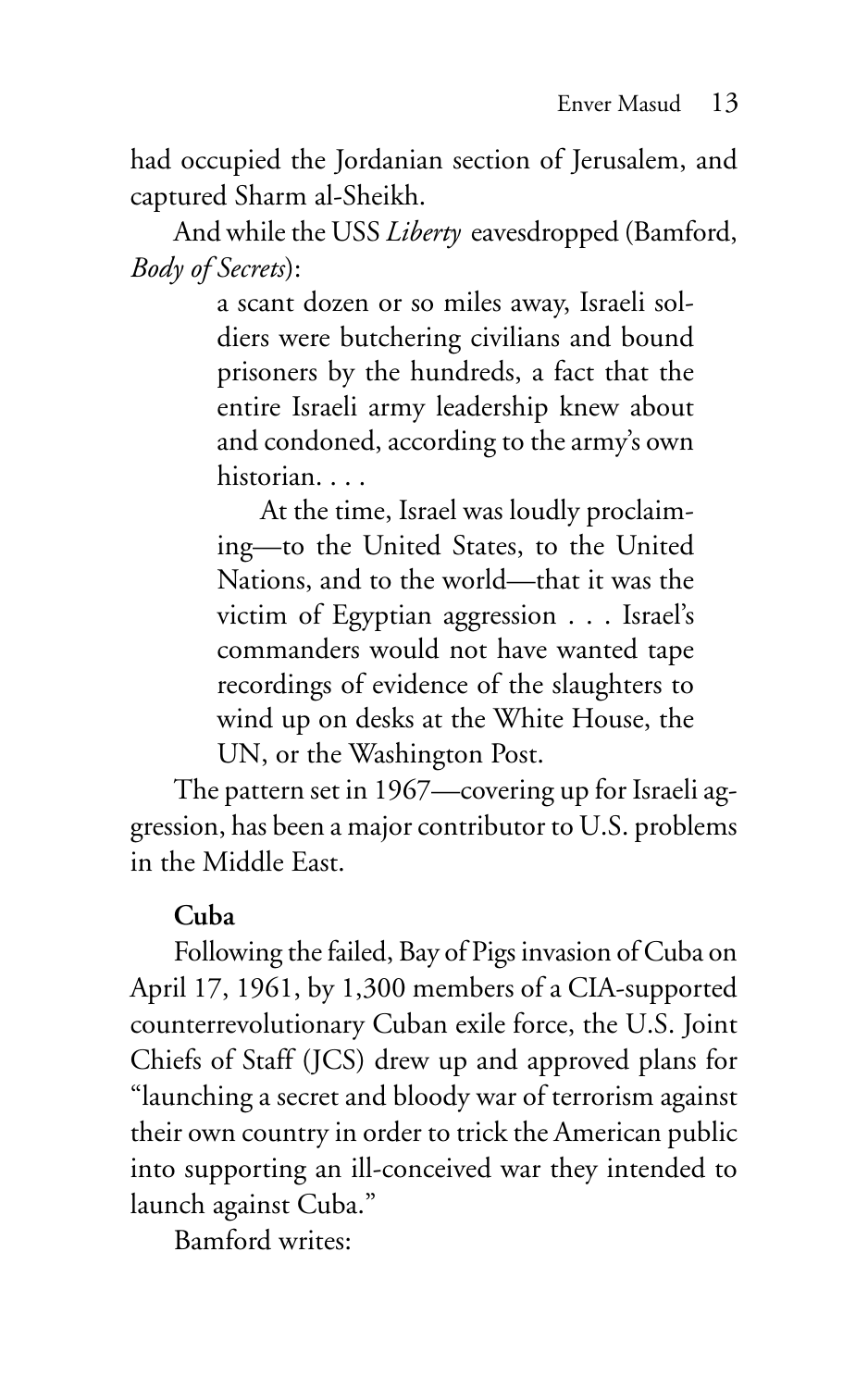Codenamed Operation Northwoods, the plan . . . called for innocent people to be shot on American streets; for boats carrying refugees fleeing Cuba to be sunk on the high seas; for a wave of violent terrorism to be launched in Washington, D.C., Miami, and elsewhere. People would be framed for bombings they did not commit; planes would be hijacked. Using phony evidence, all of it would be blamed on Castro, thus giving Lemnitzer [Chairman JCS] and his cabal the excuse, as well as the public and international backing, they needed to launch their war.

Accidents, writes Bamford, were to be used to advance U.S. interests. Had the February 20, 1962 launch of John Glenn—the first American to orbit the earth, later a U.S. presidential candidate—not been successful, the JCS were prepared to use John Glenn's possible death as a pretext for war.

> The flight was to carry the banner of America's virtues of truth, freedom, and democracy into orbit high over the planet. But Lemnitzer and his Chiefs had a different idea. They proposed to Lansdale [U.S. general in charge of Operation Mongoose—covert operations against Cuba] that, should the rocket explode and kill Glenn, "the objective is to provide irrevocable proof that . . . the fault lies with the Communists et al Cuba [*sic*]." This would be accomplished, Lemnitzer continued, "by manufacturing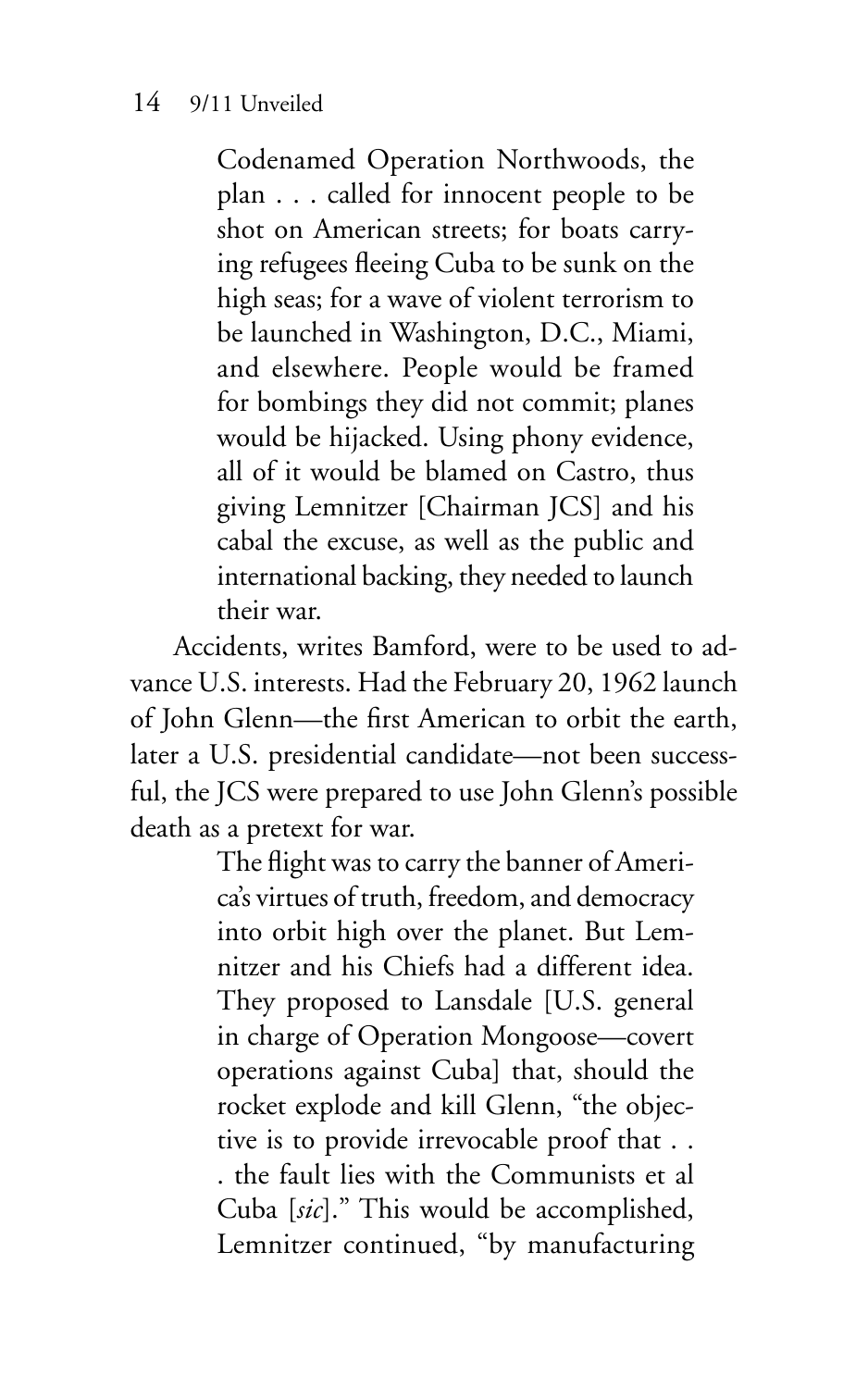various pieces of evidence which would prove electronic interference on the part of the Cubans."

In 1963, writes Bamford, the JCS proposed secret U.S. attacks on Jamaica and Trinidad-Tobago.

> Both were members of the British Commonwealth; thus, by secretly attacking them and then falsely blaming Cuba, the United States could lure England into the war against Castro.

### **Vietnam**

On August 5, 1964, President Johnson announced retaliatory attacks on Vietnamese targets alleging that the Democratic Republic of Vietnam had attacked two American destroyers on routine patrol in the Gulf of Tonkin—the USS *Maddox* and the USS *Turner Joy*.

The *Maddox* was in fact gathering intelligence for coordinated attacks on North Vietnam by the South Vietnamese navy and the Laotian air force (Fairness & Accuracy in Reporting, July 27, 1994).

In 2005, an NSA declassified report revealed that the USS *Maddox* first fired warning shots on the August 2 incident and that there may not have been any North Vietnamese boats at the August 4 incident (R. J. Hanyok, *Cryptologic Quarterly*, February 24, 1998).

In 1965, Lyndon Johnson commented: "For all I know, our Navy was shooting at whales out there."

The Viet Nam war led to 58,217 American deaths, and as many as two million Vietnamese casualties.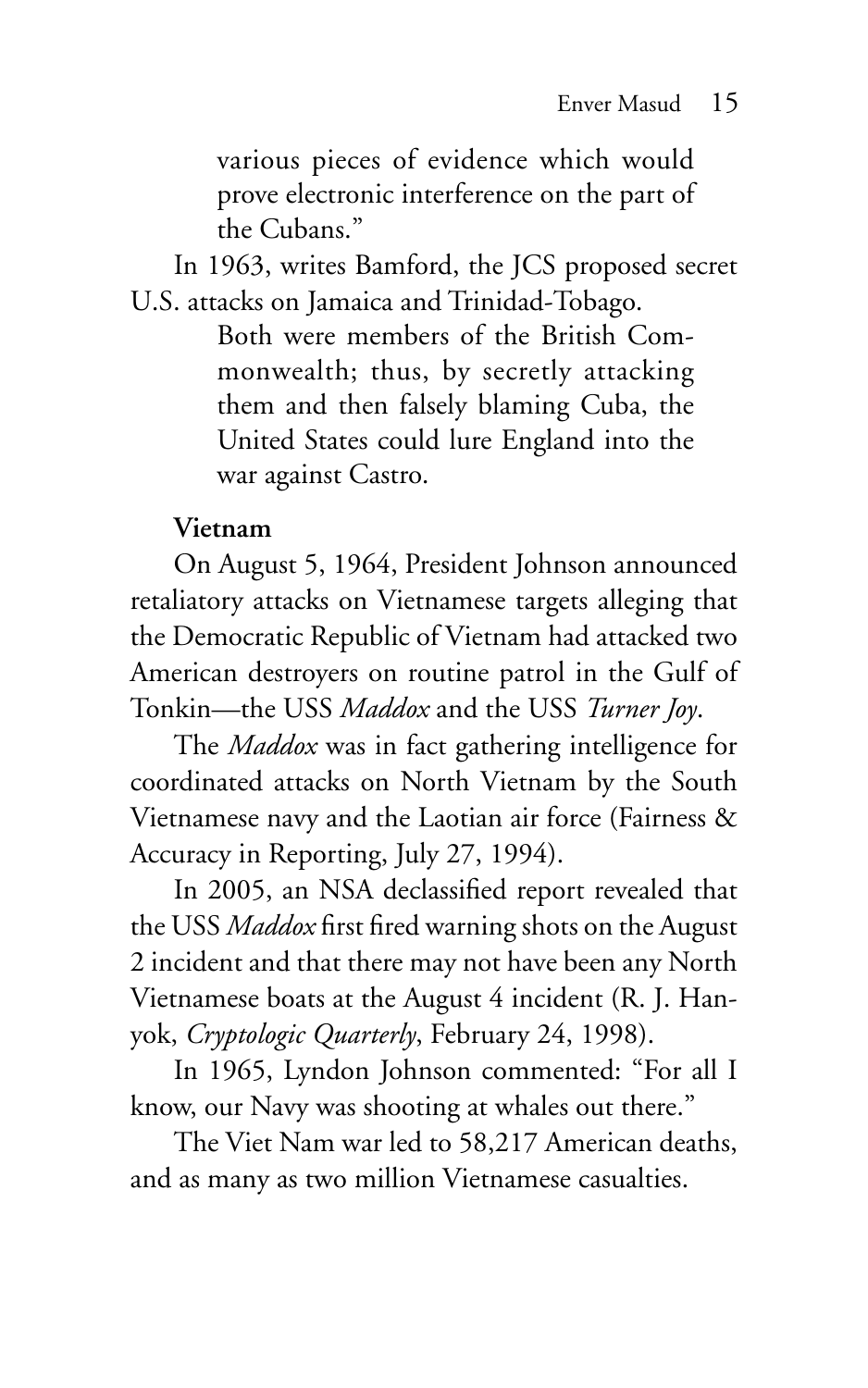### **Diego Garcia**

John Pilger's documentary, "Stealing a Nation," describes how in the 1960s, as Britain was dismantling its colonies, the U.S. conspired with Britain to receive secretly, gratis, and for 50 years, the Chagos Archipelago.

Between 1965 and 1973, to clear the largest island in the archipelago, Diego Garcia, for a listening post for the U.S. National Security Administration, every man, woman, and child was physically removed from the islands, and placed "bewildered and frightened," on the islands of Mauritius and Seychelles.

> At first, the islanders were tricked and intimidated into leaving; those who had gone to Mauritius for urgent medical treatment were prevented from returning. As the Americans began to arrive and build the base, Sir Bruce Greatbatch, the governor of the Seychelles, who had been put in charge of the "sanitizing," ordered all the pet dogs on Diego Garcia to be killed. Almost 1,000 pets were rounded up and gassed, using the exhaust fumes from American military vehicles. . . .

> The islanders took this as a warning; and the remaining population were loaded on to ships, allowed to take only one suitcase.

Recently, David Vine revealed (*Foreign Policy in Focus*, April 3, 2008) that this

> huge U.S. air and naval base has been a major, if little known, launch pad for the wars in Iraq and Afghanistan. . . .The island has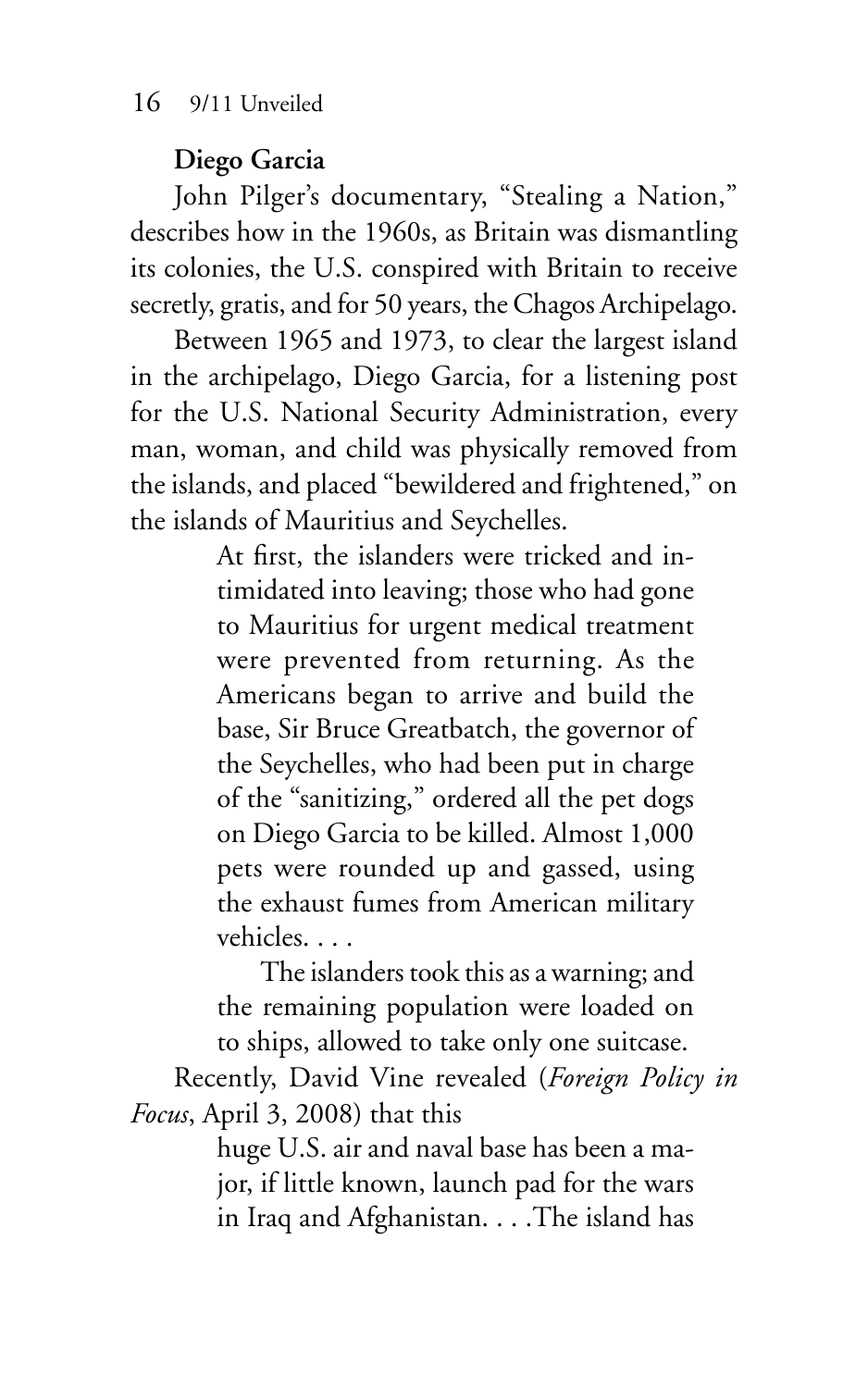also been part of the CIA's secret 'rendition' program for captured terrorist suspects.

**Iraq**

Dr. George Friedman, founder of Stratfor—dubbed by *Barron's* as "The Shadow CIA," wrote in *America's Secret War* that the United States "had supported the Shah's Iran in a war against Iraq in the 1970s," but after the Iranian revolution, "the Americans were looking for a lever to control Iran".

Friedman added:

The Carter administration wanted to motivate Saddam to fight, but he had little to gain simply by fighting Iran. . . . He was . . . quietly assured by the United States that it would have no objection to his claiming his prize—Kuwait—once he defeated Iran.

In a July 25, 1990 meeting with U.S. ambassador April Glaspie, Saddam Hussein was informed, "We have no opinion on the Arab-Arab conflicts, like your border disagreement with Kuwait." Meanwhile, the U.S. encouraged Kuwait to continue its slant drilling into Iraqi oil fields. On August 2, 1990, Iraq invaded Kuwait.

A high point of the public relations campaign to justify war against Iraq, was the testimony of a Kuwaiti "refugee" before the Congressional Human Rights Caucus on October 15, 1990. She testified to Iraqi troops removing over 300 babies from incubators in Kuwait City hospital, and dumping babies on the floor to die.

On January 6, 1992, *Harper's Magazine*, revealed that the alleged "refugee" was Nayirah—the daughter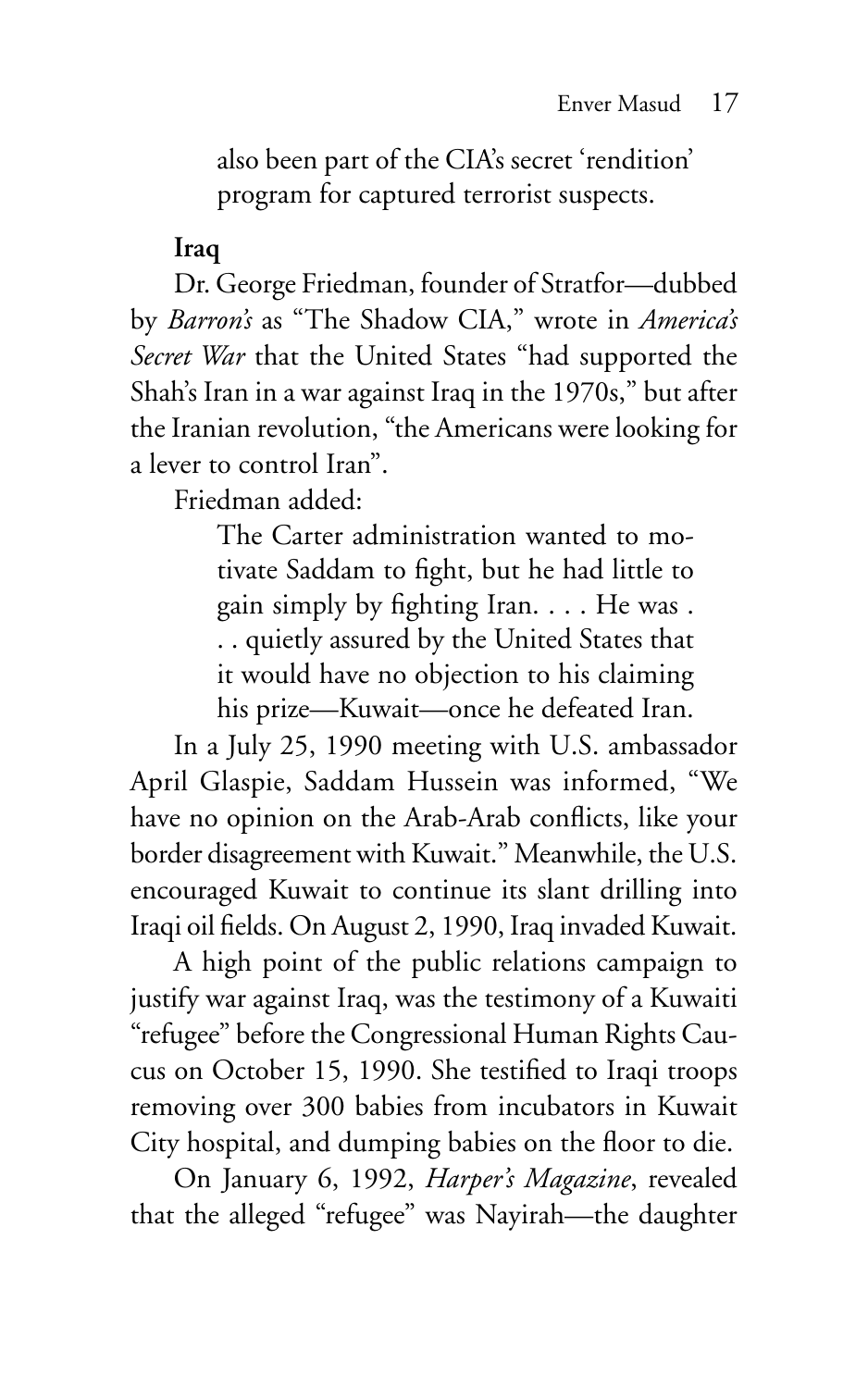of Saud al-Sabah, Kuwait's ambassador to the United States, and that Hill and Knowlton, a large public relations firm, had helped prepare her testimony, which she had rehearsed before video cameras in the firm's Washington office.

"When George H. W. Bush ordered American forces to the Persian Gulf," wrote Scott Peterson (*Christian Science Monitor*, September 6, 2002),

> part of the administration case was that an Iraqi juggernaut was also threatening to roll into Saudi Arabia.

> Citing top-secret satellite images, Pentagon officials estimated in mid-September that up to 250,000 Iraqi troops and 1,500 tanks stood on the border, threatening the key US oil supplier.

> But when the St. Petersburg Times in Florida acquired two commercial Soviet satellite images of the same area, taken at the same time, no Iraqi troops were visible near the Saudi border—just empty desert.

 Scott Ritter, former UN Special Commission inspector, claims that Richard Butler, former chief UN weapons inspector, "deliberately planned UN inspections in 1998 to orchestrate a confrontation between Iraq and the UN so the United States could carry out its threats to bomb Iraq." Ritter makes the allegations in a documentary film, *In Shifting Sands . . . the Truth About UNSCOM and the Disarming of Iraq*, shown to journalists at the UN (Ronni Berke, CNN, July 19, 2001).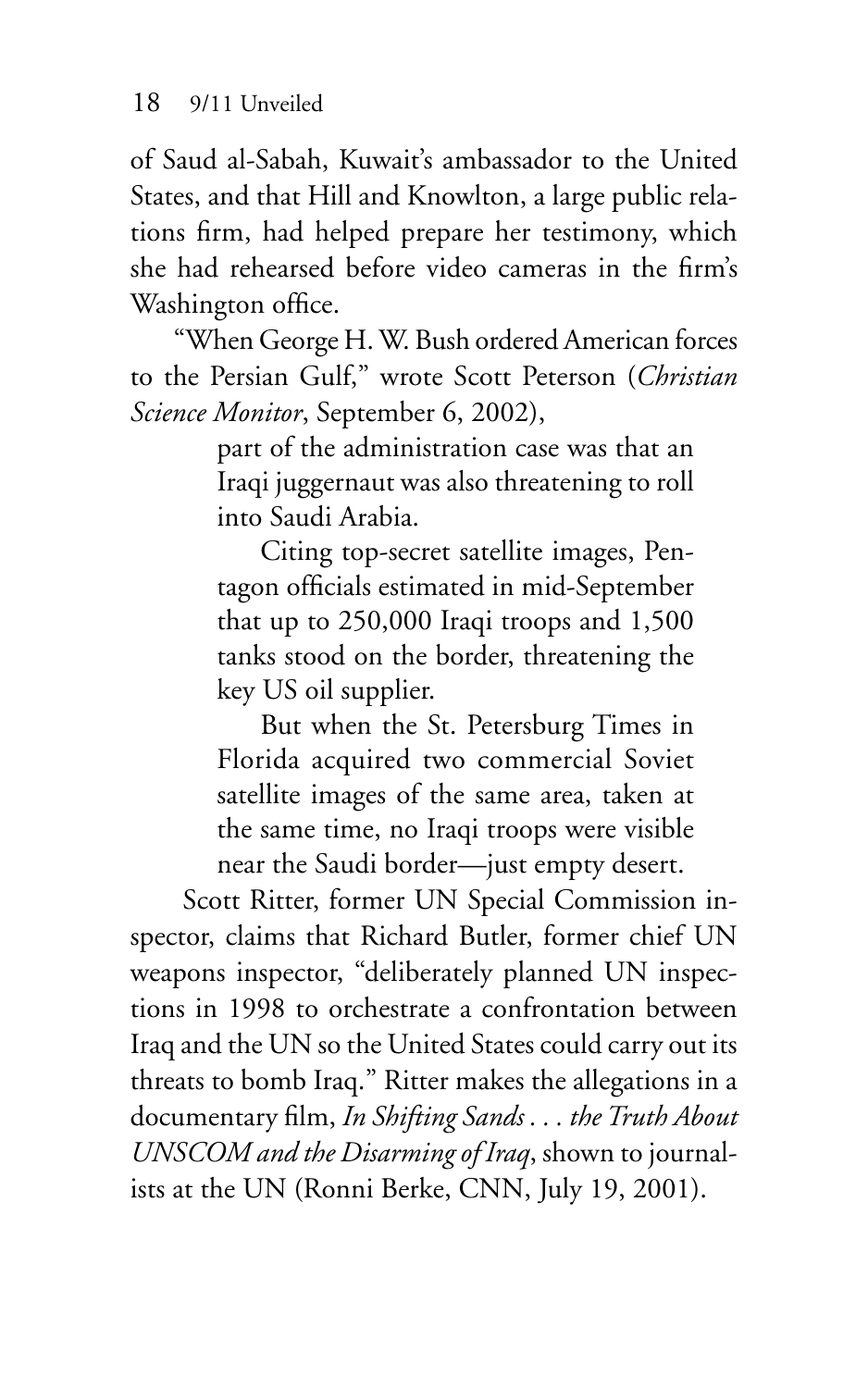**Eurasia**

Former National Security Advisor to President Carter, Zbigniew Brzezinski, wrote (*The Grand Chessboard*, 1997):

> A power that dominates Eurasia [the territory east of Germany and Poland, stretching all the way through Russia and China to the Pacific Ocean—including the Middle East and most of the Indian subcontinent] would control two of the world's three most advanced and economically productive regions. A mere glance at the map also suggests that control over Eurasia would almost automatically entail Africa's subordination,

> . . . About 75 per cent of the world's people live in Eurasia, and most of the world's physical wealth is there as well, both in its enterprises and underneath its soil. Eurasia accounts for 60 per cent of the world's GNP and about three-fourths of the world's known energy resources.

The key to controlling Eurasia, says Brzezinski, is controlling the Central Asian Republics.

The "United States is pitted in this struggle against Russia, China, and Iran, all competing to dominate the Caspian region, its resources and pipeline routes" (Lutz Kleveman, *The New Great Game*, 2004).

President George W. Bush has frequently stated that the U.S. would leave Iraq if asked by Baghdad's leadership. But when Iraqi Prime Minister Nuri al-Maliki asked for a timetable for U.S. military withdrawal, the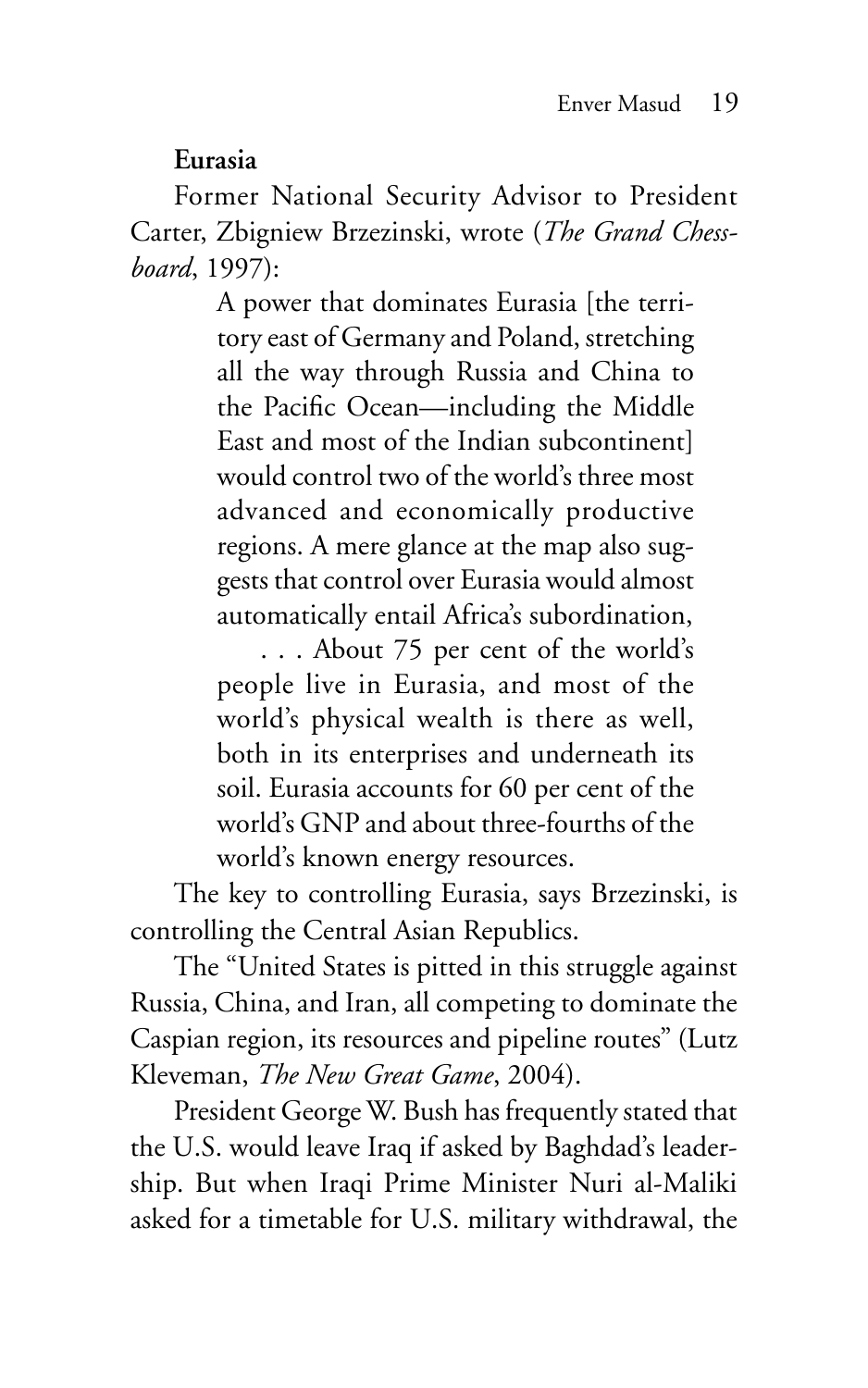Bush administration and the U.S. military leadership continued to pressure their client regime to accept the U.S. demand for long-term military bases in Iraq (Patrick Cockburn, *Independent*, June 6, 2008).

> The US is holding hostage some \$50bn (£25bn) of Iraq's money in the Federal Reserve Bank of New York to pressure the Iraqi government into signing an agreement seen by many Iraqis as prolonging the US occupation indefinitely, . . .

> Iraqi officials say that, last year, they wanted to diversify their holdings out of the dollar, as it depreciated, into other assets, such as the euro, more likely to hold their value. This was vetoed by the US Treasury because American officials feared it would show lack of confidence in the dollar.

Sources in Iraq's parliament told Press TV (May 29, 2008) that Washington had offered three-million dollar bribes to lawmakers who sign the "framework accord" which will permit U.S. bases in Iraq after the UN mandate expires at the end of 2008.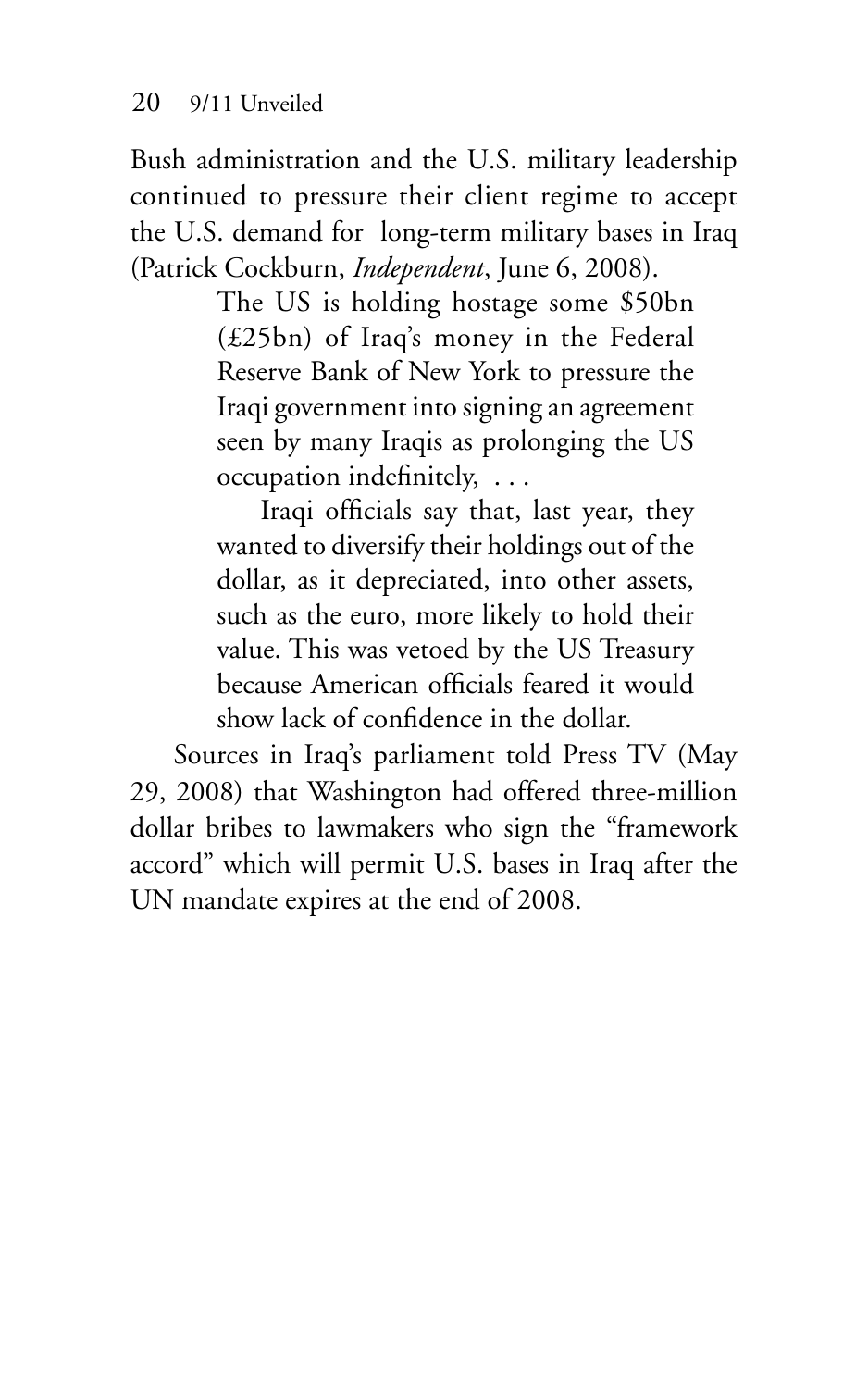# <span id="page-30-0"></span>[Bin Laden](http://www.twf.org/News/Y2006/0608-BinLaden.html)

*FBI: 'No hard evidence connecting Bin Laden to 9/11'*

Bin Laden is the "prime suspect" in the September 11 attacks, said President Bush on September 17, 2001, and pledged to capture him "dead or alive."

Bin Laden, in a September 28, 2001 interview with the Pakistani newspaper *Ummat*, is reported to have said:

> I have already said that I am not involved in the 11 September attacks in the United States. As a Muslim, I try my best to avoid telling a lie. I had no knowledge of these attacks, nor do I consider the killing of innocent women, children and other humans as an appreciable act. Islam strictly forbids causing harm to innocent women, children and other people. Such a practice is forbidden even in the course of a battle.

Experts dismiss the video tape "discovered in a private home in Jalalabad, Afghanistan" which allegedly shows Bin Laden confessing to the September 11 attacks (NPR, September 13, 2001)—another lucky find, like the passports in the rubble of the World Trade Center, and at the Flight 93 "crash site."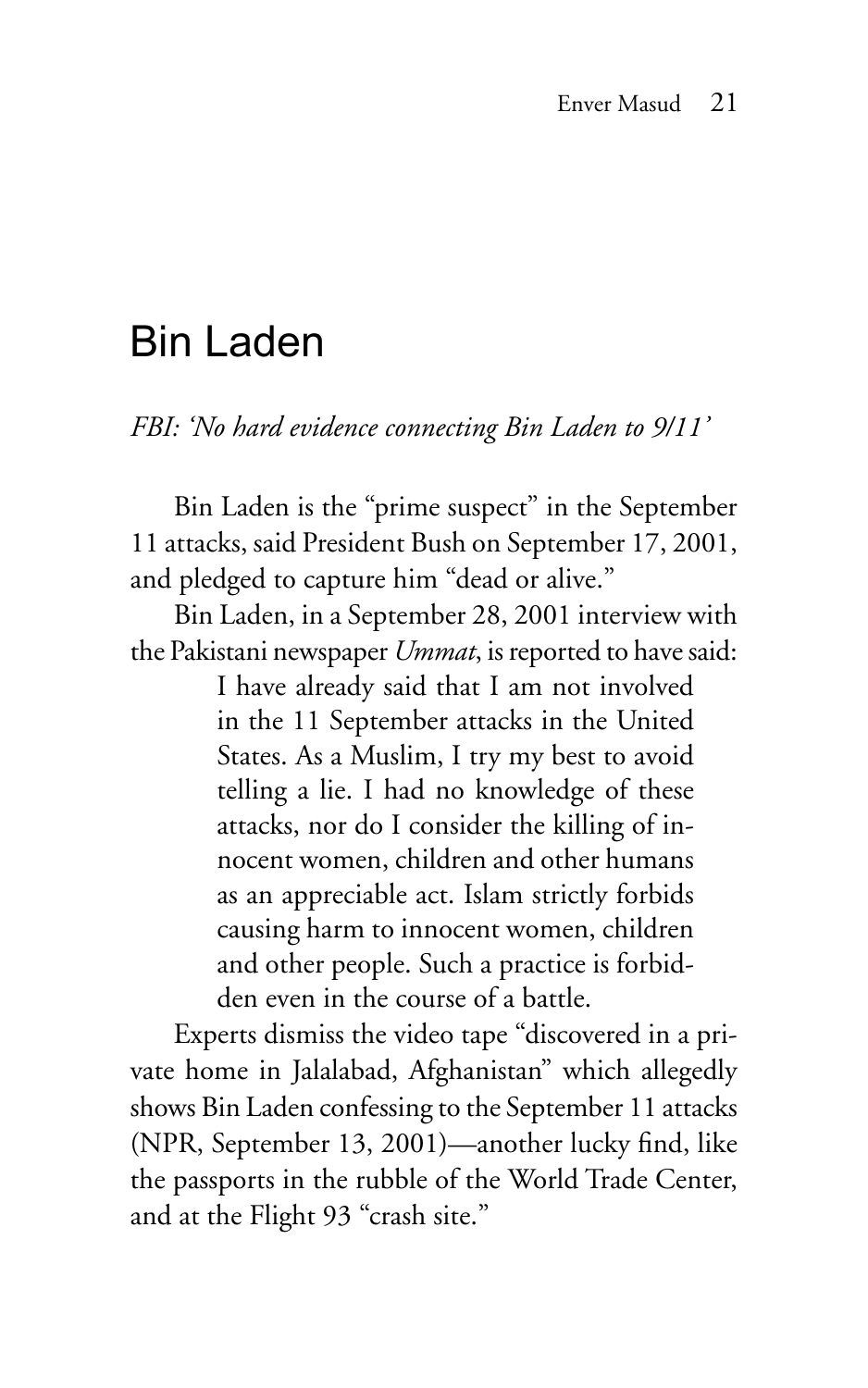In a December 20, 2001 broadcast by German TV channel *Das Erste* "two independent translators and an expert on oriental studies found the White House's translation not only to be inaccurate, but manipulative."

In a radio interview with Kevin Barrett, Prof. Bruce Lawrence, editor of *Messages to the World: The Statements of Osama bin Laden*, called the video "bogus."

Ten years after 9/11, the FBI's *Most Wanted Terrorists*  web page makes no reference to Bin Laden being wanted for the September 11, 2001 attacks on the World Trade Center and the Pentagon.

The FBI states:

Usama Bin Laden is wanted in connection with the August 7, 1998, bombings of the United States Embassies in Dar es Salaam, Tanzania, and Nairobi, Kenya. These attacks killed over 200 people. In addition, Bin Laden is a suspect in other terrorist attacks throughout the world.

When asked why there's no mention of 9/11 on the FBI's web page, Rex Tomb, the FBI's Chief of Investigative Publicity, is reported to have said, "The reason why 9/11 is not mentioned on Usama Bin Laden's Most Wanted page is because the FBI has no hard evidence connecting Bin Laden to 9/11."

In the months leading up to September 11, 2001, the Taliban "outlined various ways bin Laden could be dealt with. He could be turned over to the EU, killed by the Taliban, or made available as a target for Cruise missiles" (Alexander Cockburn and Jeffrey St. Clair, *CounterPunch*, November 1, 2004).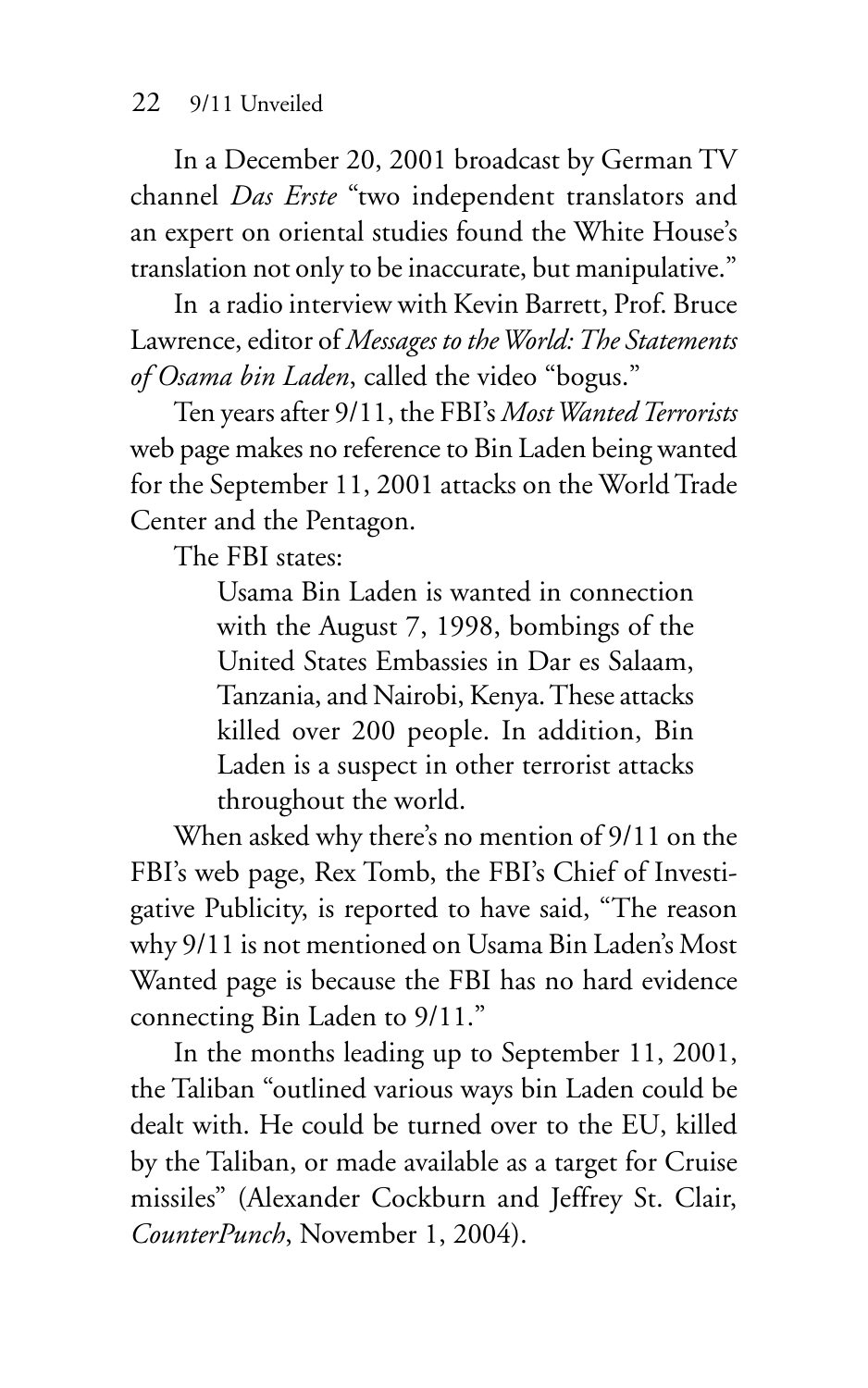On September 20, 2001 the Taliban "offered to hand Osama bin Laden to a neutral Islamic country for trial if the US presented them with evidence" that he was responsible for the 9/11 attacks. The US rejected the offer (George Monbiot, *Guardian*, November 11 2003).

"The Bush administration said yesterday," reported the *Seattle Post-Intelligencer* (September 24, 2001), "that it would release evidence that Saudi fugitive Osama bin Laden masterminded the attacks" on 9/11.

> I am absolutely convinced that the al-Qaida network, which he heads, was responsible for this attack," Secretary of State Colin Powell said on NBC's *Meet the Press*.

> Powell said the government would "put before the world, the American people, a persuasive case that ... it is al-Qaida, led by Osama bin Laden, who has been responsible.

The Bush administration's case, Powell's case, has yet to be "put before the world".

On March 29, 2006, on *The Tony Snow Show*, Vice President Dick Cheney stated: "So we've never made the case, or argued the case, that somehow Osama Bin Laden was directly involved in 9/11. That evidence has never been forthcoming."

On September 11, 2001, several military exercises were taking place: Vigilant Guardian, Vigilant Warrior, Northern Guardian, Northern Vigilance. What role, if any, these played on 9/11 has not been explained.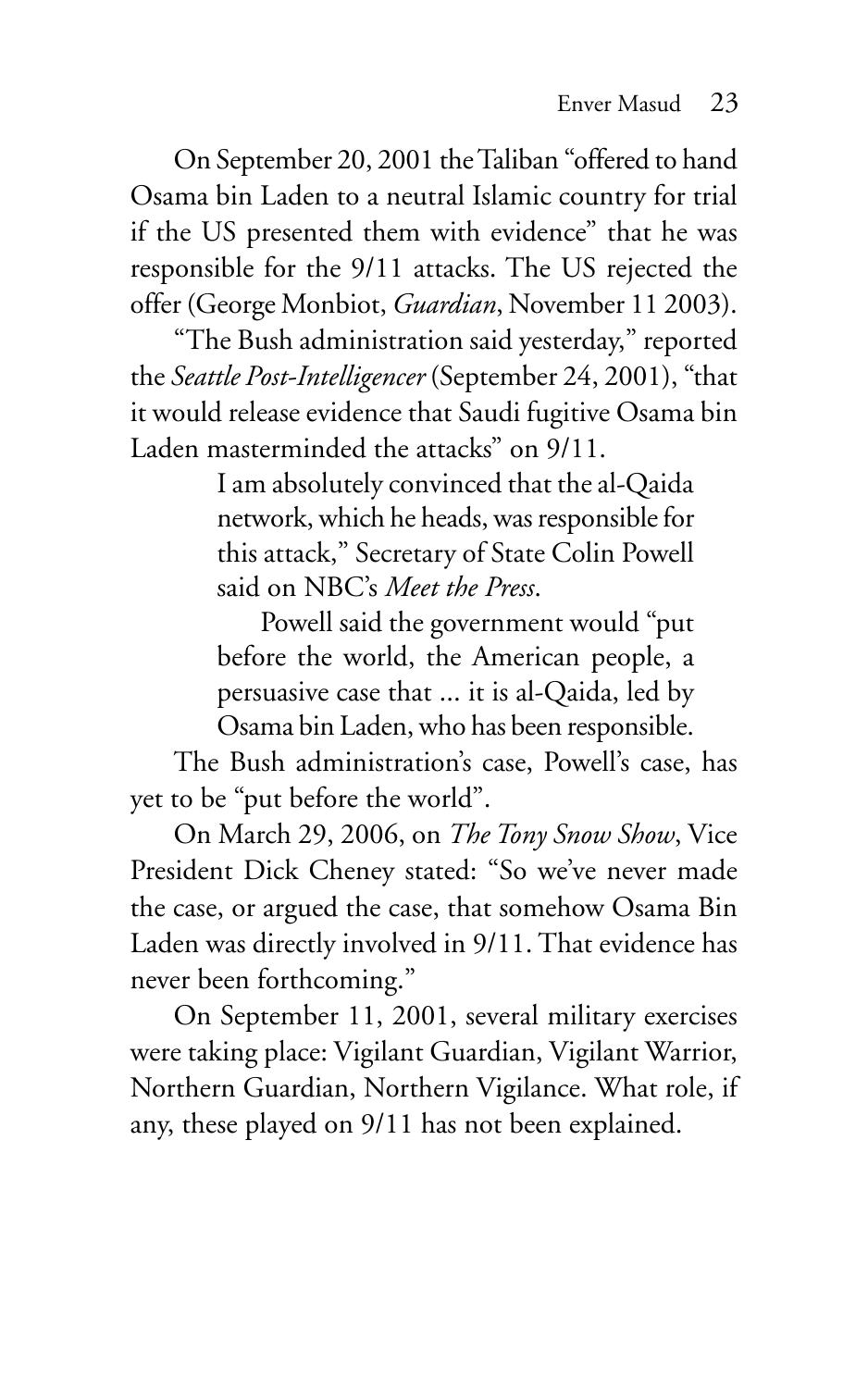# <span id="page-33-0"></span>[The 'Hijackers'](http://www.twf.org/News/Y2006/0608-BinLaden.html)

*Four "hijackers" are reported to be alive*

On September 12, 2001 ABC News reported that "investigators have identified all the hijackers".

Among those identified was "Satam Suqami, a Saudi national on American Airlines Flight 11, whose passport was [miraculously] recovered in the rubble."

The next day, FBI Director Robert S. Mueller announced that the FBI had "identified most of the hijackers responsible". Mueller is reported to have said (CBS, *60 Minutes II,* September 10, 2003):

> A flight attendant on American Flight 11, Amy Sweeney, had the presence of mind to call her office as the plane was hijacked and give them the seat numbers of the hijackers.

Peter Finn and Charles Lane wrote that an attendant on Flight 11 used a cell phone (*Washington Post*, October 6, 2001), but six years later, the FBI admitted that two low-altitude calls from Flight 93 were the only cell phone calls made from all four of the 9/11 planes (Griffin, *Canadian*, October 8, 2007).

If an Airfone was used, billing records could provide confirmation of Sweeney's phone call.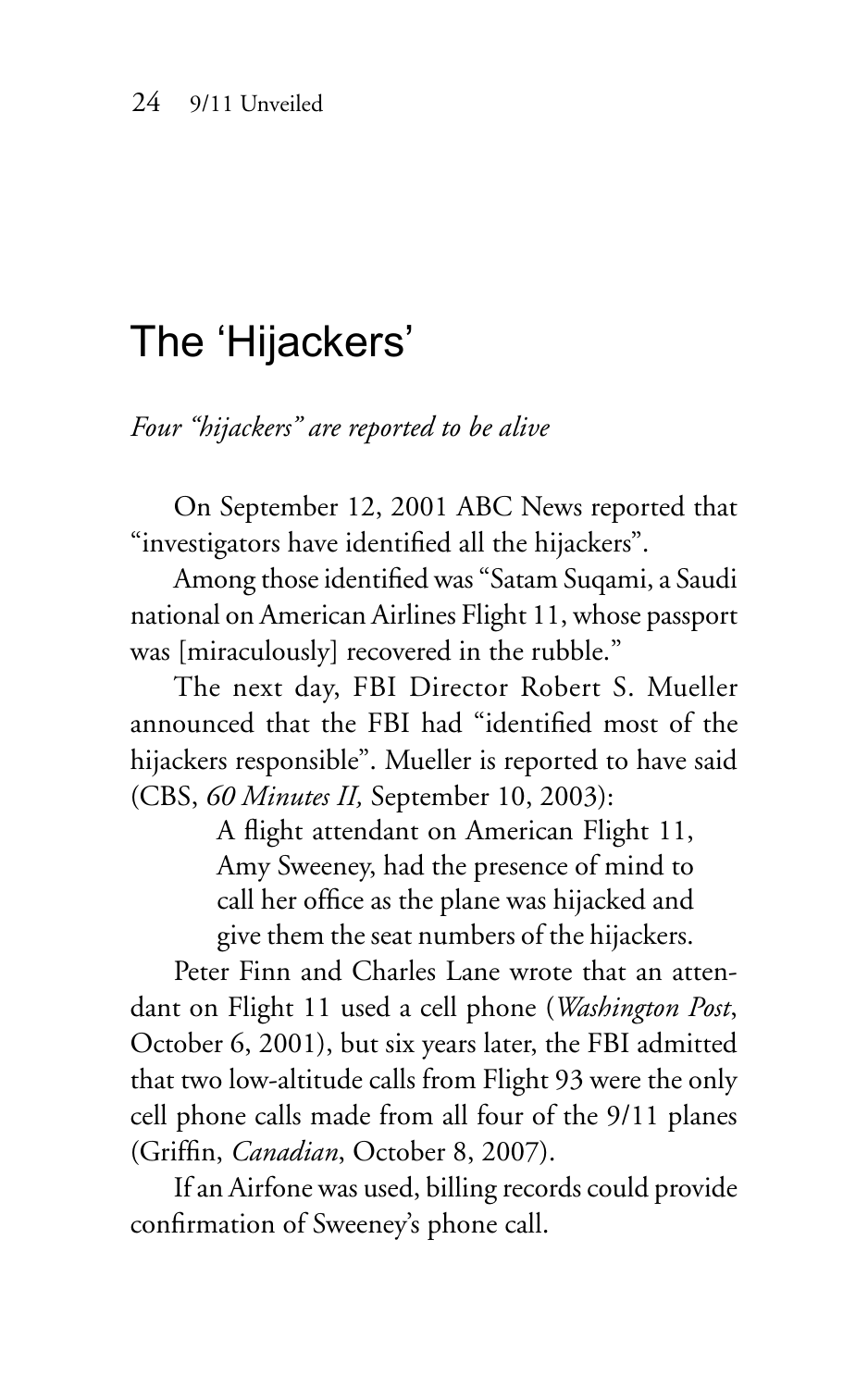On September 21, 2001, Nick Hopkins of the *Guardian* reported:

> After analysis of the passenger lists of the four hijacked flights and other immigration documents, investigators identified Salem Al-Hazmi and Abdulaziz Al-Omari as two of the terrorists.

> The real Salem Al-Hazmi, however, is alive and indignant in Saudi Arabia, and not one of the people who perished in the American Airlines flight that crashed on the Pentagon.

On September 23, 2001 BBC News reported that four of the hijack "suspects"—Waleed Al Shehri, Abdulaziz Al Omari, Saeed Alghamdi, and possibly Khalid Al Midhar were—alive, and Director Mueller acknowledged "that the identity of several of the suicide hijackers is in doubt."

The same day, David Harrison of the *Telegraph*  reported:

> The men—all from Saudi Arabia—spoke of their shock at being mistakenly named by the FBI as suicide terrorists. None of the four was in the United States on September 11 and all are alive in their home country.

On September 17, 2001, the Associated Press published passenger lists for AA Flight 11, UA Flight 175, AA Flight 77, and UA Flight 93, based on information supplied by "family members, friends, co-workers and law enforcement"—the same list appears on CNN and the websites of several other news organizations.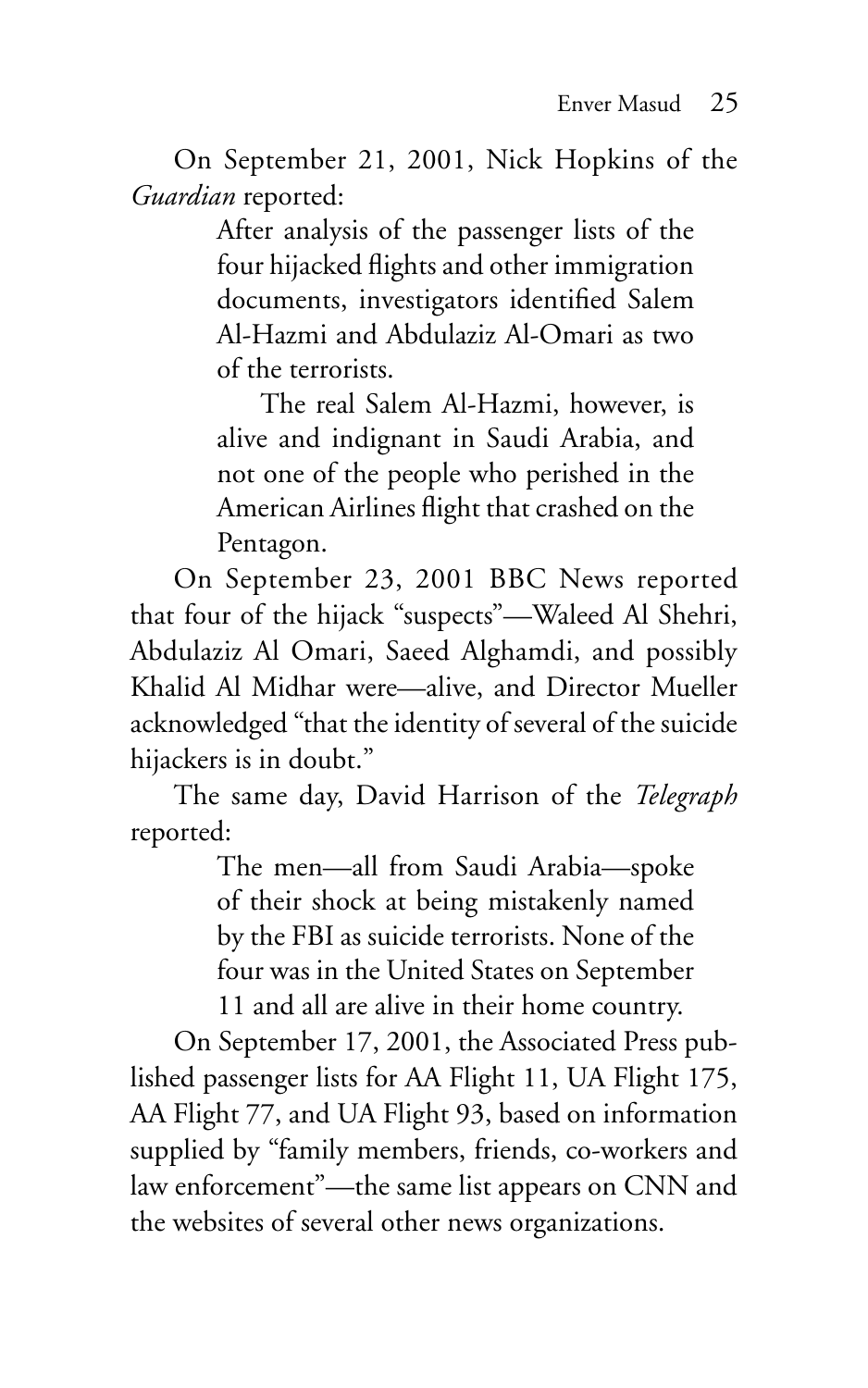There were no Arab names on these lists!

The "terrorist ringleader Mohamed Atta"—identified by a suitcase and will allegedly left behind at Boston airport (Peter Finn, *Washington Post*, October 6, 2001)—was not listed on the passenger list for American Airlines Flight 11.

Hani Hanjour's "name was not on the American Airlines manifest for the flight because he may not have had a ticket" according to the *Washington Post*. How then did he get on the flight?

 The passenger lists published by the Associated Press, *USA Today*, and others note that these are, "Partial lists of passengers and crew killed in Tuesday's terrorist attacks, according to family members, friends, coworkers and local law enforcement."

"This is a very strange way to source such information," said Gerard Holmgren. He asks,

> Why not get it from American Airlines or the FBI? If neither of these were consulted, how did USAT know whose "family members, friends, co-workers" to go looking for? Or if AA and the FBI were the first source of inquiry, why a partial list from hearsay sources?

Gary North, an historian, also expressed concern: How did the airlines know how many people were on each of these flights? The airlines must have had a list for each flight. What possible reason could they have had for not releasing the full lists?

On April 19, 2002, Mueller said in speech at the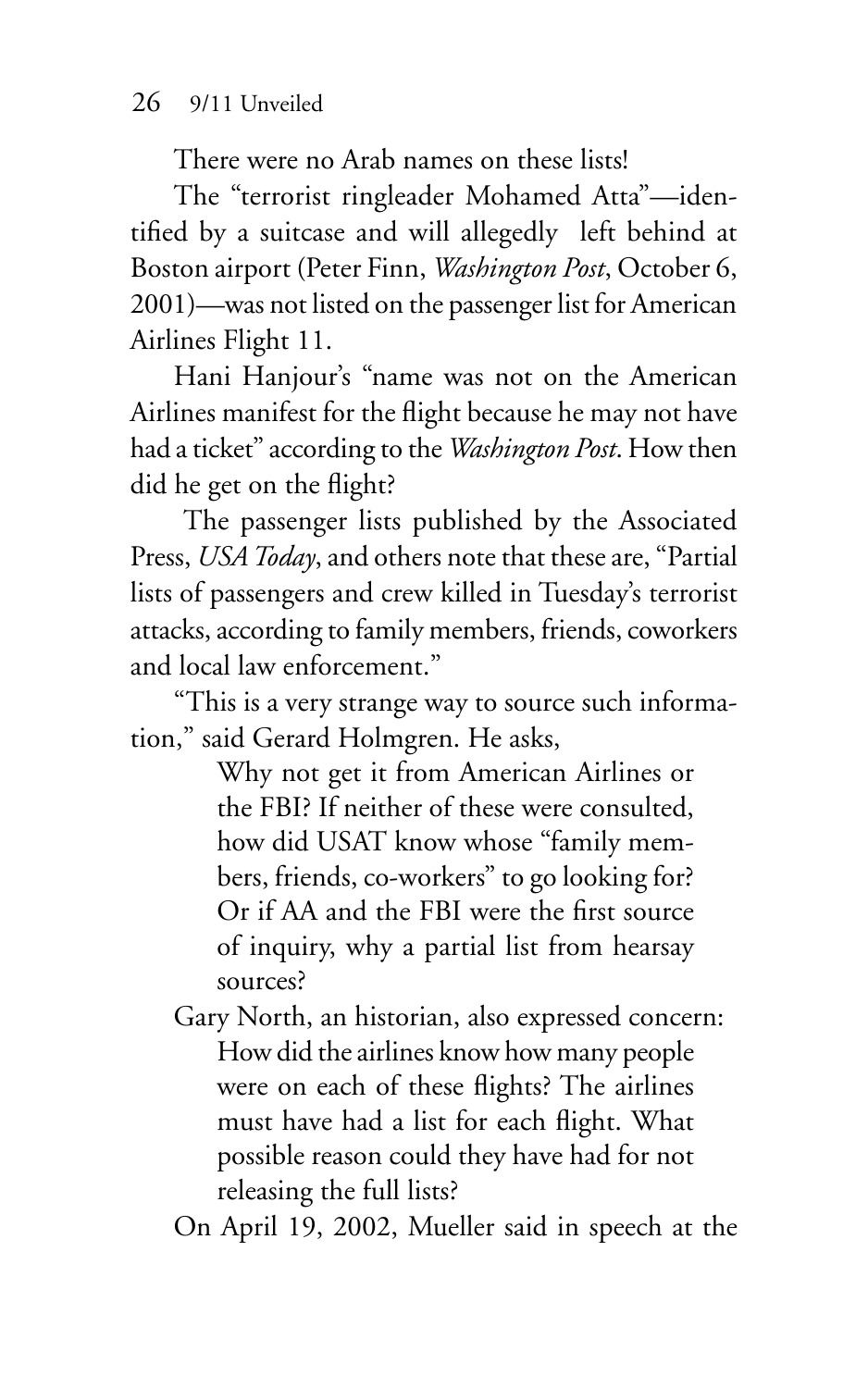Commonwealth Club in San Francisco,

In our investigation, we have not uncovered a single piece of paper—either here in the United States, or in the treasure trove of information that has turned up in Afghanistan and elsewhere—that mentioned any aspect of the September 11 plot.

In July of 2006, in connection with the trial of Zacarias Moussaoui—the "20th hijacker," the U.S. government published documents containing the names of the alleged hijackers, and aircraft layouts showing the seats occupied by the hijackers.

*The 9/11 Commission Report*, published July 22, 2004, left unresolved the discrepancies in the passenger lists.

Jerry Markon and Timothy Dwyer wrote (*Washington Post*, March 21, 2006):

> An FBI agent who interrogated Zacarias Moussaoui before Sept. 11, 2001, warned his supervisors more than 70 times that Moussaoui was a terrorist and spelled out his suspicions that the al-Qaeda operative was plotting to hijack an airplane, according to federal court testimony yesterday.

Lawyers for Moussaoui who pleaded guilty, and is the only person criminally charged by the U.S. with participating in 9/11, allege that the government knew more about the conspiracy than did the defendant (CNN, February 2, 2006).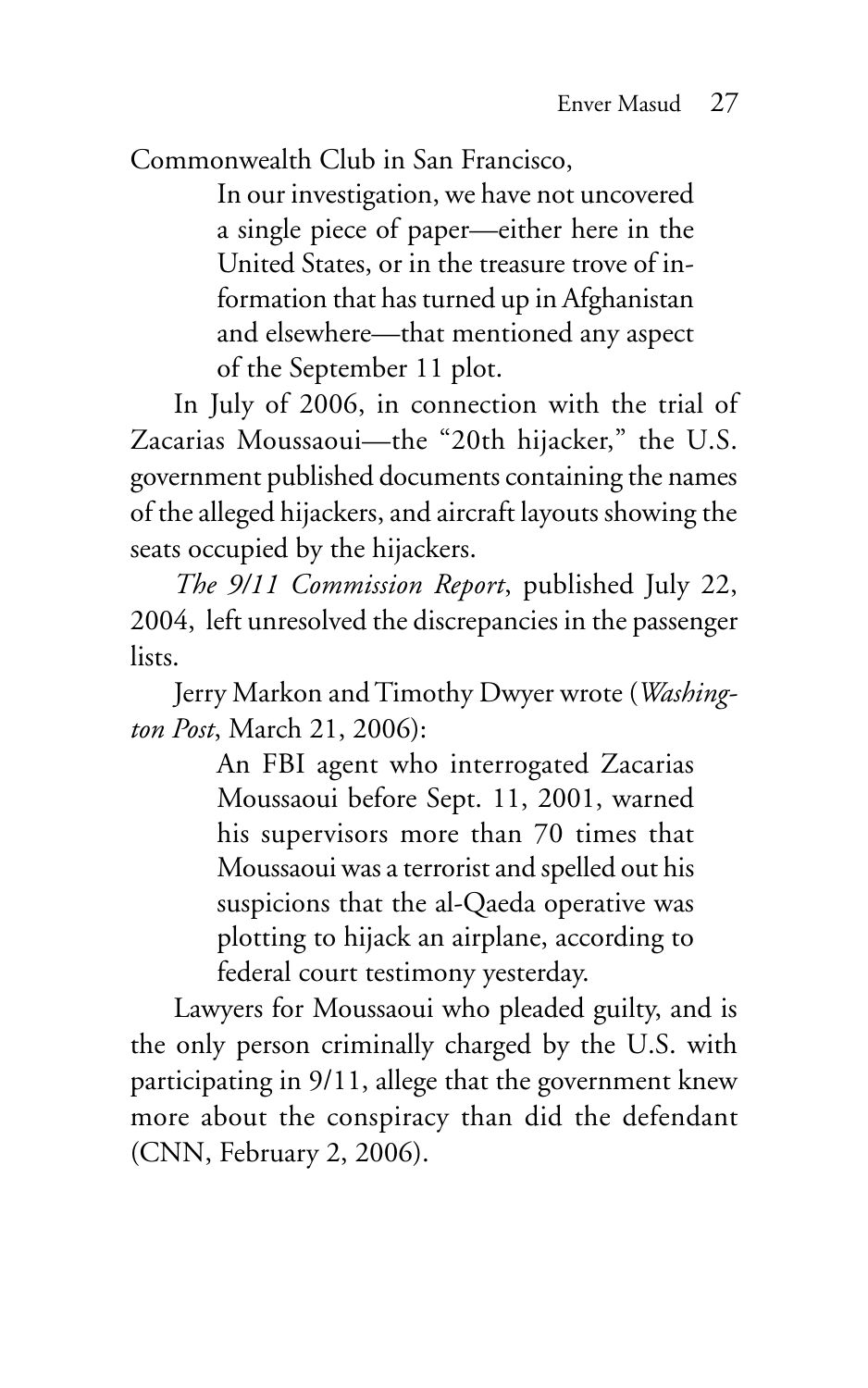## [One, Two World Trade Center](http://www.twf.org/News/Y2007/0201-NIST.html)

*Aircraft collision and fire did not cause the towers to collapse*

Two World Trade Center, the South Tower, collapsed at 9:59 a.m. One World Trade Center, the North Tower, collapsed at 10:28 a.m. At 10:03 a.m., CNN reported: "THIRD EXPLOSION SHATTERS WORLD TRADE CENTER IN NEW YORK". At 10:06 a.m., CNN reported: "THIRD EXPLOSION COLLAPSES WORLD TRADE CENTER IN NEW YORK".

According to U.S. government reports, aircraft impact would not have caused the Twin Towers to collapse.

The National Institute of Standards and Technology (NIST), the U.S. government agency responsible for analyzing the collapse of the Twin Towers, included a memo dated February 3, 1964 in Appendix A of their report *Baseline Structural Performance and Aircraft Impact Damage Analysis of the World Trade Center Towers* (April 26, 2006) that states:

> The buildings have been investigated and found to be safe in an assumed collision with a large jet airliner (Boeing 707 - DC 8) traveling at 600 miles per hour. Analysis indicates that such collision would result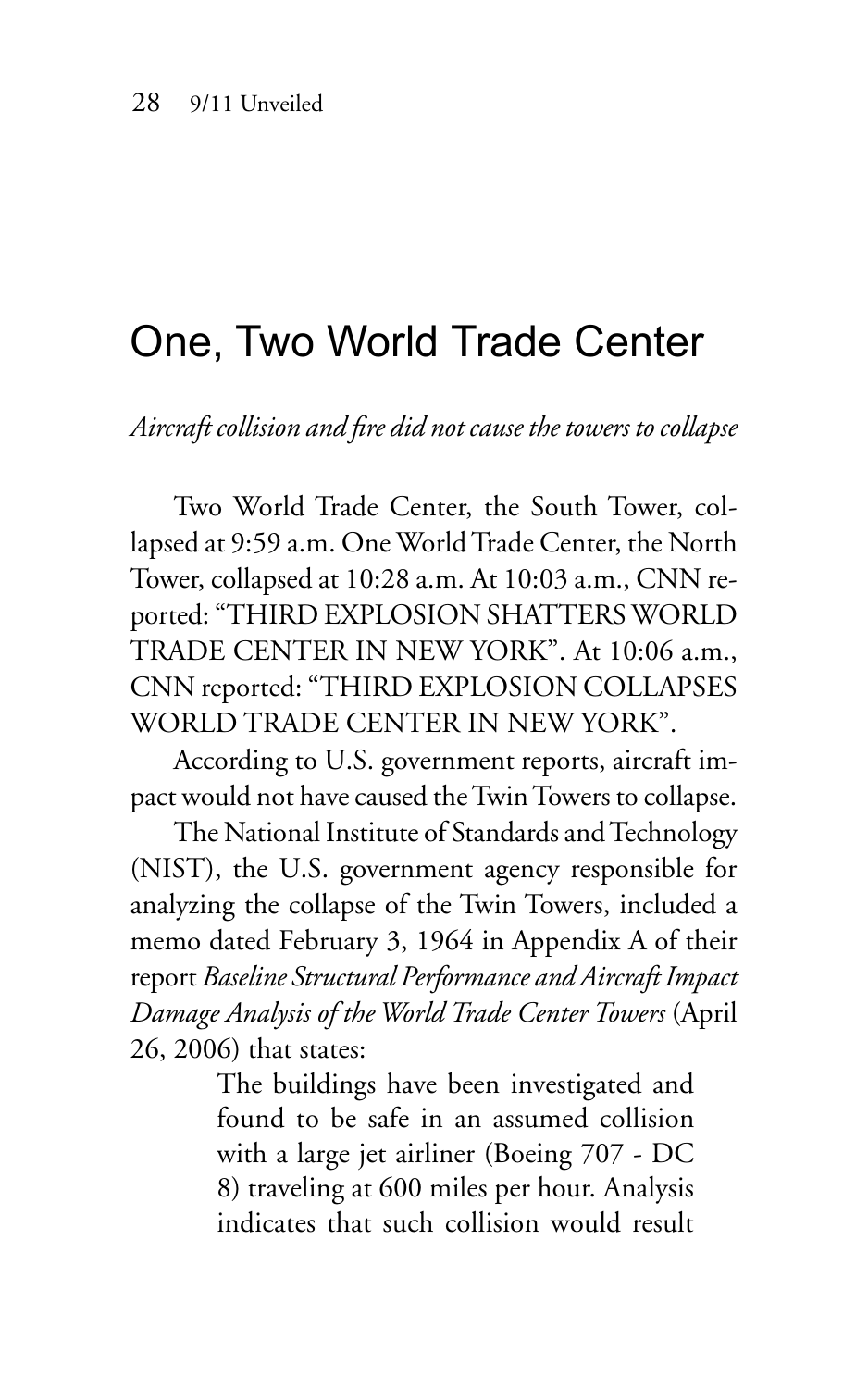only in local damage which would not cause collapse or substantial damage to the building and would not endanger the lives and safety of occupants not in the immediate area of impact.

The memo further states:

The structural analysis carried out by the firm of Worthington, Skilling, Helle & Jackson is the most complete and detailed of any ever made for any building structure.

Executive Summary, Table E-8 of the NIST report estimates aircraft impact speeds at 443 mph plus or minus 30 for AA 11 (WTC 1), and 542 mph plus or minus 24 for UAL 175 (WTC 2).

The Boeing 767s reported to have hit the North and South Towers were slightly heavier than a Boeing 707. Calculations show that they would have caused less damage than the Boeing 707 travelling at 600 mph in Worthington, Skilling, Helle & Jackson's structural analysis (Griffin, *Debunking 9/11 Debunking*, p146) .

Executive Summary, Finding 18 states: "the tower still had reserve capacity after losing a number of columns and floor segments due to aircraft impact."

Despite the preceding statements, in an August 30, 2006 Fact Sheet, NIST stated:

> NIST concluded that the WTC towers collapsed because: (1) the impact of the planes severed and damaged support columns, dislodged fireproofing insulation coating the steel floor trusses and steel columns, and widely dispersed jet fuel over multiple floors;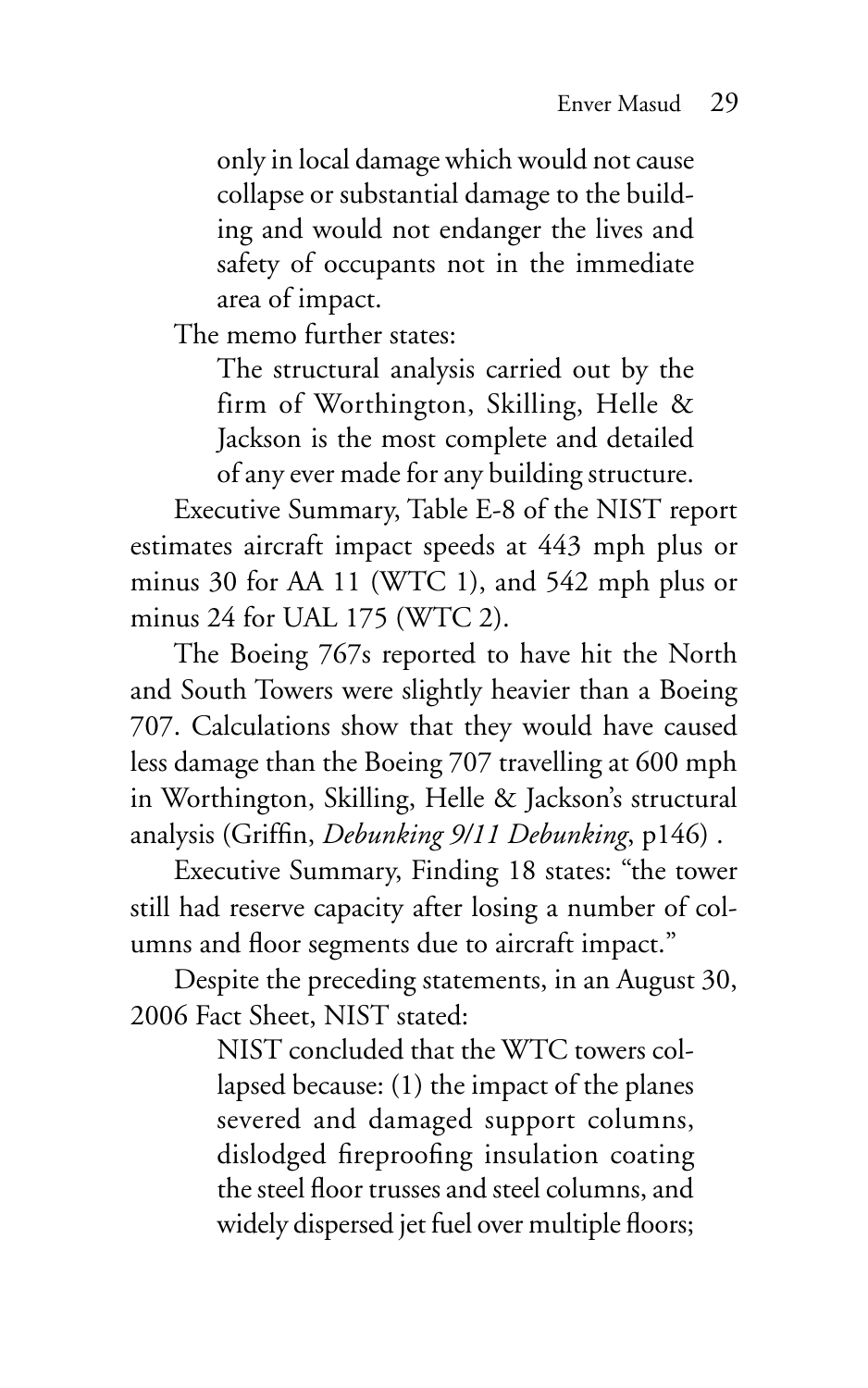and (2) the subsequent unusually large jetfuel ignited multi-floor fires (which reached temperatures as high as 1,000 degrees Celsius) significantly weakened the floors and columns with dislodged fireproofing to the point where floors sagged and pulled inward on the perimeter columns. This led to the inward bowing of the perimeter columns and failure of the south face of WTC 1 and the east face of WTC 2, initiating the collapse of each of the towers."

NIST's evidence and conclusions are challenged by other experts, and NIST appears to concede to their criticism.

Thomas Eager, professor of materials engineering at MIT, who contributed to the official account of 9/11 says the impact of the airplanes would not have been significant.

Kevin Ryan, a division director who was terminated by Underwriters Laboratories for challenging the NIST analysis, wrote:

> Of course, those of us who have actually followed NIST's investigation know that they could not produce any 'robust criteria' to establish that fireproofing was lost through forces of vibration. Instead, NIST performed a shotgun test to see if the fireproofing could have been lost through shearing forces.

> The shotgun test not only failed to support NIST's predetermined conclusions, as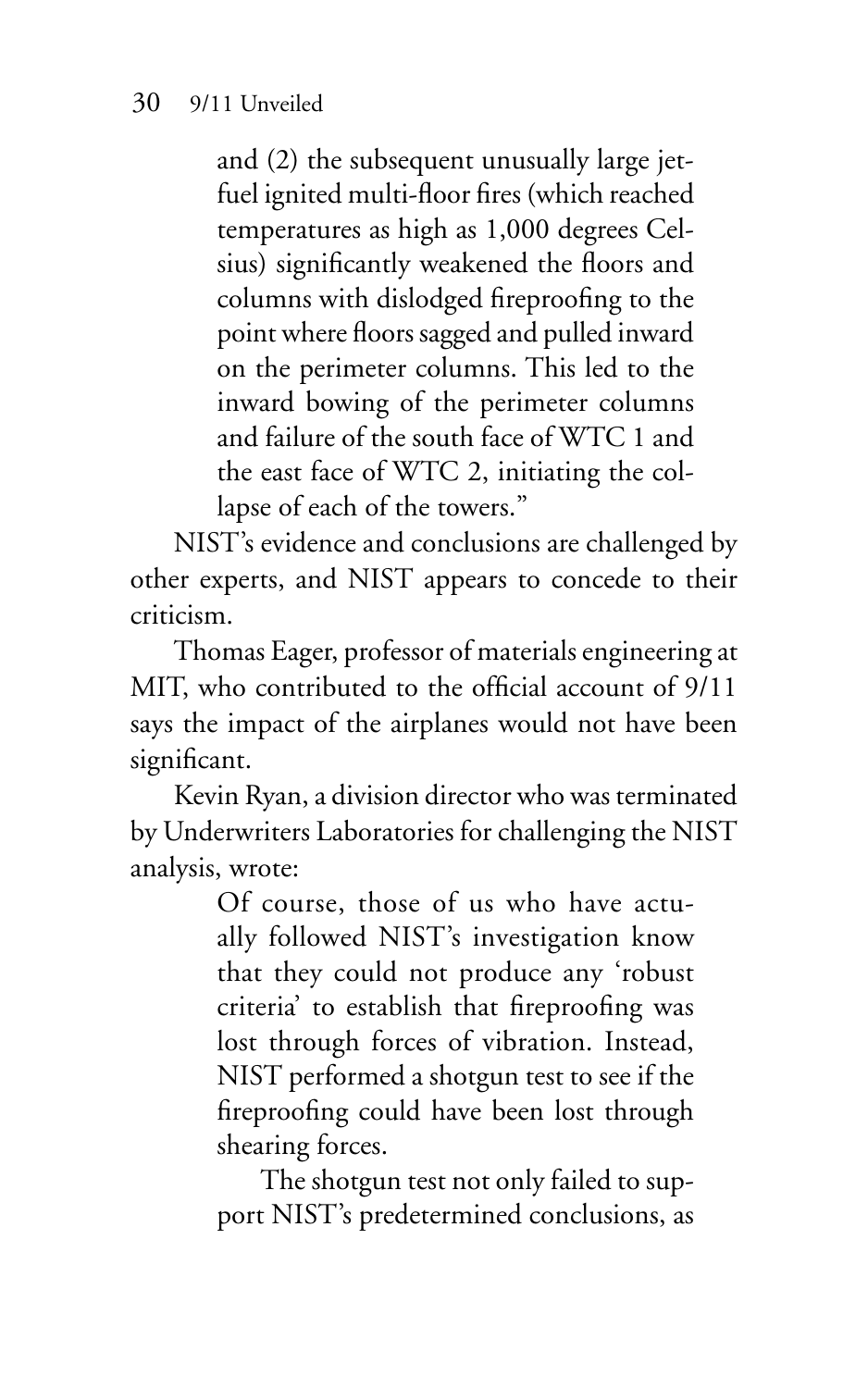was the case for all of their other physical tests, but it actually proved that the fireproofing could not have been sheared off because too much energy would be needed.

The Twin Towers had 240 perimeter columns, and 47 massive, box columns in the core. NIST's damage assessment follows (*Debunking 9/11 Debunking*, p146):

North Tower: 35 exterior columns severed, 2 heavily damaged; 6 core columns severed, 3 heavily damaged; 43 of 47 core columns stripped of insulation on one or more floors.

South Tower: 33 exterior columns severed, 1 heavily damaged; 10 core columns severed, 1 heavily damaged; 39 of 47 core columns stripped of insulation on one or more floors.

Engineering News-Record explained in 1964: one could cut away all the first story columns on one side of the building, and part way from the corners of the perpendicular sides, and the building could still withstand design live loads, and a 100 mph wind force from any direction.

To make the Commission's theory appear plausible, *The 9/11 Commission Report* claims (p541), falsely, that the core of the towers "was a hollow steel shaft."

In response to an April 12, 2007 "Request for Correction," NIST's Catherine S. Fletcher, Chief, Management and Organization Division, appears to concede—at least partially—to the critics.

In her letter dated September 27, 2007, she states: NIST Computer Simulations: NIST has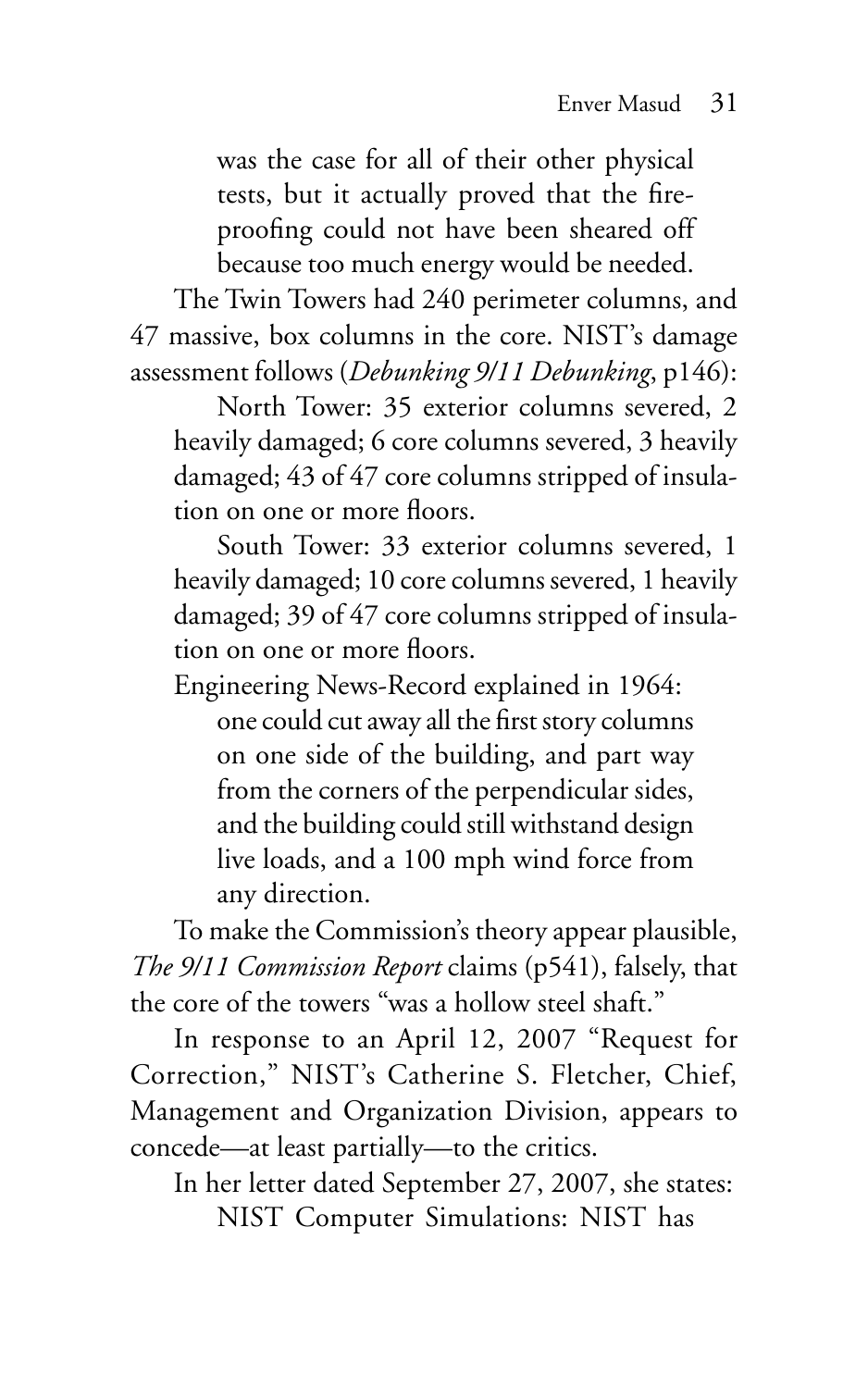used an extensive database of photographic and video evidence to validate the models used to analyze the behavior of the towers up to the point of initiation of collapse. . . .

The WTC Steel Temperature: While NIST did not find evidence that any of the recovered core columns experienced temperatures in excess of 250° C, it is not possible to extrapolate from such a small sample size to state that none of the core columns on the fire affected floors reached temperatures in excess of 250° C. . . .

The Goal of the WTC Report and Its Overall Analysis: NIST has stated that it did not analyze the collapse of the towers. NIST carried its analysis to the point where the buildings reached global instability. . . . we were unable to provide a full explanation of the total collapse.

NIST's analysis ends with the "initiation of collapse." NIST admits that "it did not analyze the collapse of the towers."

In room fires (Dr. Vytenis Babrauskas, 2006) the maximum value which is fairly regularly found . . . turns out to be around 1200°C, although a typical post-flashover room fire will more commonly be 900~1000°C. The time-temperature curve for the standard fire endurance test, ASTM E 119 goes up to 1260°C, but this is reached only in 8 hr.

NIST also admits that physical evidence does not support their conclusion of fire temperatures as high as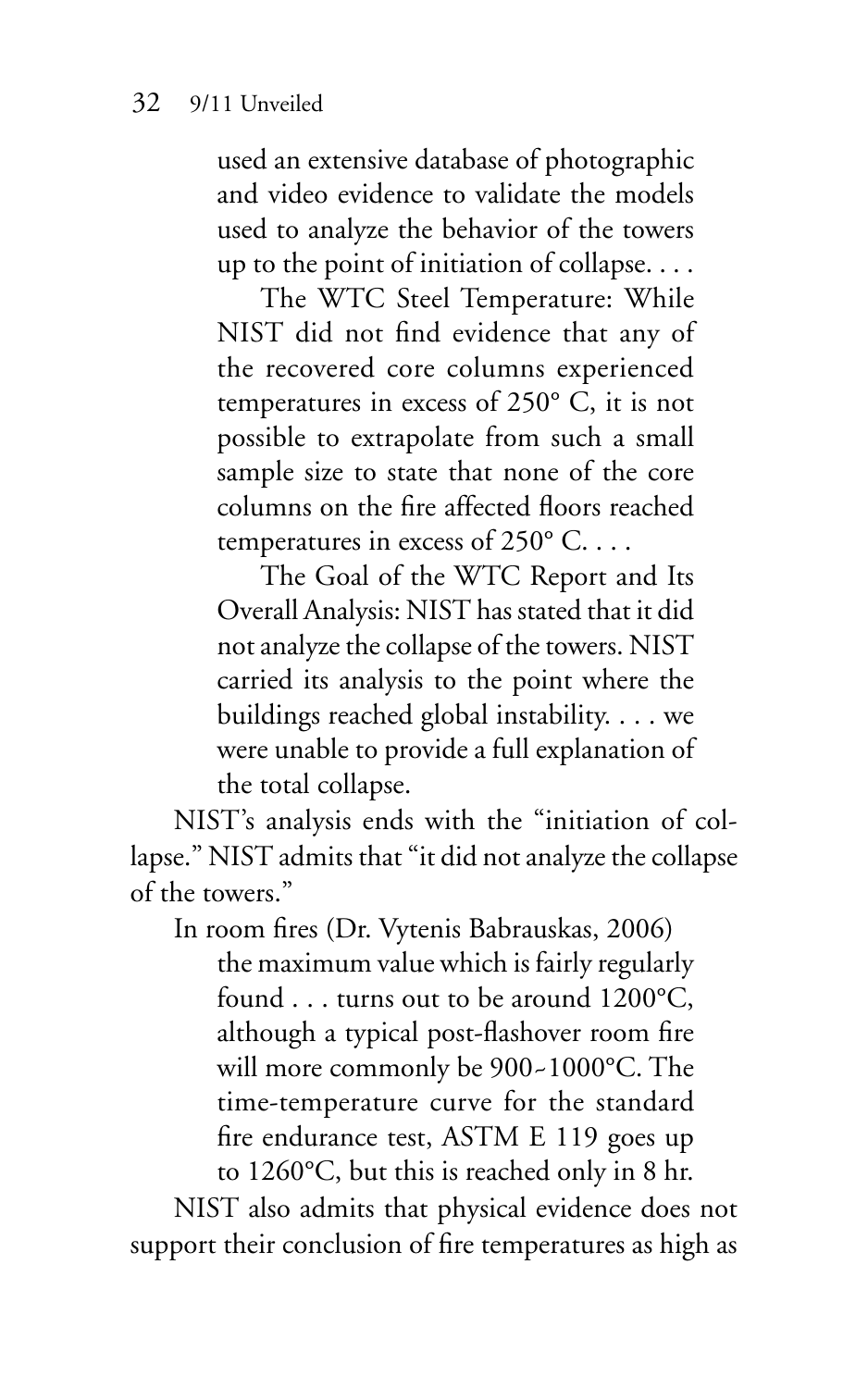1,000 degrees Celsius. In the samples taken from the site, there's no evidence that any core column experienced temperatures in excess of 250° C.

Since steel loses 50% strength at 650° C, and melts at 1500° C, if one were to assume—for the sake of argument only—that the fire was large enough, the fire was neither hot enough, nor long-lasting enough (major fires lasted less than15 minutes), to significantly weaken the towers

Richard Gage, founder of Architects and Engineers for 9/11 Truth—with 1000-plus members, makes the following points regarding the NIST report:

> The destruction occurred with rapid onset, at virtually free-fall speed, and with radial symmetry.

> One hundred eighteen first responders described hearing, seeing and feeling explosions and seeing flashes of light at the onset of destruction.

> The concrete floors were almost completely pulverized into dust and gravel.

> The structural steel framework was largely dismembered into shippable lengths. Much of it was hurled outside the Twin Towers' perimeters, some as far as 500 feet away.

> Tons of molten metal were seen by FDNY and others, and was described as "flowing like lava" for weeks after 9/11, yet its existence was denied by NIST.

> Proven chemical evidence of thermate, an incendiary material which produces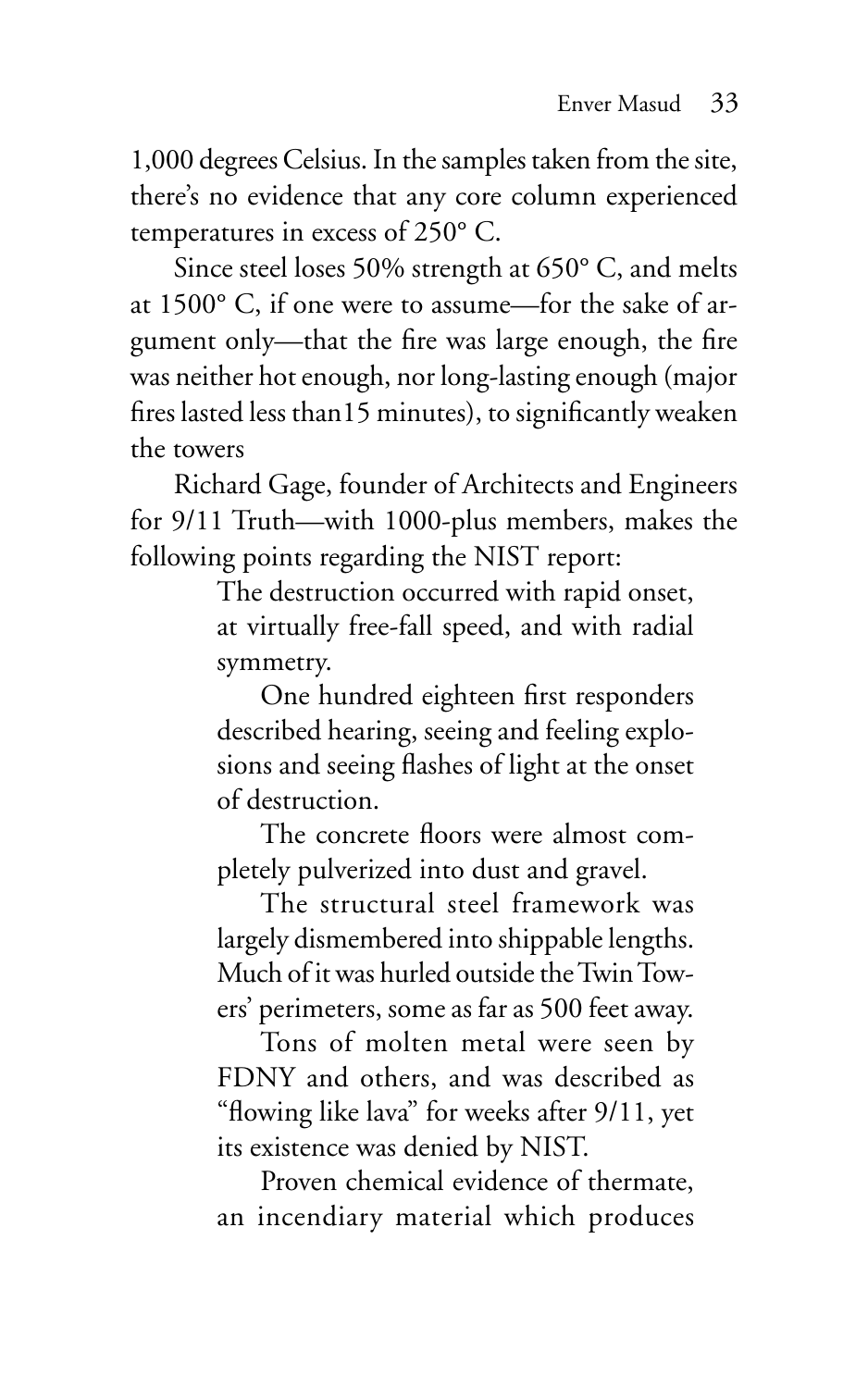molten iron as its by-product, found on the columns and beams, previously molten metal, and iron-rich micro-spheres in the dust by Dr. Steven Jones (and corroborated by the U.S. Geological Survey, but never explained).

"These features are characteristic of controlled demolitions, and not office or jet fuel fires", writes Gage.

And explosions were reported on television news. MSNBC Reporter: At 10:30 I tried to leave the building, but as soon as I got outside, I saw the second explosion, an another rumble, and more dust. I ran inside the building . . . and then a fire marshall came in and said we had to leave because if there was a third explosion this building might not last.

Firefighter on CBS Channel 2: We never got that close to the building. The explosion blew, and it knocked everybody over.

Fox News Reporter: The FBI is here as you can see . . . they were taking photographs and securing this area just prior to that huge explosion that we all heard and felt.

NBC Reporter: Most of the victims so far were outside the blownup building.

Witness on NBC: It sounded like gunfire—bang, bang, bang, bang. Then all of a sudden three big explosions.

Among those who testified to explosions at the 9/11 Commission hearings was William Rodriguez, "honored by the White House" for his rescue efforts.

Since the fires were neither hot enough, large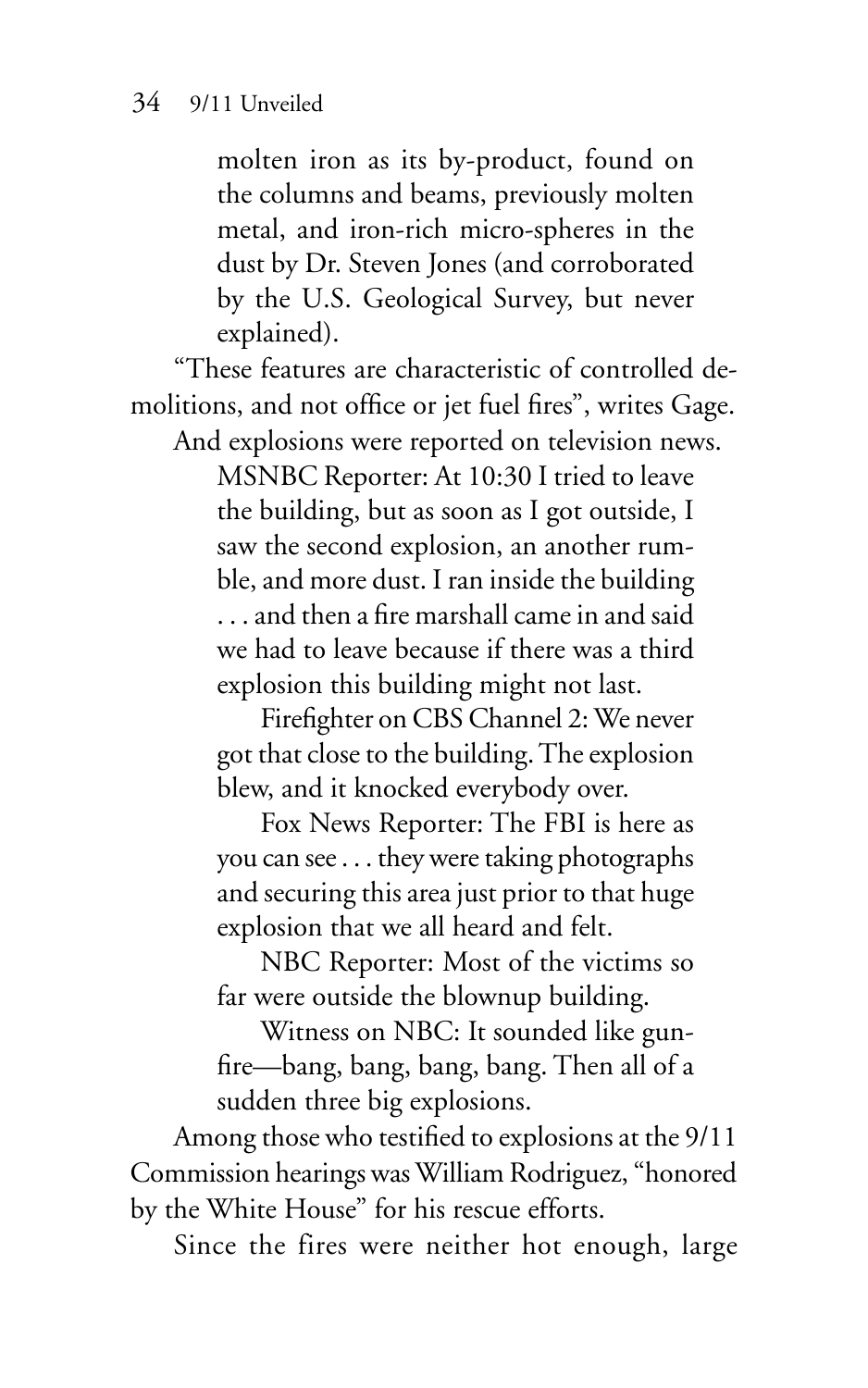enough, nor long-lasting enough to have caused the collapse, there had to have been another source of energy to cause collapse.

Leslie Robertson, structural engineer responsible for the design of the World Trade Center, is reported to have said at the National Conference of Structural Engineers on October 5, 2001: "As of 21 days after the attack, the fires were still burning, and molten steel was still running."

In their investigation, both the 9/11 Commission and NIST, ignored testimony and evidence not consistent with their collapse theory.

NIST says (FAQ, August 30, 2006):

The condition of the steel in the wreckage of the WTC towers (i.e., whether it was in a molten state or not) was irrelevant to the investigation of the collapse since it does not provide any conclusive information on the condition of the steel when the WTC towers were standing.

The molten steel may not provide "any conclusive information on the condition of the steel when the WTC towers were standing", but it is very relevant to the evaluation of hypotheses of why the towers collapsed. The steel at the bottom of the debris pile did not spontaneously get hot and melt after collapse.

NIST did not evaluate the use of explosives.

NIST rejects the "pancake theory" for the collapse (August 30, 2006 Fact Sheet).

In September 2006, Mete Sozen and Christoph M. Hoffmann, professors at Purdue University, claimed to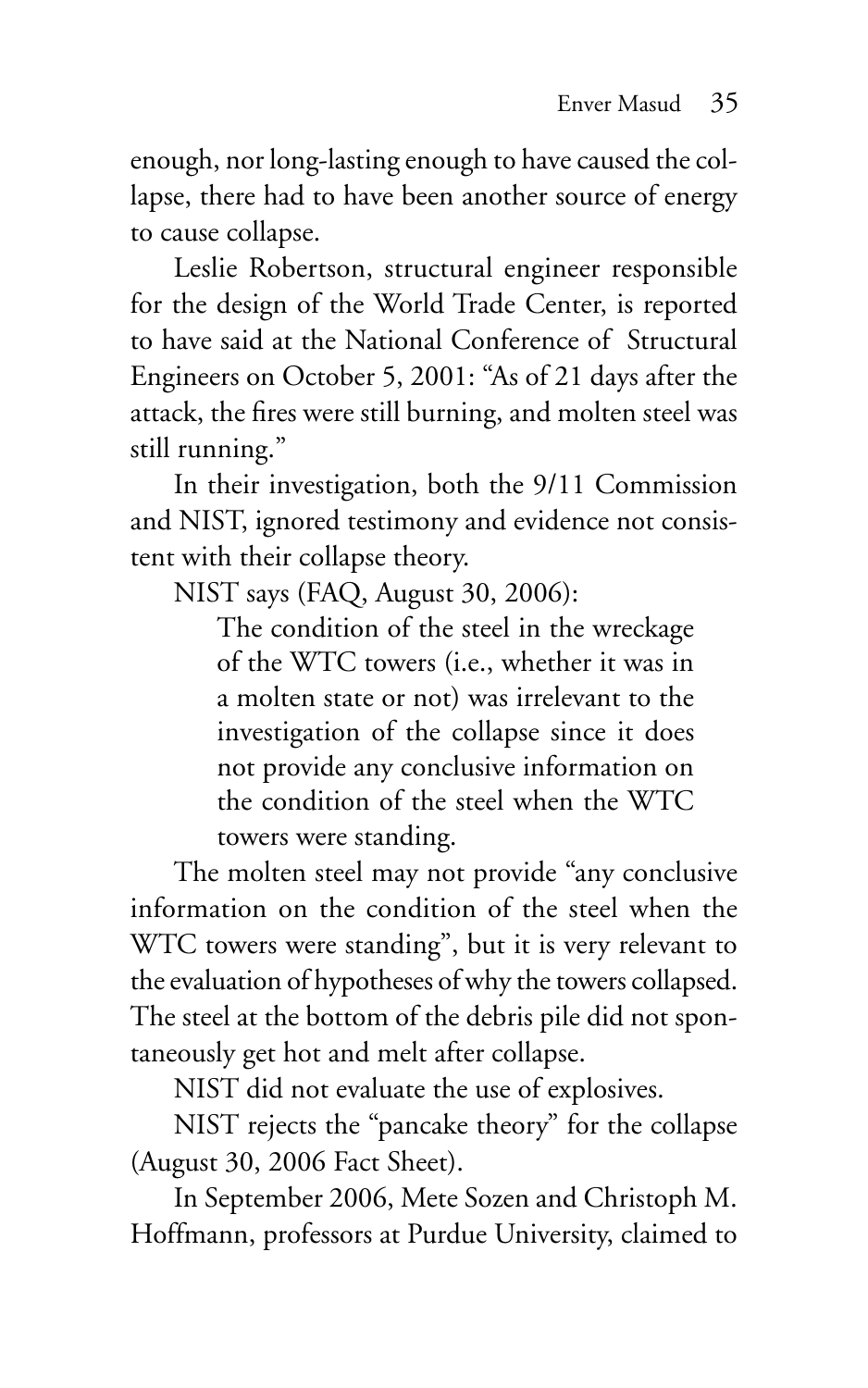have an answer.

Sozen and Hoffman concluded that

the weight of the fuel acted like a flash flood of flaming liquid, knocking out essential structural columns within the building and removing fireproofing insulation from other support structures.

These researchers simulated the "top 20 stories" for "3/4 seconds real-time". Their simulation, like NIST's, says nothing about the collapse itself—it stops at the initiation of collapse.

By extrapolation, a simulation of the 102 real-time minutes from impact to collapse—which would have to make many arguable assumptions—could take 652,800 hours or about 75 years.

Other than controlled demolition, there is no explanation for the sudden, symmetric collapse of the WTC towers, and for the collapse of the floors below the point of impact.

Even though the "criminal code requires that crime scene evidence be kept for forensic analysis. FEMA had steel recovered from the building rubble destroyed or shipped" to India and China before it could be examined for traces of explosives (sourcewatch.org).

A paper by Niels H. Harrit, et al (*The Open Chemical Physics Journal*, vol 2, 2009) confirmed the presence of thermitic material in dust samples from the World Trade Center.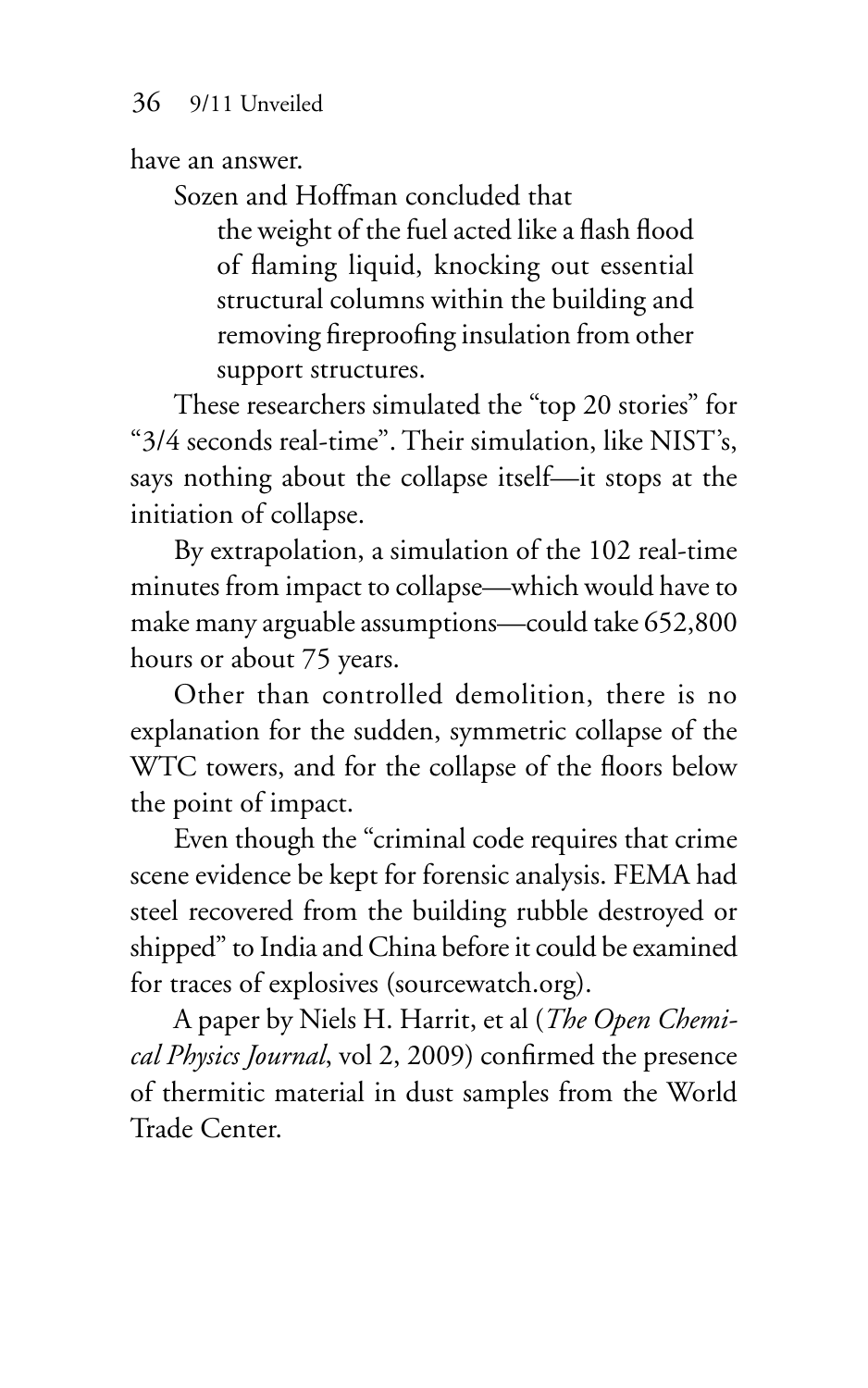# [7 World Trade Center](http://www.twf.org/News/Y2006/0417-WTC7.html)

*The 9/11 Commission Report does not mention the collapse of this 47-story tower*

On September 11, 2001, around 5:20 p.m., 47-story Building 7 of the World Trade Center (WTC 7) collapsed in about seven seconds.

7 World Trade Center was not struck by plane, its collapse is not mentioned in *The 9/11 Commision Report*, and few know that it even existed.

The World Trade Center consisted of seven buildings: the Twin Towers and Buildings 3, 4, 5, and 6 taking up the equivalent of about nine city blocks, and across the street—North of the Twin Towers—Building 7.

Buildings 3, 4, 5 and 6 sustained much greater damage than Building 7. They collapsed, but not suddenly and symetrically like the Twin Towers, and Building 7.

*The 9/11 Commission Report* tells us that the Mayor's Office of Emergency Management was located on the 23rd floor of WTC 7, and at 8:48 a.m. the Emergency Operations Center was activated, but it fails to mention the collapse of WTC 7.

Major news media remained silent about this glaring omission for about seven years.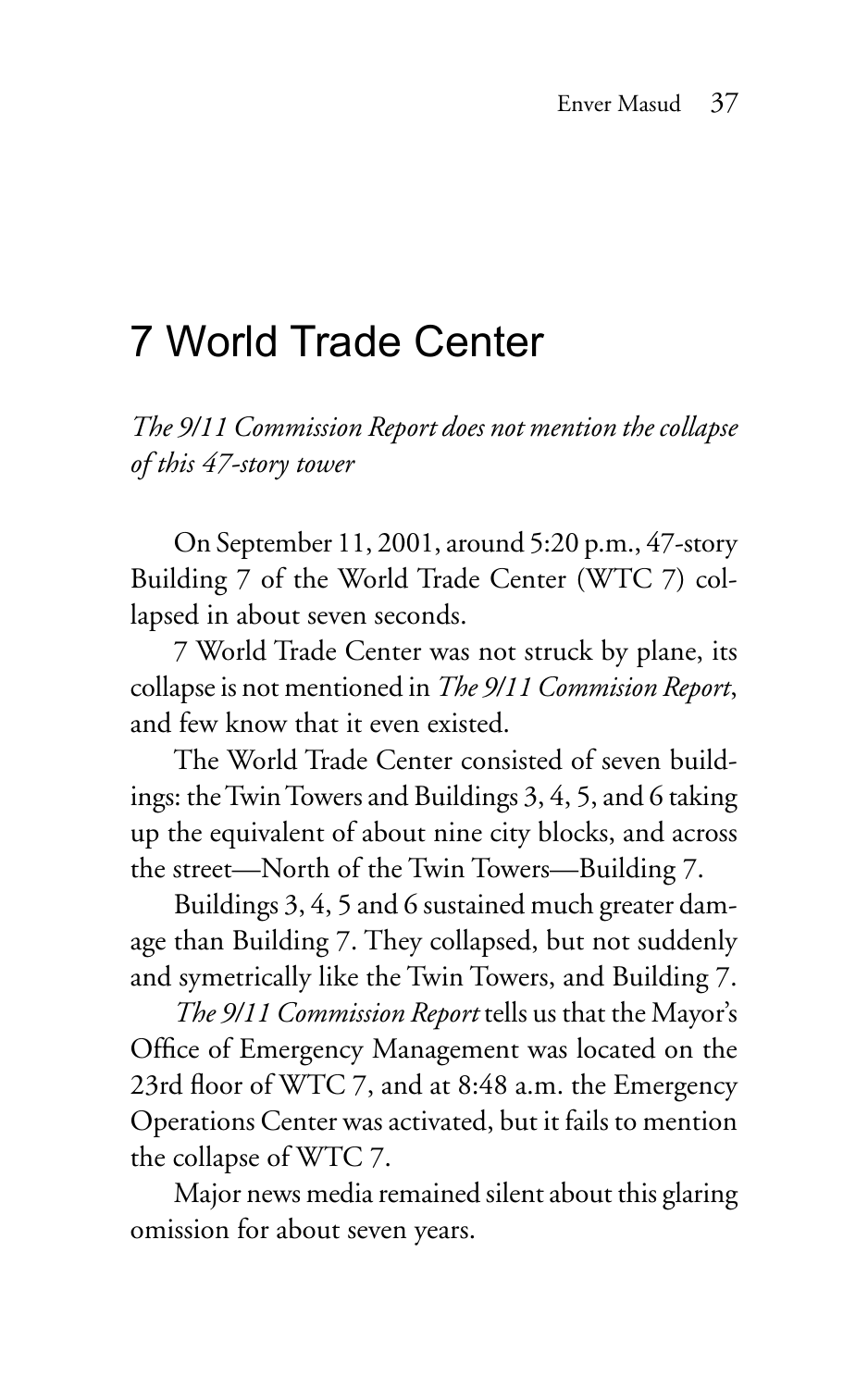Videos of the collapse of the 47-story WTC 7 which would have been the tallest building in most countries and U.S. states—while readily available on alternative news sites, have generally not been shown to the public after September 11 by major news media.

The collapse of the 9-story Murrah Federal Building in downtown Oklahoma City on April 19, 1995 was repeatedly shown on television, and initially blamed on Muslim terrorists.

Dr. Steven E. Jones, a physics professor at Brigham Young University, writes: "The specifics of the fires in WTC 7 and how they caused the building to collapse ["official theory"] remain unknown at this time."

Prof. Jones attempted to make his point on MS-NBC's *The Situation* with Tucker Carlson on November 15, 2005, but was prevented from doing so.

CNN's Aaron Brown and BBC's Jane Standley reported that Building 7 "has collapsed or is collapsing" before it collapsed—the picture in the BBC television broadcast is time stamped 21:54 London time which is 16:54 or 4:54 PM EST.

Diane Sawyer, an award-winning investigative journalist, interviewed a firefighter on ABC News Live who said: "At Building 7 there was no fire there whatsoever, there was one truck putting water on the building, but it collapsed completely."

Some claim that "diesel fuel stored in the building somehow caught fire, and created a towering inferno." But a report from FEMA (*World Trade Center Building Performance Study*, May 2002) states that this scenario had "only a low probability of occurrence."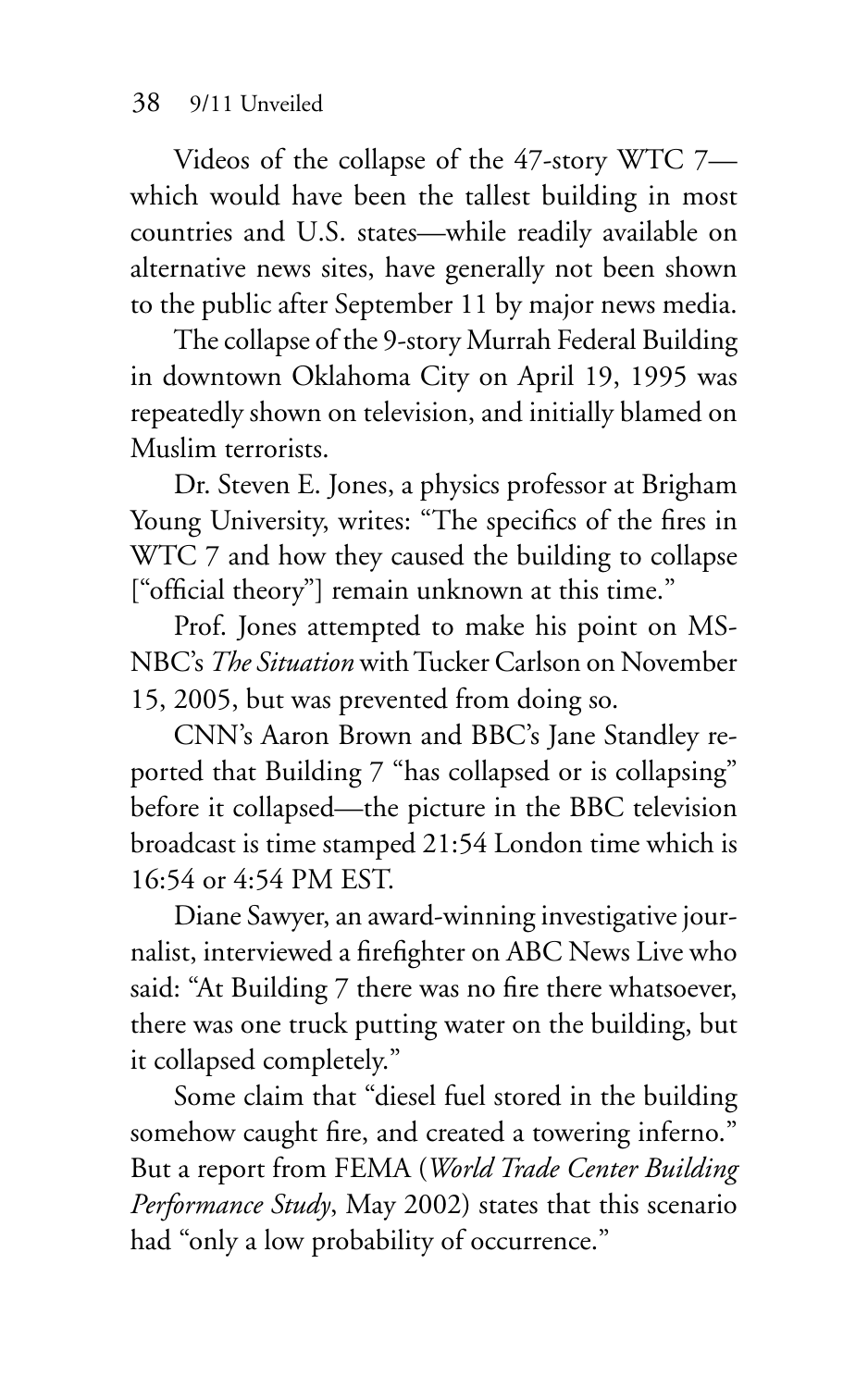Dan Rather, then managing editor of the *CBS Evening News* and its anchor, while reporting on the collapse of Building 7, said:

> For the third time today, it's reminiscent of those pictures we've all seen too much on television before. A building was deliberately destroyed by well placed dynamite to knock it down.

Indira Singh, a first responder on September 11, said during an appearance on KPFA that by "noon or one o'clock", the Fire Department was telling them that they had to move the triage site because "we're going to have to bring it down."

Larry Silverstein, the WTC leaseholder who stood to profit from the collapse of the WTC (Greg Levine, *Forbes*, December 6, 2004), was shown on PBS saying:

> I remember getting a call from the ER, Fire Department Commander, telling me that they were not sure they were gonna be able to contain the fire, and I said, "We've had such terrible loss of life, maybe the smartest thing to do is pull it." And they made the decision to pull and we watched the building collapse.

If Building 7 was "pulled"—a demolition term, when were the explosives planted? This would have had to be done several weeks before 9/11—it takes that long to place and wire the explosives.

Who had access to the building for a period long enough to plant explosives while bypassing the building's security?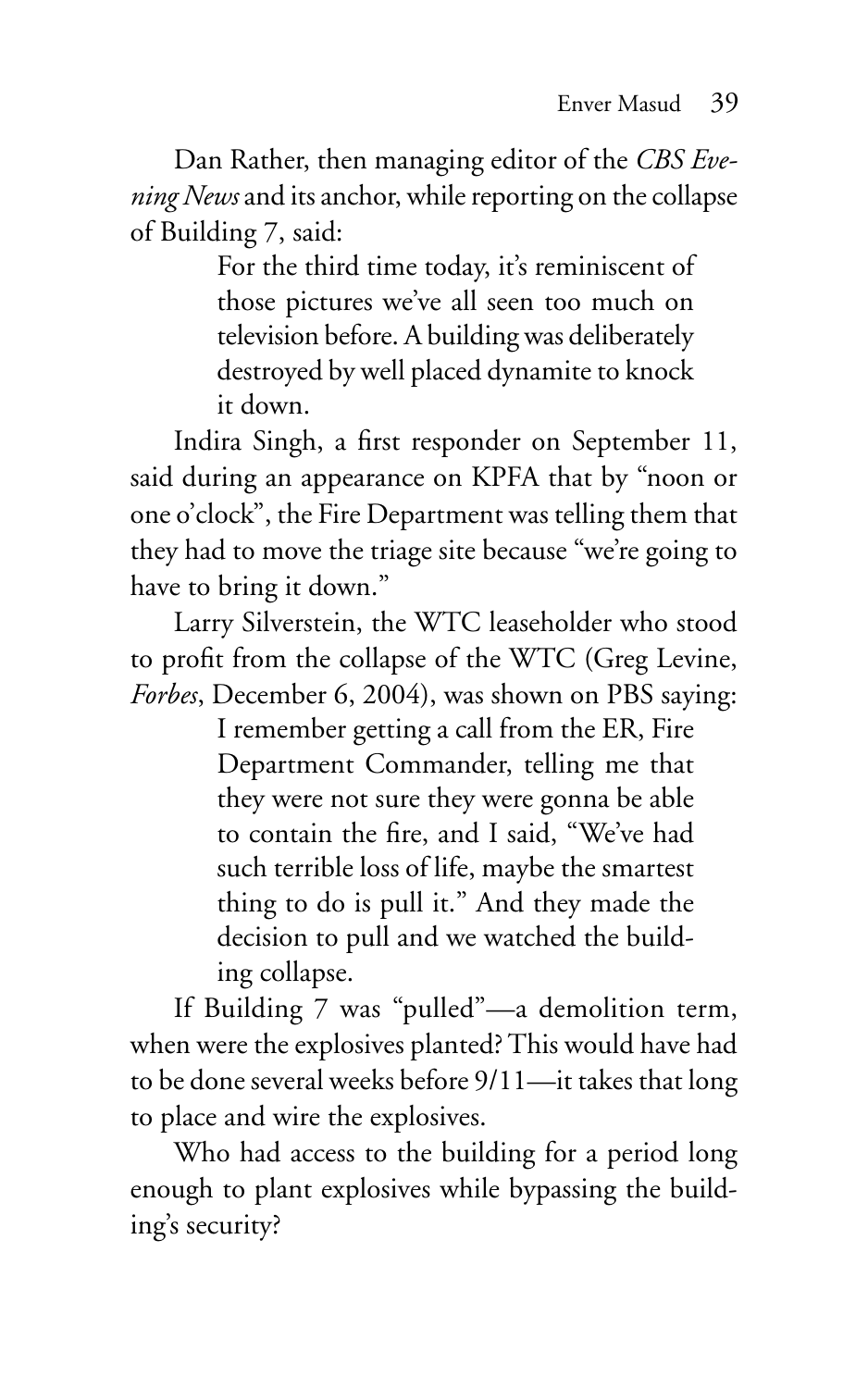Securacom, now Stratesec, was in charge of security for the World Trade Center. During the time that a new security system was being installed, the president's brother, Marvin Bush, was a director of Securacom.

The collapse of Building 7 is unprecedented.

No steel-frame, high-rise building has collapsed from fire, either before September 11, 2001 or after September 11, 2001.

On February 23, 1991, a 38-story tower in Philadelphia burned for 18 hours; on October 17, 2004, a 56-story tower in Caracas burned for 17 hours; on February 12, 2005, a 32-story tower in Madrid burned for 24 hours; on February 19, 2009, Beijing's newest skyscraper burned for 6 hours.

None of these collapsed like World Trade Center buildings 1, 2, and 7. Why then should we believe that on September 11, 2001, three steel-framed, high-rise buildings collapsed from fire?

Following the inconclusive, FEMA investigation of May 2002, the "free press" ignored the issue.

 On August 21, 2008, Shyam Sunder, lead investigator at NIST, presented NIST's findings at a press briefing. A draft *Final Report on the Collapse of World Trade Center Building 7* was made available on the Internet later in the day.

"Video and photographic evidence combined with detailed computer simulations show that neither explosives nor fuel oil fires played a role in the collapse of WTC 7," Sunder said.

NIST claims that the collapse was due to "some structural damage to the southwest perimeter" by falling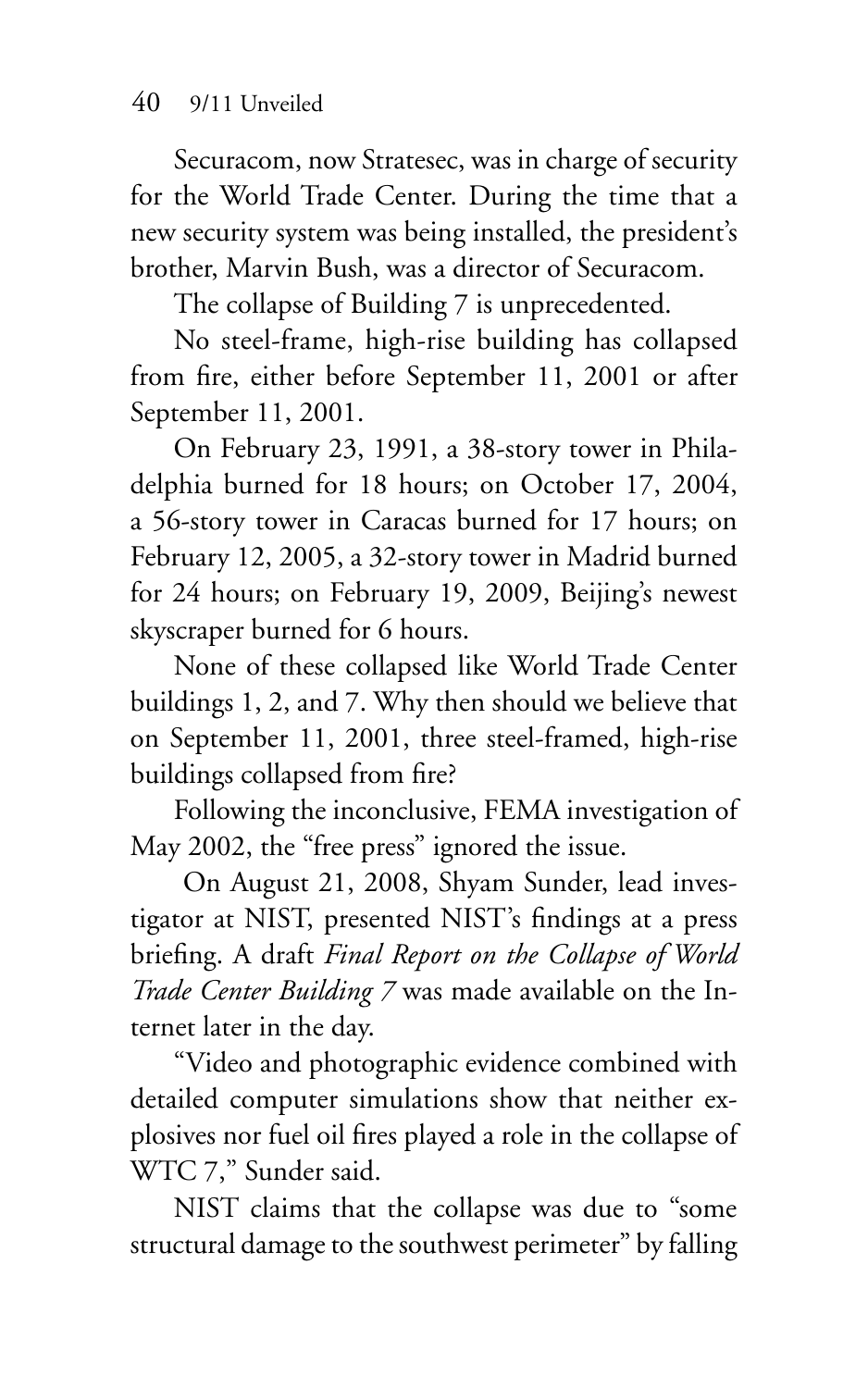debris, and to "ordinary building content fires" on floors 7 through 9, and 11 through 13. This caused "buckling of a critical interior column", followed by "progressive collapse".

Engineers routinely design structures to withstand expansion of steel members. Sunder did not explain why similar building fires, either before 9/11 or after 9/11, did not cause buildings to collapse like Building 7.

The photographic evidence regarding fires is helpful, and it does show some damage to WTC 7. However, NIST admits:

> Although the visual evidence for WTC 7 was not nearly as rich as for WTC 1 and WTC 2, the fire simulation did exploit as much as possible the few photographs showing the location of severe fire activity in WTC 7 at various time during the afternoon of September 11, 2001.

Computer simulation, without satisfactory validation of the model, proves nothing—those sumo wrestlers transforming into an airplane taking off, in the United Airlines commercial broadcast during the Beijing Olymics, were computer simulations.

Model validation—a crucial step in the modeling process—requires that "inferences made in establishing the model are checked by observing if the model behaves as expected" (*Simulation and Modeling*, Prentice Hall, 1969).

In the NIST reports we were unable to find NIST's model validation criteria, the results of model validation tests, and discussion of other instances where the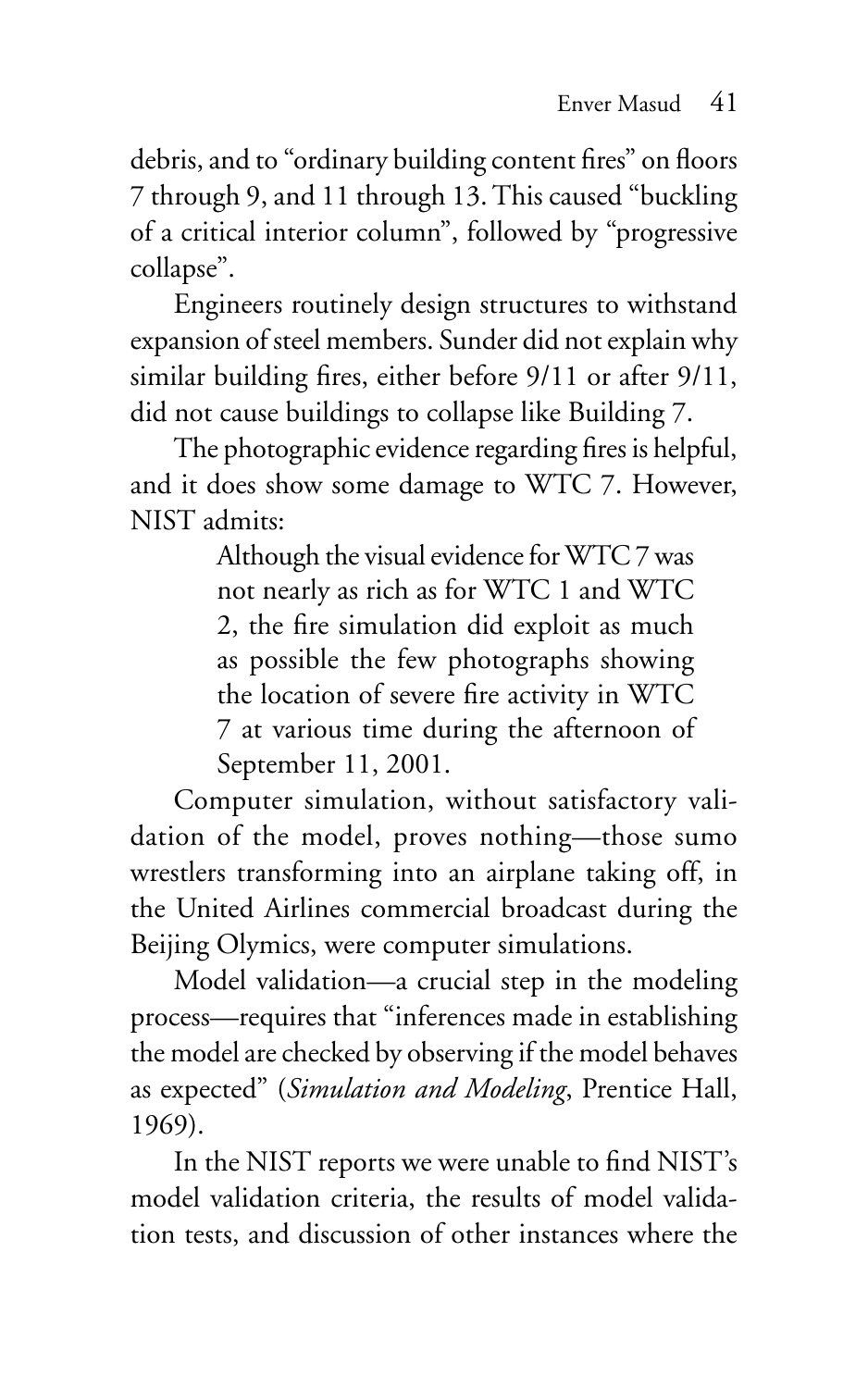models used by NIST (LS-DYNA—"a general purpose transient dynamic finite element program"—developed by Livermore Software Technology Corp, and ANSYS), had been successfully applied to similar problems, or how the NIST model behaved with other disturbances.

NIST writes that "damage criteria required adjustment to obtain the appropriate strength and ductility of the structures" (p542), and damage estimated by ANSYS "was input to the LS-DYNA model as the final step before analyzing the structural response" (p565).

Simply put, NIST adjusted model inputs to obtain the desired outputs.

Others dispute Sunder's claim that explosives played no role, and videos appear to show explosions. Buildings that have collapsed without explosives do not come straight down on their own footprint. Forensic evidence from the structural steel is necessary to rule out the use of explosives in WTC 7.

Absent satisfactory answers to these issues, one cannot have confidence in the NIST computer simulation.

Architects & Engineers for 9/11 Truth argue that NIST does not address why the collapse exhibits none of the characteristics of destruction by fire, such as slow onset with large visible deformations that would cause the building to fall to the side most damaged by fire.

NIST also does not address why the collapse does exhibit all the characteristics of a classic controlled demolition with explosives such as rapid onset of collapse, sounds of explosions at ground floor a full second prior to collapse, symmetrical collapse through the path of greatest resistance at nearly free-fall speed with the steel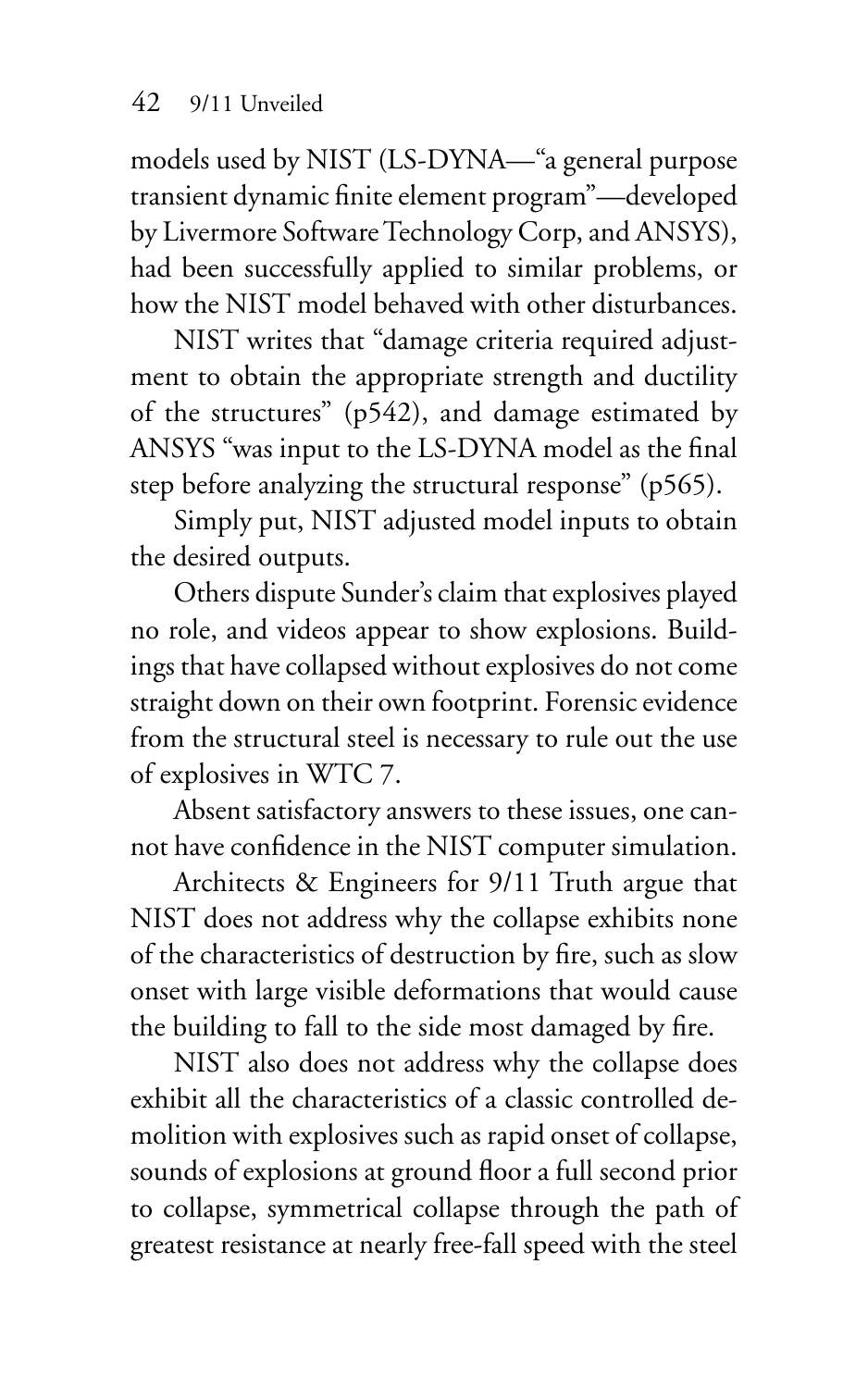skeleton broken up for shipment, massive volume of expanding pyroclastic dust clouds, tons of molten metal found by Controlled Demolition, Inc., the chemical signature of thermate (a high tech incendiary) found in slag, solidified molten metal, and dust samples by Prof. Jones, and rapid oxidation and intergranular melting on structural steel samples examined by FEMA.

Indeed, videos show windows being blown out from the bottom toward the top of WTC7 just prior to its collapse—see video at twf.org/911.html at the beginning, and at 33 seconds.

At the U.S. Department of Energy, where I managed the *U.S. National Power Grid Study* (conducted by 26 teams—150 persons), it would have been highly unusual that a report such as NIST's would be presented to news media without it first being subjected to outside peer review. In fact we had critics review progress of our research at critical stages. NIST has sought to avoid answering its critics. This negates their position.

 Except for the photos in the draft report, NIST did not release the photos and videos they referred to at the press briefing for examination by other experts.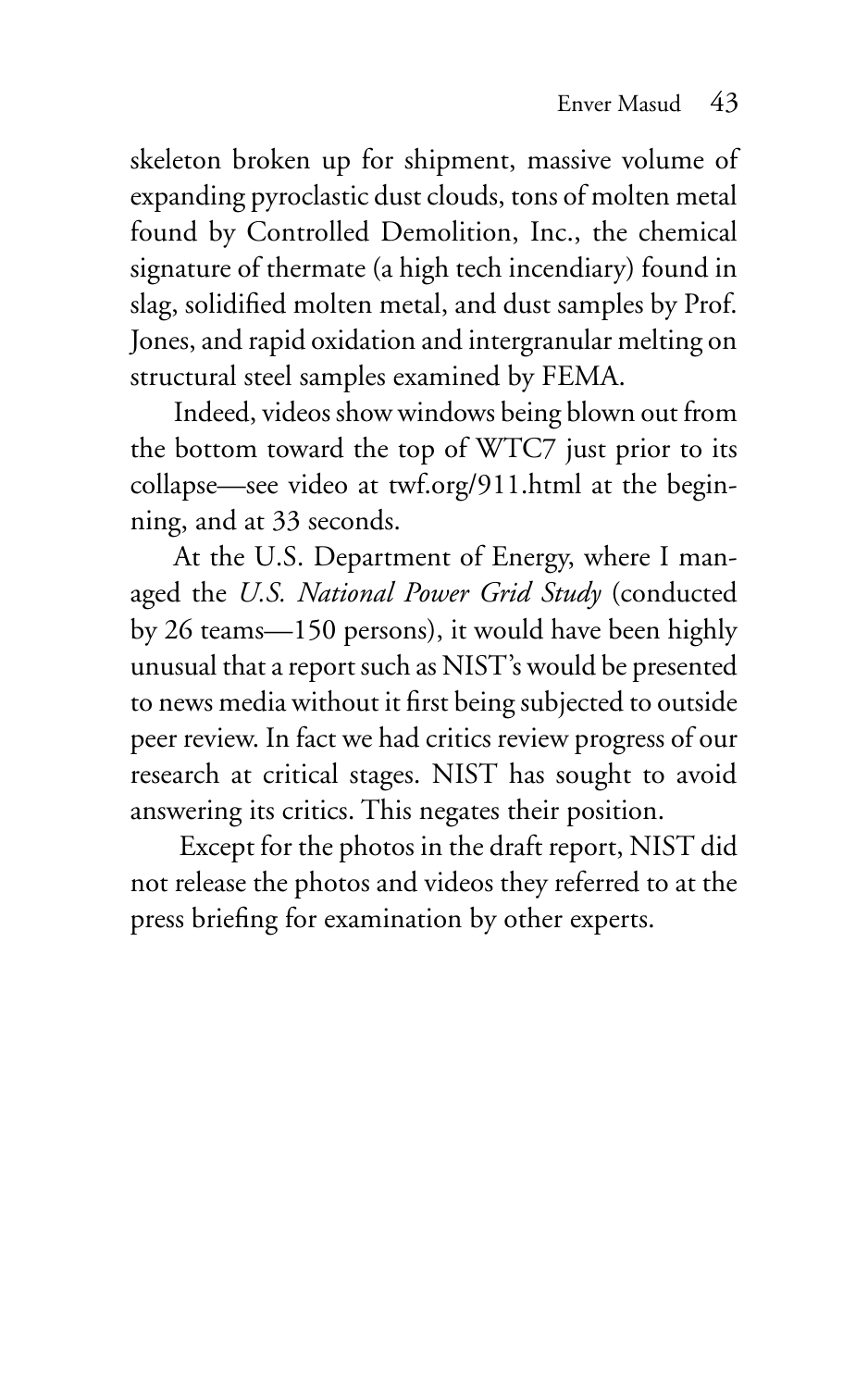## [The Achilles Heel](http://www.twf.org/News/Y2007/1017-Achilles.html)

*Collapse at near free fall speed not explained by government and university investigators*

Achilles, the son of King Peleus of Thessaly and the shape-changing nymph Thetis, is the central character of Homer's great poem, the Iliad. The Achilles' heel is named for the only part of the body of the Greek hero that was vulnerable.

Stretching the metaphor a bit, the collapse time, i.e. the time from the initiation of collapse to the total collapse of One and Two World Trade Center, and 7 World Trade Center, is the Achilles' heel of the official 9/11 conspiracy theory.

The official theory is also vulnerable to the challenges outlined in the two previous sections.

The National Institute of Standards and Technology estimates (NIST FAQ, October 5, 2007)

> the elapsed times for the first exterior panels to strike the ground after the collapse initiated in each of the towers to be approximately 11 seconds for WTC 1 and approximately 9 seconds for WTC 2. These elapsed times were based on: (1) precise timing of the ini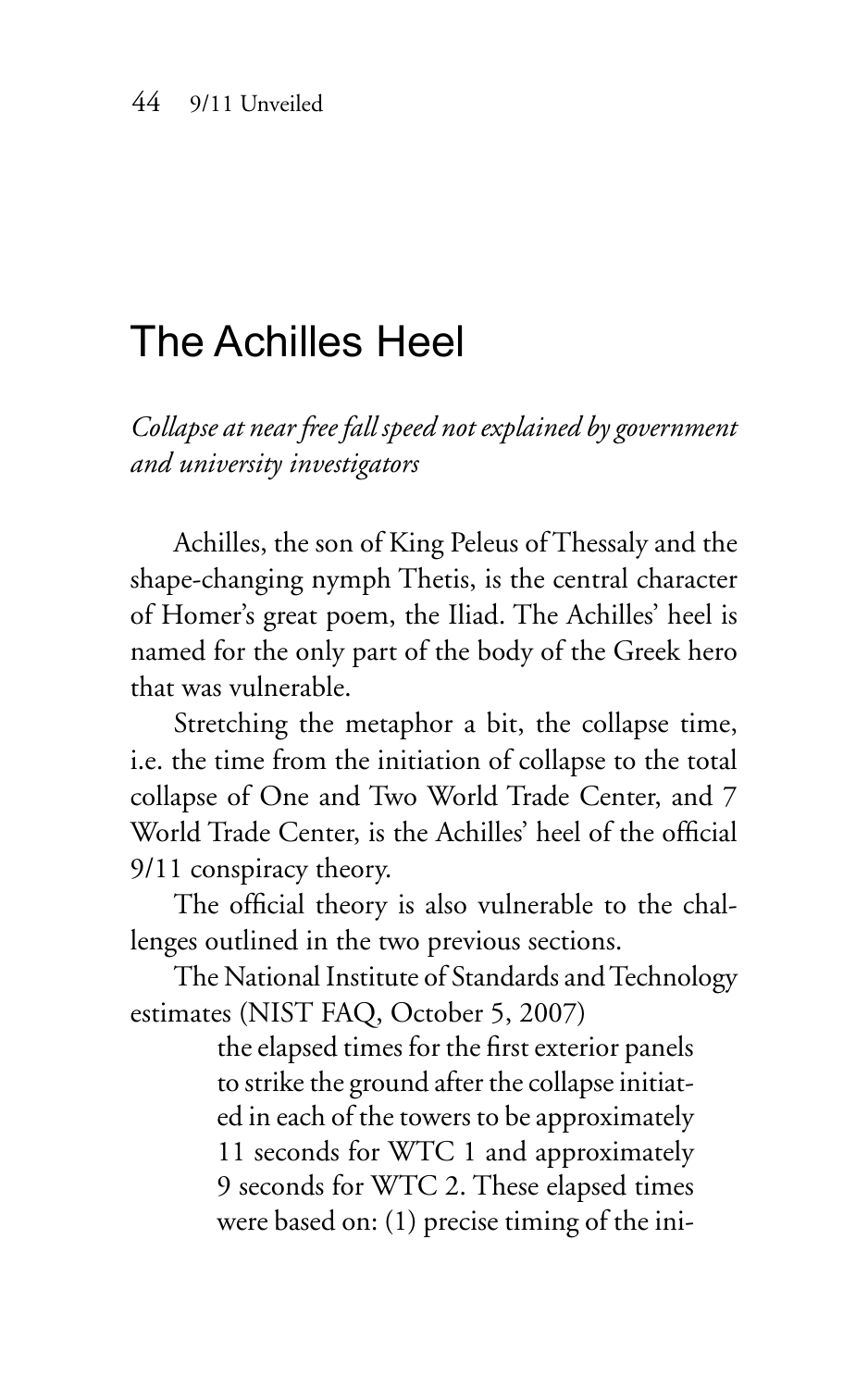tiation of collapse from video evidence, and (2) ground motion (seismic) signals recorded at Palisades, N.Y.

NIST adds:

significant portions of the cores of both buildings (roughly 60 stories of WTC 1 and 40 stories of WTC 2) are known to have stood 15 to 25 seconds after collapse initiation before they, too, began to collapse. Neither the duration of the seismic records nor video evidence . . . are reliable indicators of the total time it took for each building to collapse completely.

*The 9/11 Commission Report* simply states (p322): "the South Tower collapsed in ten seconds".

These collapse times are close to that of a billiard ball dropped from the top of WTC 1 or 2. The time is calculated using the equation taught in high school physics classes:

Distance = 0.5 X Acceleration X Time Squared. Using this equation a billiard ball dropped from the top of the 1368 feet tall WTC 1 or 2 would travel 1296 feet in 9 seconds—it would reach the ground in 9.2 seconds (assuming acceleration due to gravity of 32 feet per second per second, and no wind resistance).

The towers' collapse at near free-fall speed, due solely to airplane impact and the resulting fires, defies logic.

Section 6.14.4 of NIST NCSTAR 1, NIST states: the structure below the level of collapse initiation offered minimal resistance to the falling building mass at and above the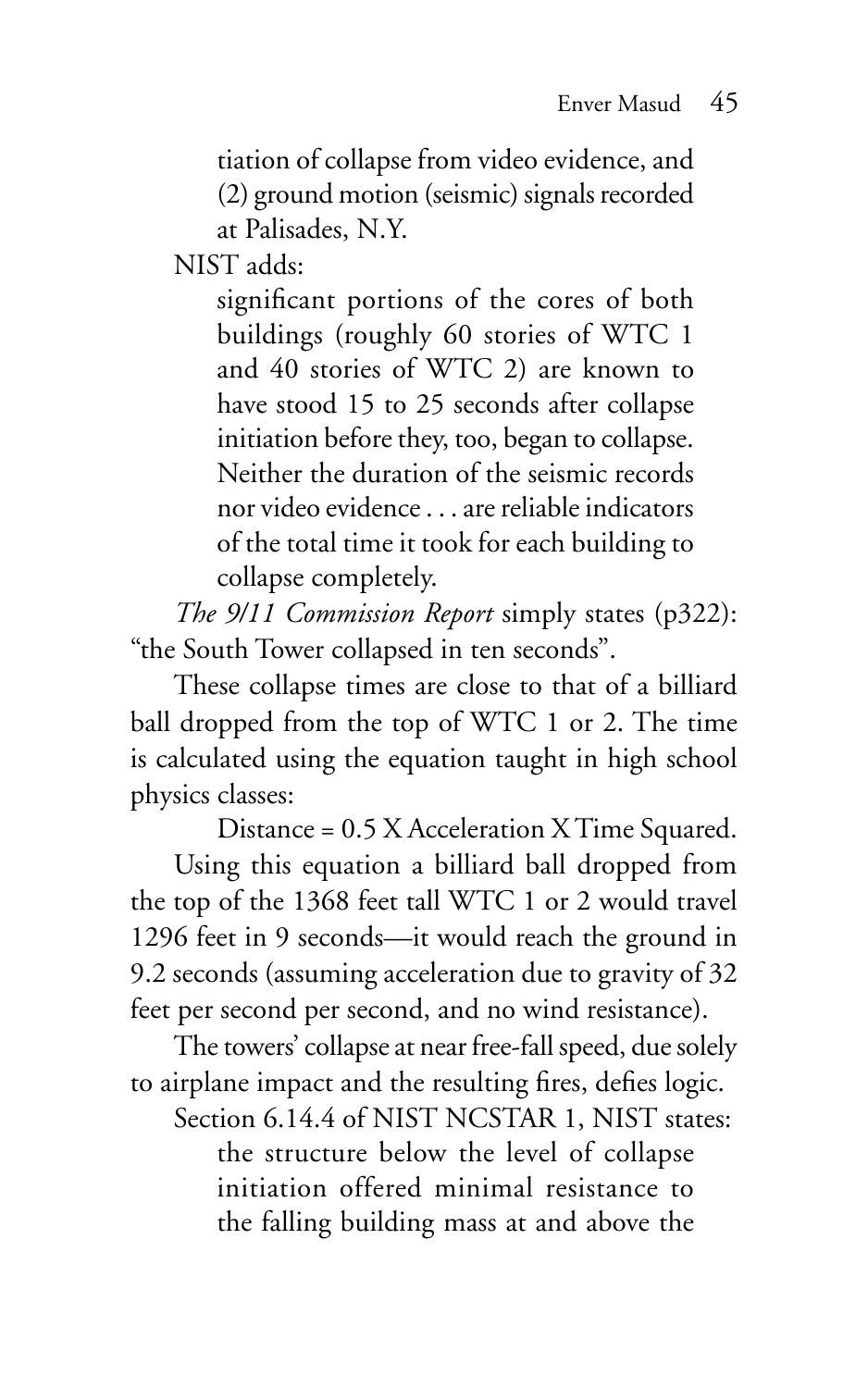impact zone. The potential energy released by the downward movement of the large building mass far exceeded the capacity of the intact structure below to absorb that energy through energy of deformation.

NIST (a) offers no calculations to support this theory, (b) does not explain the symmetry of collapse, and (c) does not explain how "falling building mass" retains enough energy to destroy the floors below.

The "building mass" has to stay intact in order to cause the structure below it to collapse.

But as we saw on television, the concrete floors of the Twin Towers exploded—into dust, according to many reports—as they came crashing down, and steel beams were hurled outwards.

For the sake of argument only, Prof. Kenneth L. Kuttler assumed One World Trade Center's floors "floating in the air" which did not move till struck from the floors above. Even with this idealized problem, and conservative safety factors in the building's design, Kuttler calculated collapse times of more than 25 seconds due to a gravity only collapse (*Journal of 9/11 Studies*, May 9, 2007).

This result, writes Kuttler "is consistent with the prediction of Gordon Ross in his analysis which concluded that the fall of the North Tower should have been arrested with much of the lower portion of the Tower standing."

Of course, this is not what happened, and no official explanation of the collapse time has been offered.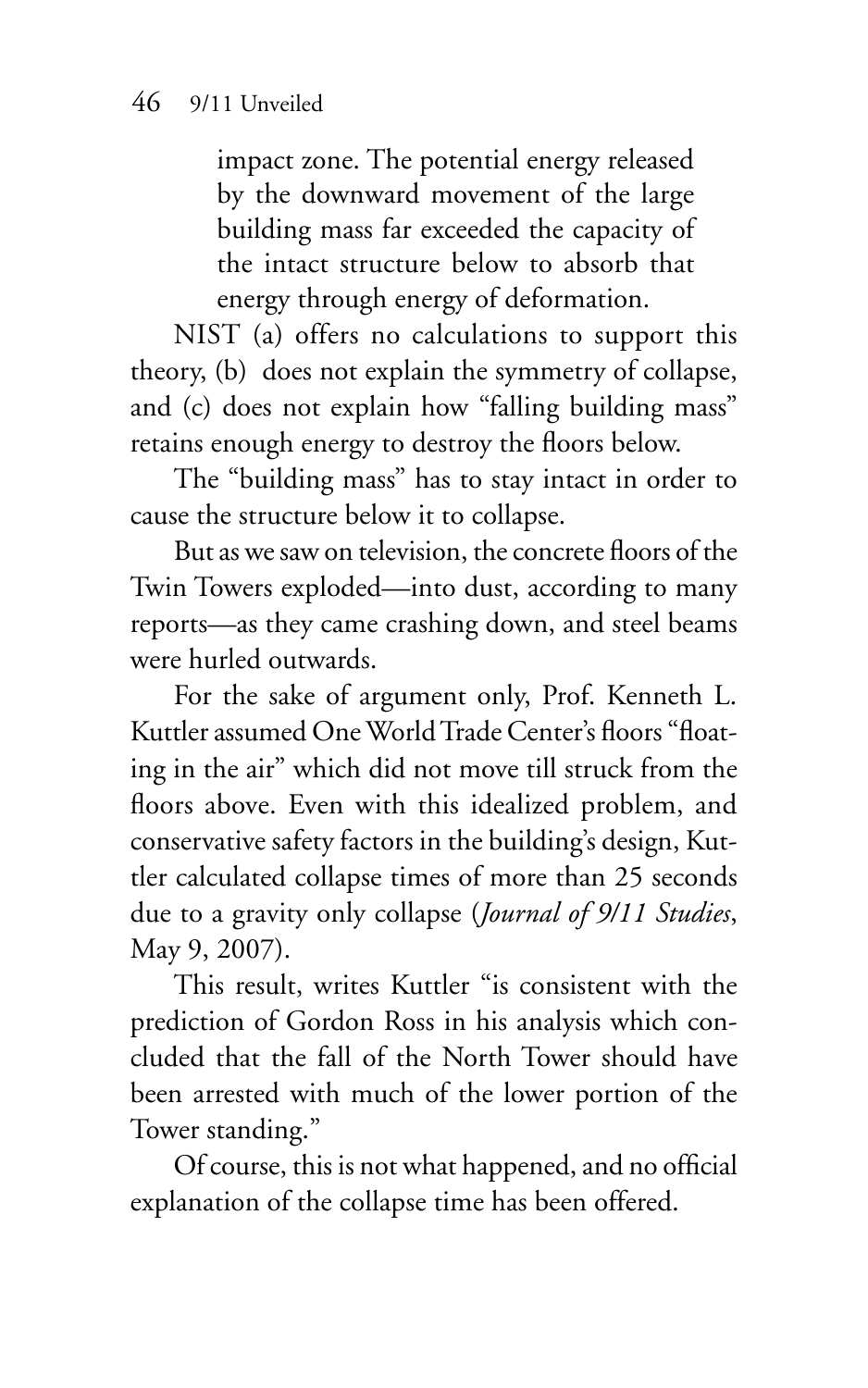# [Flight 93](http://www.twf.org/News/Y2007/0507-United93.html)

*There is little evidence that Flight 93 ploughed into the ground at the Pennsylvania 'crash site'*

Rare television footage from September 11, 2001 contradicts the generally accepted explanation that United Airlines Flight 93 crashed in Shanksville, Pennsylvania at 10:03 a.m., 125 miles from Washington, DC, after four passengers attacked the hijackers in an attempt to gain control of the airplane.

According to *The 9/11 Commission Report*, at 8:42 United Airlines Flight 93 took off from Newark, NJ, bound for San Francisco. It's last "normal contact" with the FAA was at 9:27.

Around 9:28 the Cleveland, OH, controller heard "a radio transmission of unintelligible sounds of possible screaming or a struggle from an unknown origin."

 Other transmissions followed, and at 9:30 Ziad Jarrah, the alleged hijacker—a fragment of whose passport was allegedly found at the crash site—(CNN, August 1, 2002), was heard saying,

> There is a bomb on board and are going back to the airport, and to have our demands [unintelligible]. Please remain quiet.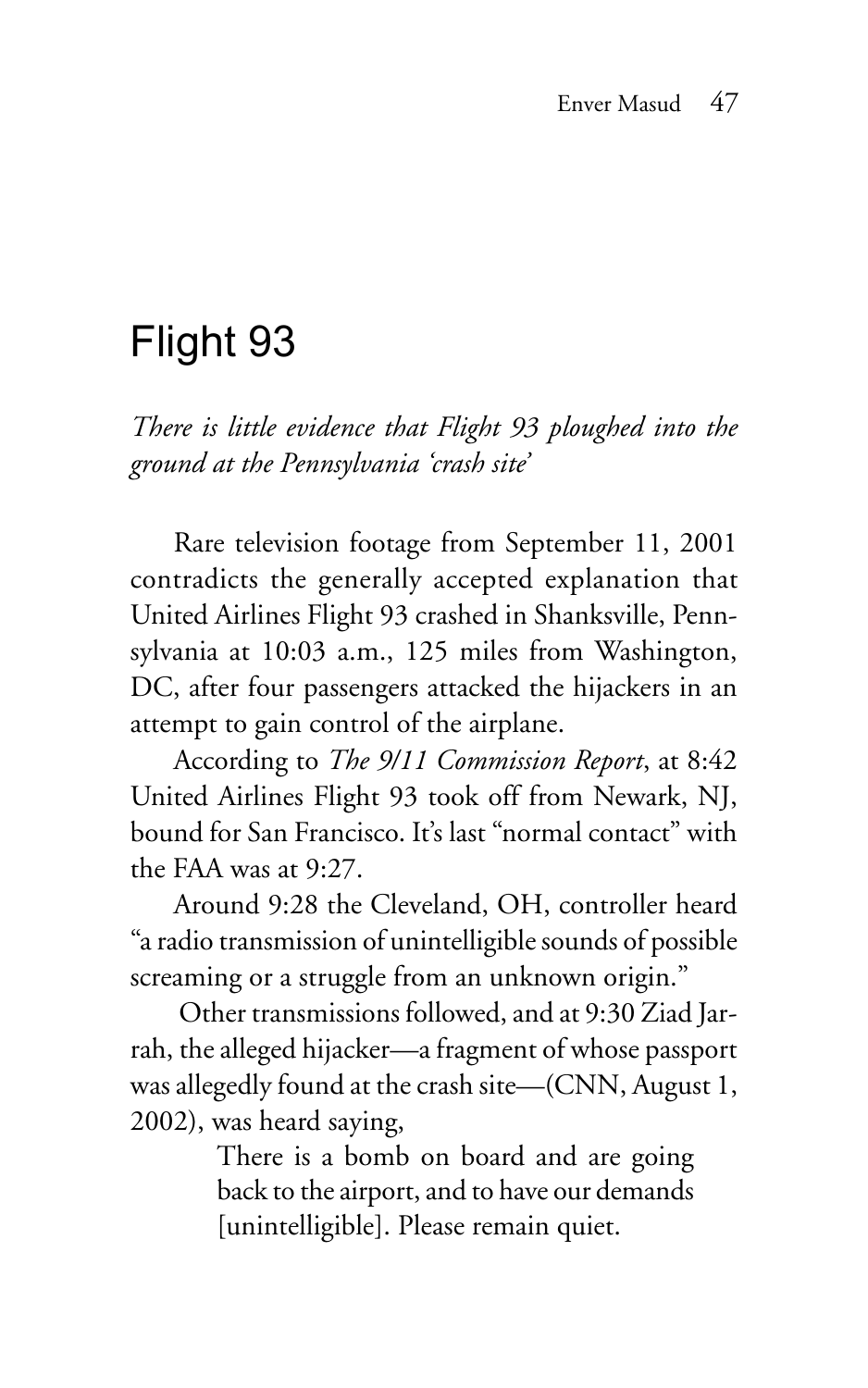The FBI believes Jarrah, a Lebanese national, was at the controls of United Airlines Flight 93, . . . U.S. officials believe the plane's target was the White House.

CNN adds that Jarrah "was stopped and questioned in the United Arab Emirates in January 2001 at the request of the CIA, nearly nine months before the attacks".

At 10:01 another aircraft is reported to have witnessed "radical gyrations in what investigators believe was the hijackers' effort to defeat the passenger assault."

However, television footage from September 11, 2001 tells a different story.

> NBC Reporter: "The debris here is spread over a 3 to 4 mile radius which has now been completely sealed off, and is being treated according to the FBI as a crime scene. This is one of those cases where the pictures really do tell the story . . . one of the most horrifying aspects of this is how little debris is visible . . . that's all you see, just a large crater in the ground, and just tiny, tiny bits of debris . . . the investigators out there, and there are hundreds of them, have found nothing larger than a phone book."

A Fox News reporter is heard talking to a Fox affiliate photographer Chris Kanicki [*sic*].

> Fox Reporter: "I've seen the pictures, and it looks like there's nothing there except a hole in the ground."

> Chris : "Basically that is right . . . The only thing you could see was a big gouge in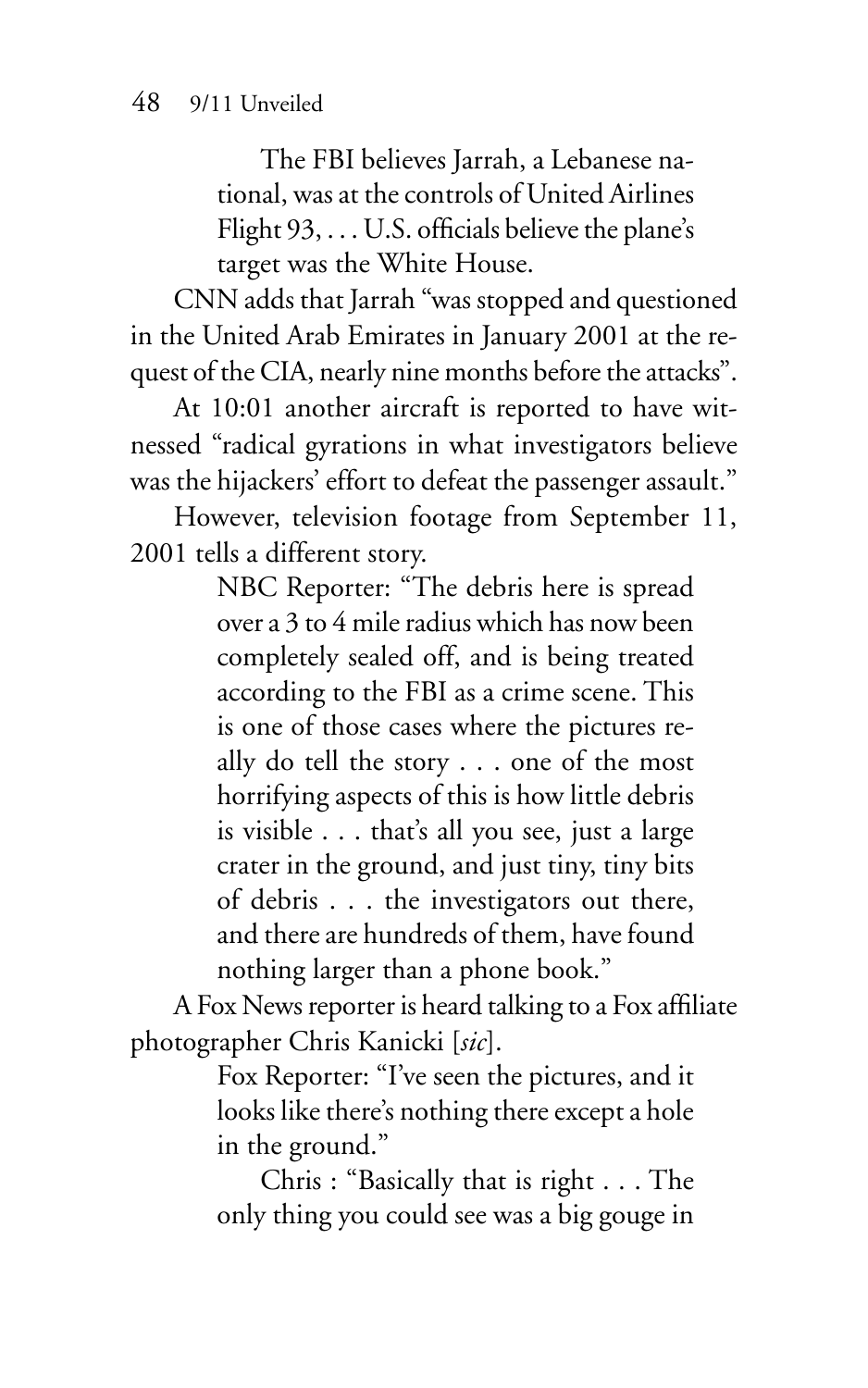the earth, and some broken trees . . ."

Fox Reporter: "Any large pieces of debris?"

Chris: "There was nothing that you could distinguish that a plane crashed there . . . nothing going on down there, no smoke, no fire . . .you couldn't see anything, you could see dirt, ash, and people walking around."

Fox Reporter: "How big would you say that hole was?"

Chris: "From my estimate it was 20 to 15 feet long . . . 10 feet wide."

Fox Reporter: "What could you see on the ground other than dirt, ash?"

Chris: "You couldn't see anything . . . just dirt, ash, and people walking around."

Both NBC and Fox reporters make no mention of the Boeing 757's fuselage, tail, landing gear, and engines which would have been found at the "crash site" had the plane plunged to the ground while the "pilot struggled with hijackers."

Elias Davidsson, a researcher in Iceland, reveals anomalies that cast doubt on the authenticity of the transcript from Flight 93's Cockpit Voice Recorder. He writes (*The Events of September 11, 2001 and the Right to the Truth*, April 14, 2008, p16):

> The transcripts of CVRs from other crashes around the world . . . mention numerous engine and ambient sounds . . . The transcript of Flight UA 93's CVR does not mention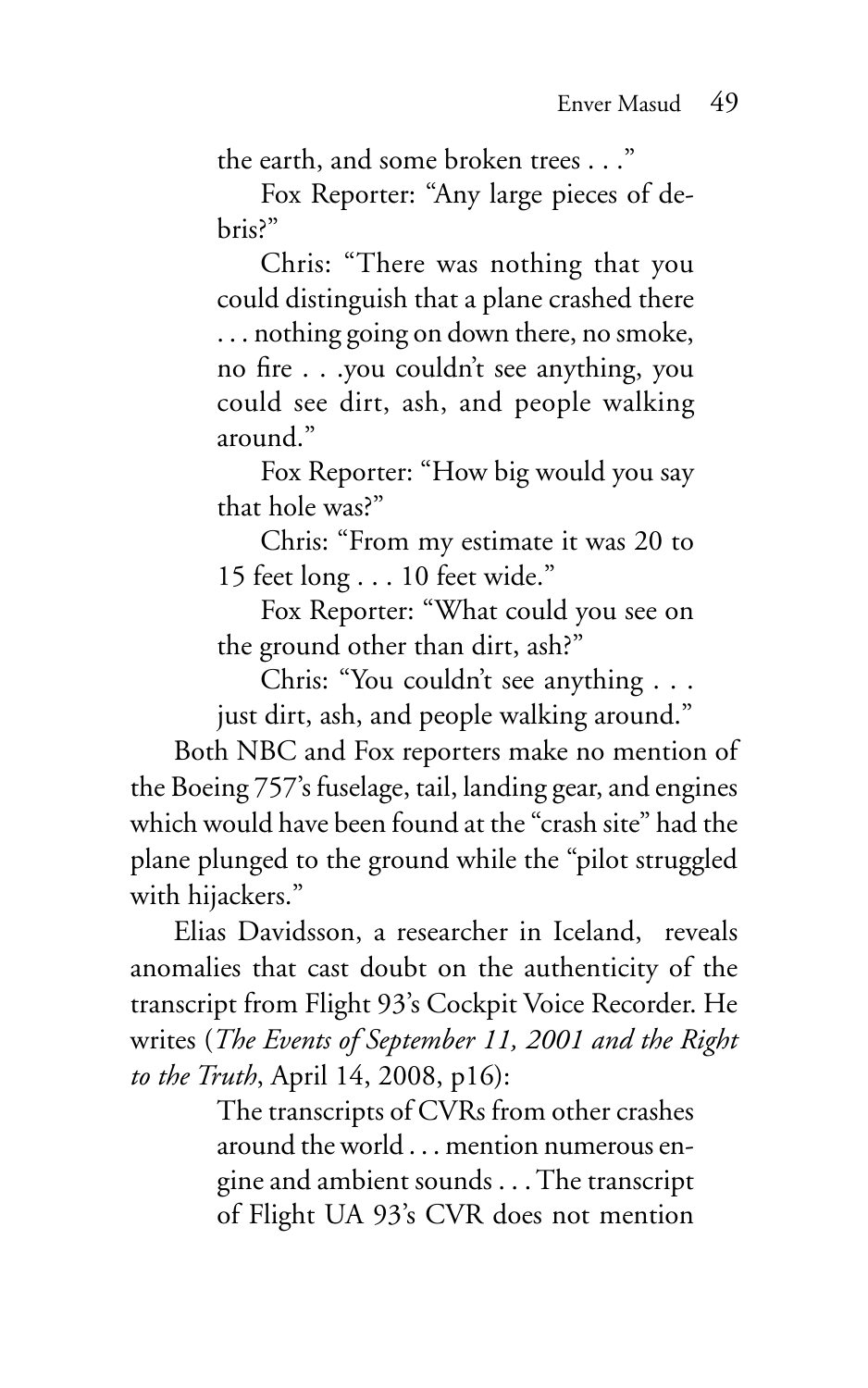any such sounds and particularly no crash sound at the end . . . the released transcript differed significantly from authentic CVR transcripts by failing to mention the aircraft's ID, the name of the person and agency who issued the transcript and the date the transcript was issued. Furthermore, serious discrepancies have been revealed between what family members heard when the transcript was first played to them by the FBI on April 2, 2002, and what the 9/11 Commission reported to have heard.

Popular accounts of Flight 93 mention several phone calls describing the passengers' struggle with the hijackers, but this is contradicted by the FBI.

According to an FBI report presented as evidence in the trial of Zacarias Moussaoui in 2006, Griffin writes (*Canadian*, October 8, 2007):

> there were only two cell phone calls from United 93, and they were made at 9:58, shortly before the plane crashed, when it was down to 5,000 feet. . . . (These two lowaltitude calls from Flight 93 were, according to the FBI report, the only two cell phone calls made from all four flights).

Defense Secretary Donald Rumsfeld, during a Christmas Eve address to U.S. troops in Baghdad, said "the people who attacked the United States in New York, shot down the plane over Pennsylvania."

The Pentagon says Rumsfeld "simply misspoke." There's also the statement by Lee Hamilton, Vice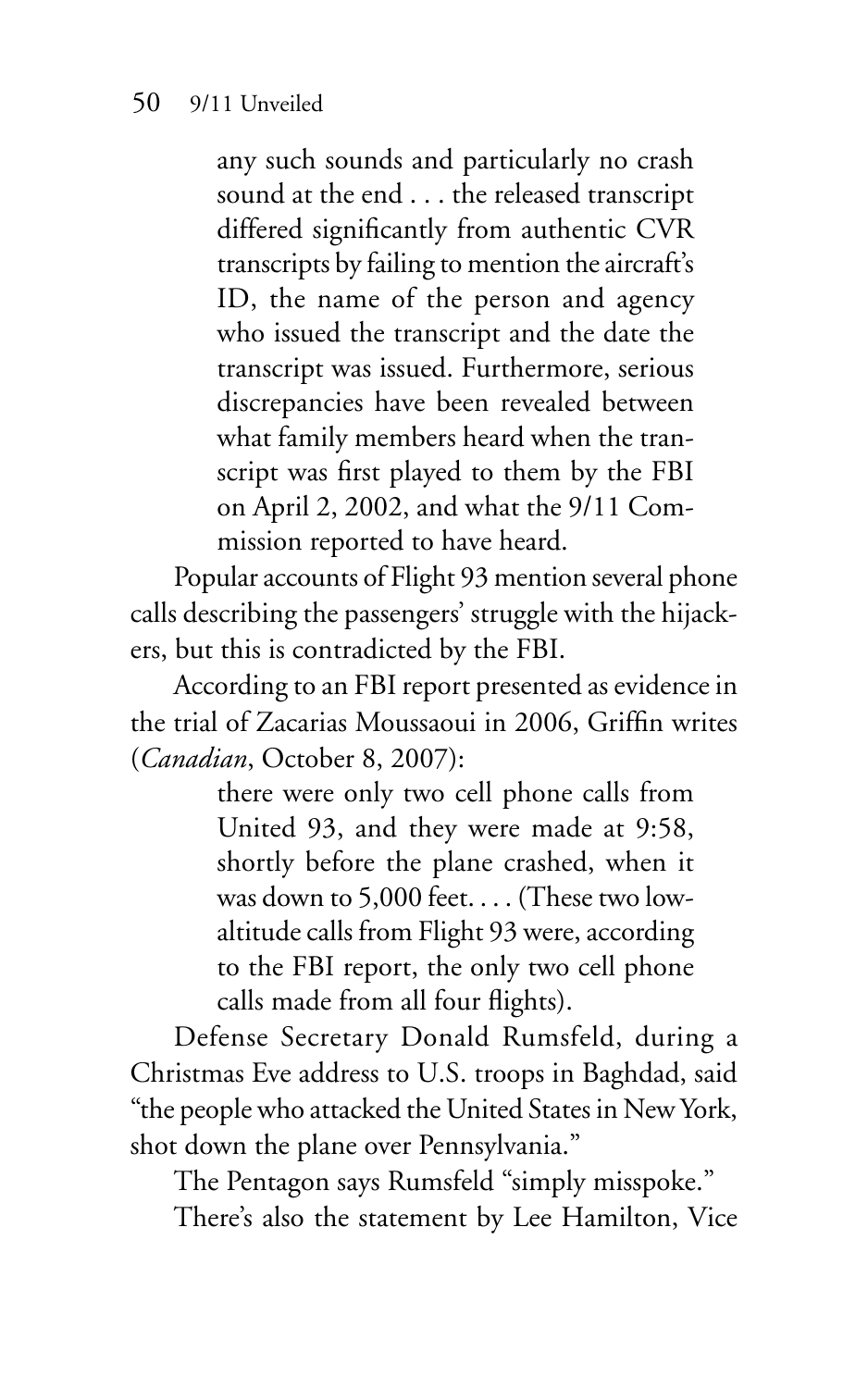Chairman of the 9/11 Commission.

While questioning Norman Y. Mineta, Former Secretary of Transportation, Mr. Hamilton asked Mineta about an "order given, I think by the President, that authorized the shooting down of commercial aircraft that were suspected to be controlled by terrorists."

The video of Mineta's testimony before the 9/11 Commission has been removed from the archives of the National Commission on Terrorist Attacks Upon the United States—a copy may be found at The Wisdom Fund's website (twf.org).

Vice President Cheney admitted to giving the order to shoot down hijacked aircraft.

Philip Shenon, an investigative reporter at the New York Times where he has worked since 1981, in *The Commission: The Uncensored History of the 9/11 Investigation* (Twelve, 2008, p264), narrates this exchange between Cheney and Tim Russert (*Meet the Press*, April 4, 2004):

> Russert asked Cheney what was the most difficult decision made during the course of the day [September 11, 2001].

> "Well, I suppose the toughest decision was this question of whether or not we would intercept incoming commercial aircraft," Cheney said, referring to the decision to order military jets to shoot down passenger planes that approached Washington.

Russert asked: "And you decided . . ."

Cheney corrected Russert. "We decided to do it." He was referring to himself and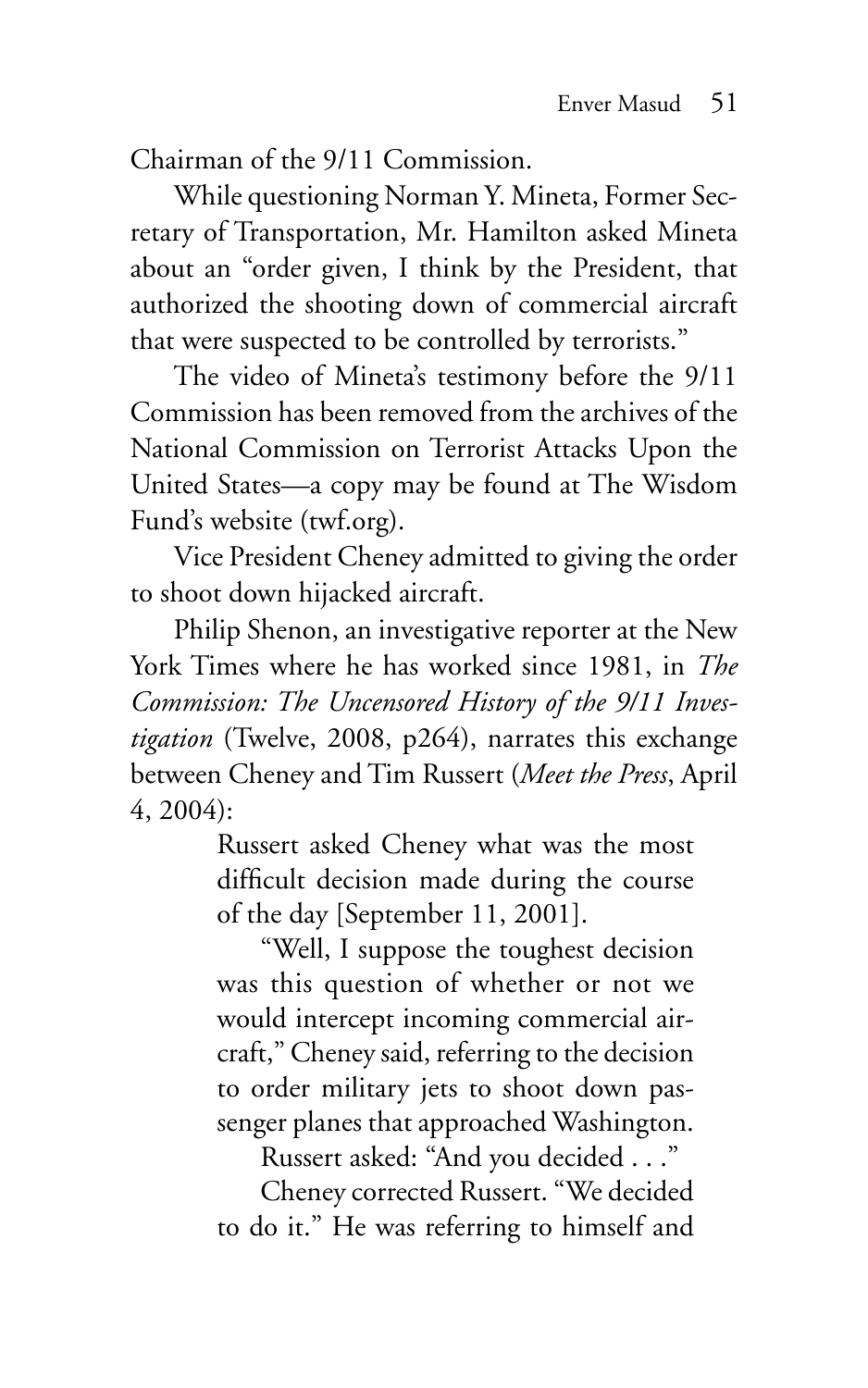President Bush.

"So if the United States government became aware that a hijacked commercial airliner was destined for the White House or the Capitol, we would take the plane down?" Russert continued.

"Yes," Cheney said somberly. There is yet another twist to the saga of Flight 93. ABC affiliate WCPO in reported:

A Boeing 767 out of Boston made an emergency landing Tuesday at Cleveland Hopkins International Airport due to concerns that it may have a bomb aboard, said Mayor Michael R. White. . . . United identified the plane as Flight 93.

However, in February 2006, Liz Foreman, whose name was attached to the original story, stated that an Associated Press bulletin, was posted on WCPO.com during the morning of September 11, 2001. The story stated that Flight 93 landed in Cleveland. This was not true. Once the AP issued a retraction a few minutes later, we removed the link.

On April 28, 2009, Pilots for 9/11 Truth reported that Air Traffic Control radar shows Flight 93 airborne after its reported crash.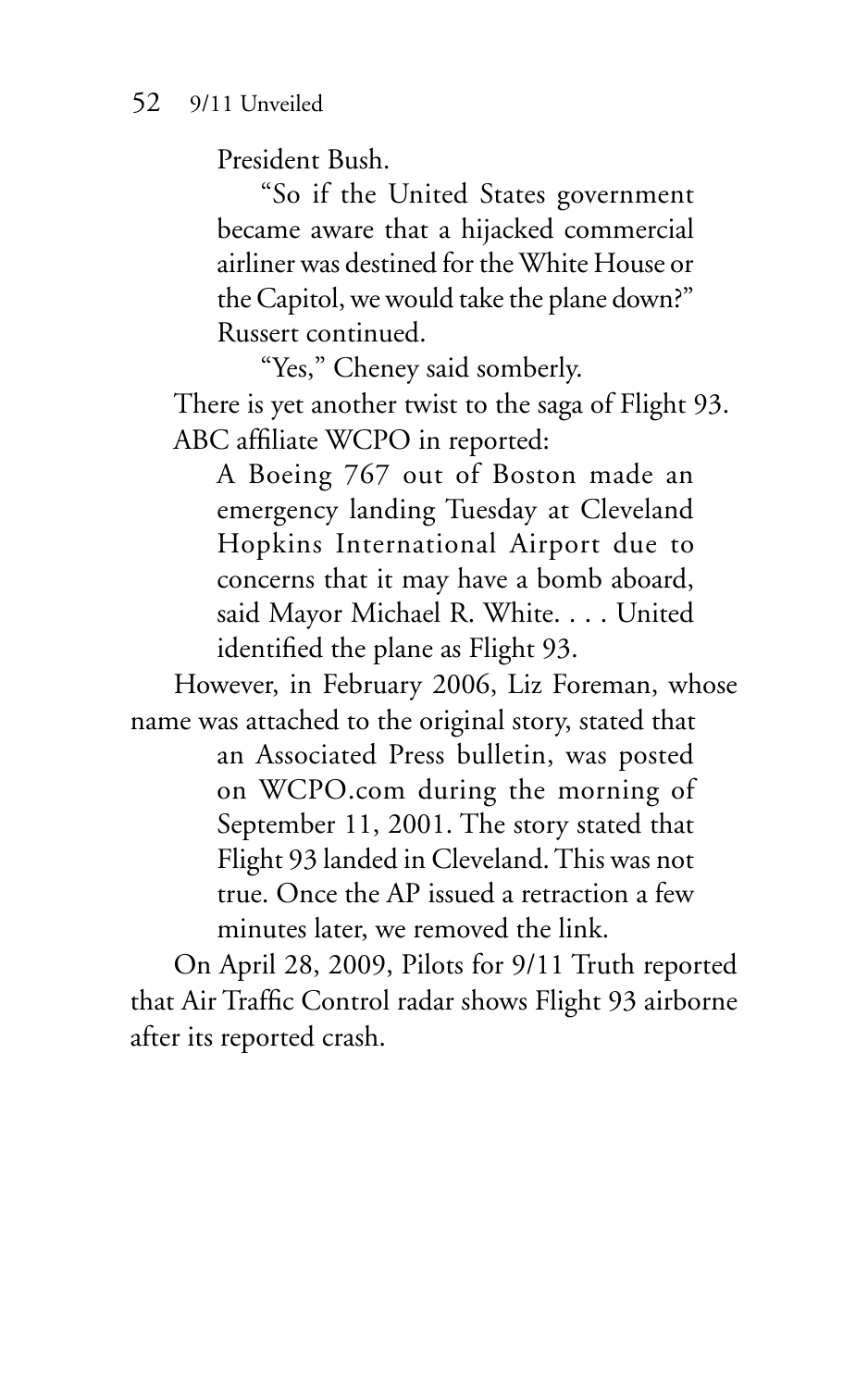### [The Pentagon](http://www.twf.org/News/Y2010/0911-Pentagon.html)

*American Airlines, Flight 77, Boeing 757 were not mentioned at the Pentagon News Briefing*

The evidence shows that American Airlines Flight 77 did not strike the Pentagon on September 11, 2001—the laws of science refute the official account of 9/11

At the September 12, 2001, Dept. of Defense News Briefing, American Airlines, Flight 77, Boeing 757 were not even mentioned.

The security camera video of "Flight 77" released by the Pentagon has one frame showing something labeled "Approaching Aircraft"—moving parallel to the ground about 100 yards in front of the Pentagon.

That's the U.S. government's evidence to support its claim that American Airlines Flight 77 struck the Pentagon on September 11, 2001.

However, the government's own records — Pentagon transcripts, official reports, flight data recorder, and the laws of science belie *The 9/11 Commission Report*.

#### **Eyewitness Accounts**

Just minutes after the alleged attack, standing in front of the Pentagon on September 11, 2001, Jamie McIntyre, CNN's senior Pentagon correspondent since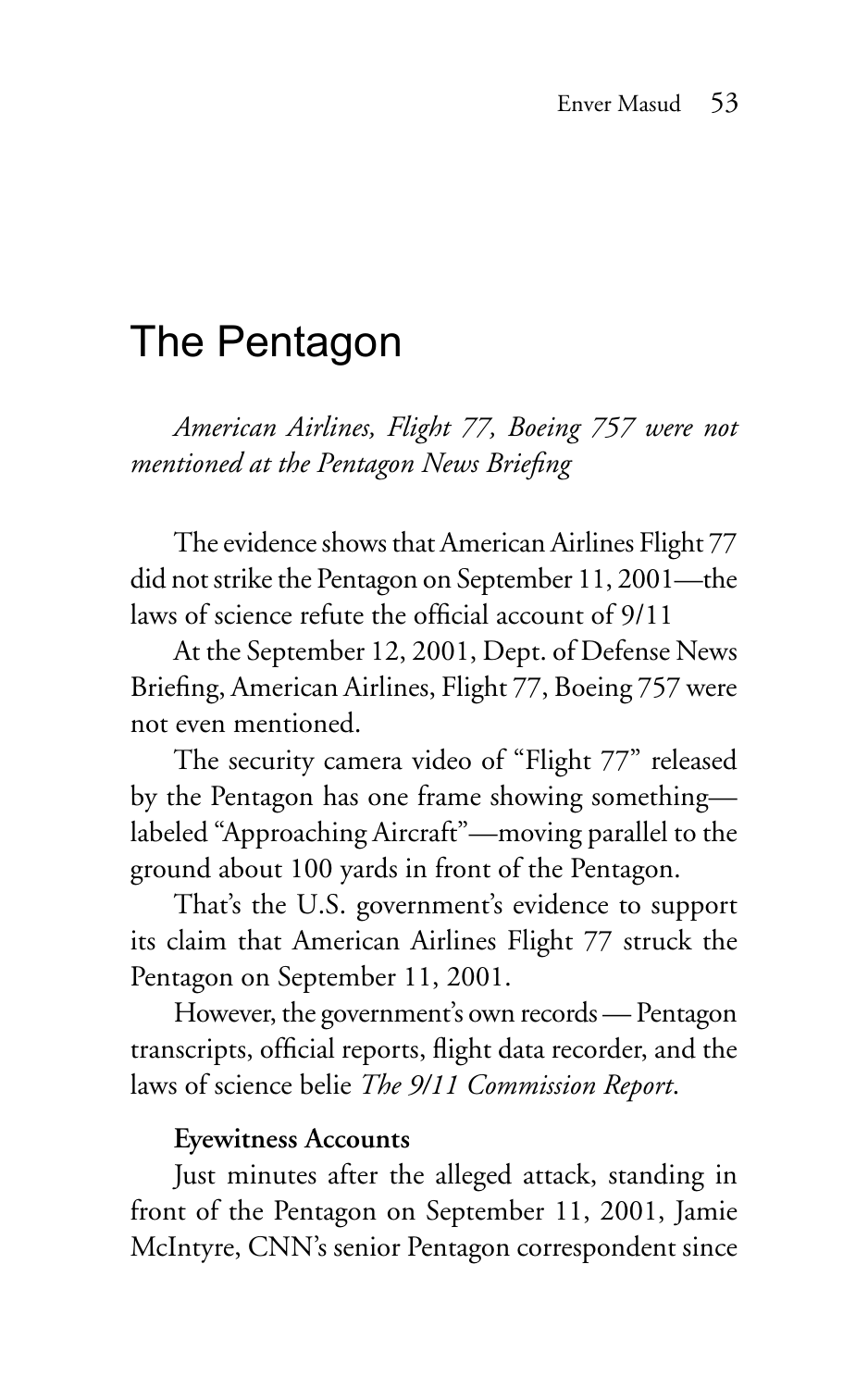November 1992, reported:

From my close up inspection there's no evidence of a plane having crashed anywhere near the Pentagon. . . . The only pieces left that you can see are small enough that you could pick up in your hand. There are no large tail sections, wing sections, fuselage nothing like that anywhere around which would indicate that the entire plane crashed into the side of the Pentagon.

McIntyre continued,

If you look at the pictures of the Pentagon you see that all of the floors have collapsed, that didn't happen immediately. It wasn't till almost 45 minutes later that the structure was weakened enough that all of the floors collapsed.

This news report apparently was not rebroadcast, and a few years later McIntyre claimed on CNN (Wolf Blitzer's show) that he had been taken out of context.

Jamie McIntyre's account is confirmed by Lt Robert Medairos, Arlington County Police—incident commander on September 11, who stated (ABC 7 at 3:25 p.m.), "They said it was a plane, and I didn't see any pieces of any plane, and I couldn't believe a plane hit the building."

Lt Col Karen Kwiatowski, who from her fifth-floor, B Ring office at the Pentagon, witnessed "an unforgettable fireball, 20 to 30 feet in diameter" confirms McIntyre's account.

Writing in *9/11 and American Empire: Intellectuals*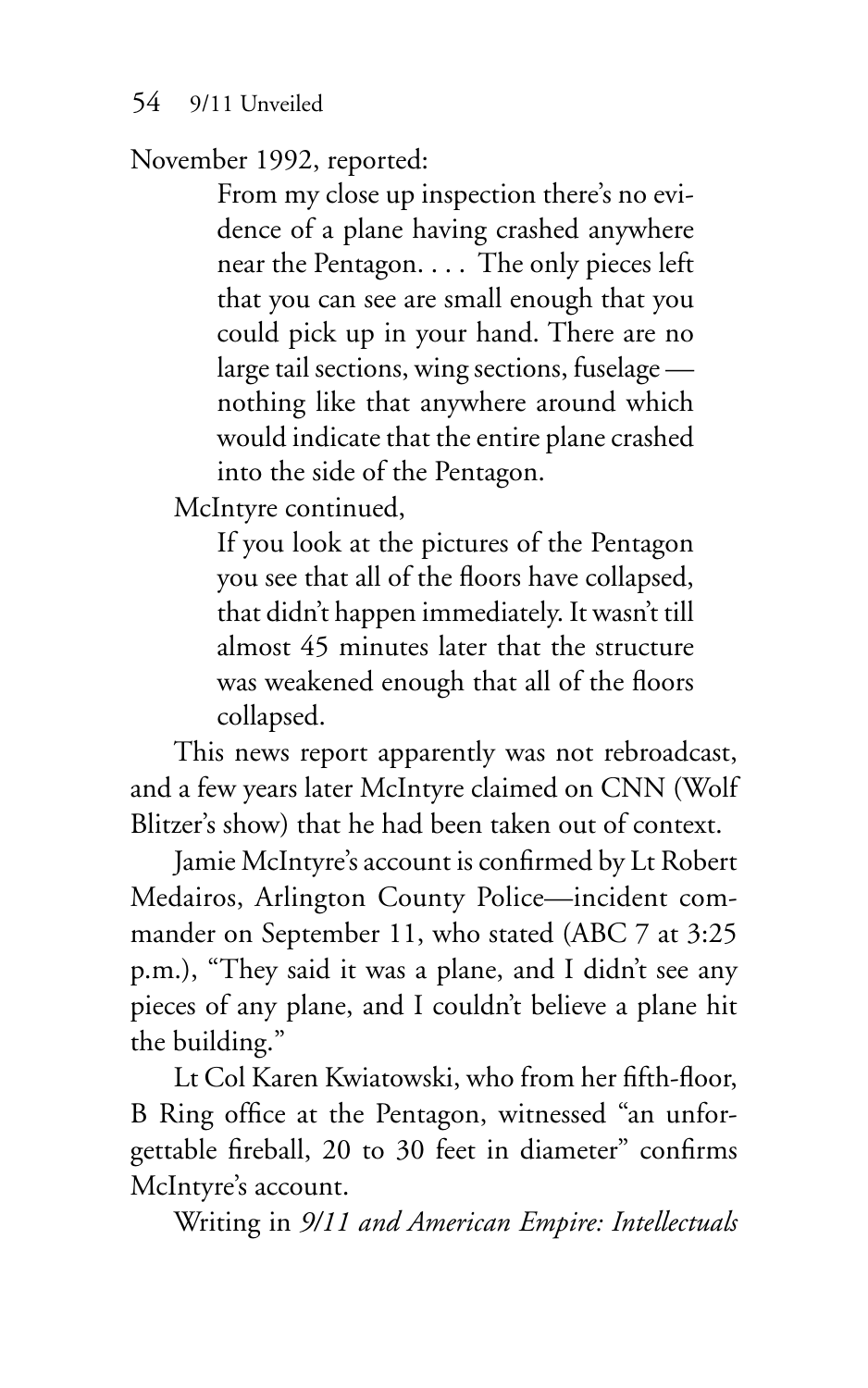*Speak Out*, Kwiatowski noted,

a strange absence of airliner debris, there was no sign of the kind of damage to the Pentagon structure one would expect from the impact of a large airliner. This visible evidence or lack thereof may also have been apparent to the secretary of defense, who in an unfortunate slip of the tongue referred to the aircraft that slammed into the Pentagon as a 'missile'.

Pentagon employee April Gallop, whose "desk was roughly 40 feet from the point where the plane allegedly hit the outside wall" stated in a sworn complaint (before the U.S. District Court Southern District of New York):

> As she sat down to work there was an explosion, then another; walls collapsed and the ceiling fell in. Hit in the head, she was able to grab the baby and make her way towards the daylight showing through a blasted opening in the outside wall. There was no airplane wreckage and no burning airplane fuel anywhere; only rubble and dust.

Barbara Honegger, military affairs journalist, reported in her personal capacity that a pilot sent by Gen Larry Arnold (NORAD) "reported back that there was no evidence that a plane had hit the building."

Honegger adds, "Multiple standard-issue, batteryoperated wall clocks . . . stopped between 9:31 and 9:32-1/2 on September 11"—a few minutes before Flight 77 is alleged to have struck the Pentagon at 9:38.

Major General Albert Stubblebine, U.S. Army (ret)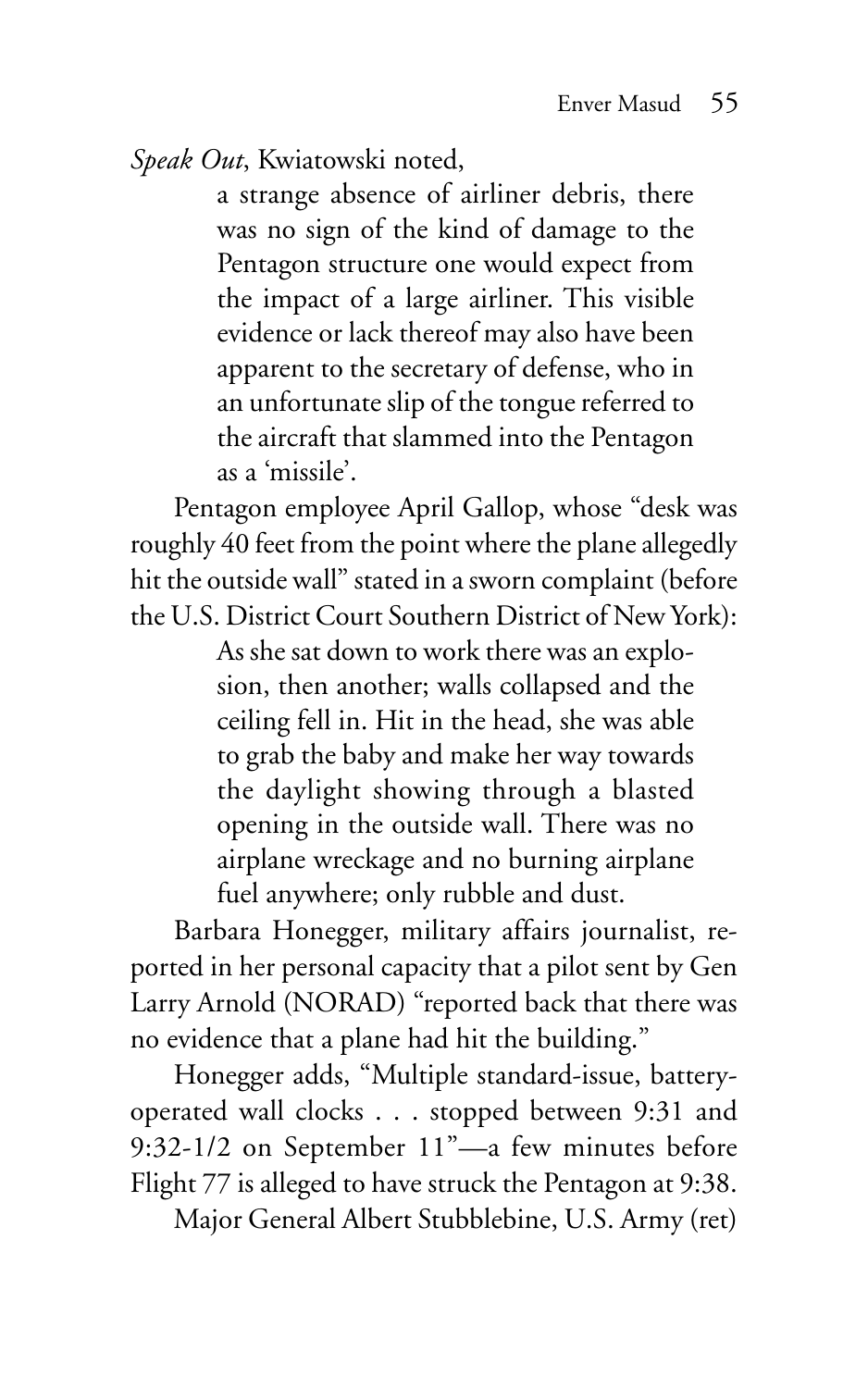—former Commanding General of U.S. Army Intelligence and Security Command, and head of Imagery Interpretation for Scientific and Technical Intelligence —stated in a video interview,

> I don't know exactly what hit it, but I do know, from the photographs that I have analyzed and looked at very, very carefully, it was not an airplane.

Major Douglas Rokke, U.S. Army (ret) adds: No aircraft hit the Pentagon. Totally impossible! You couldn't make the turns with a 757. You couldn't fly it in over the highway. You couldn't fly it over the light poles. You couldn't even get it that close to the ground because of turbulence.

Other eyewitnesses, however, did report seeing a plane hit the Pentagon. The evidence does not support their accounts.

### **Phone Calls From Flight 77**

In a front page article on September 12, 2001—On Flight 77: 'Our Plane Is Being Hijacked'—Marc Fisher and Don Phillips of the *Washington Post* reported that Barbara K. Olson called her husband twice in the final minutes before the crash of Flight 77. The FBI contradicts this account.

According to the *Washington Post*, Olson's last words to her husband were, "What do I tell the pilot to do?"

"She called from the plane while it was being hijacked," said Theodore Olson—42nd Solicitor General of the United States. "I wish it wasn't so, but it is."

"The two conversations each lasted about a minute,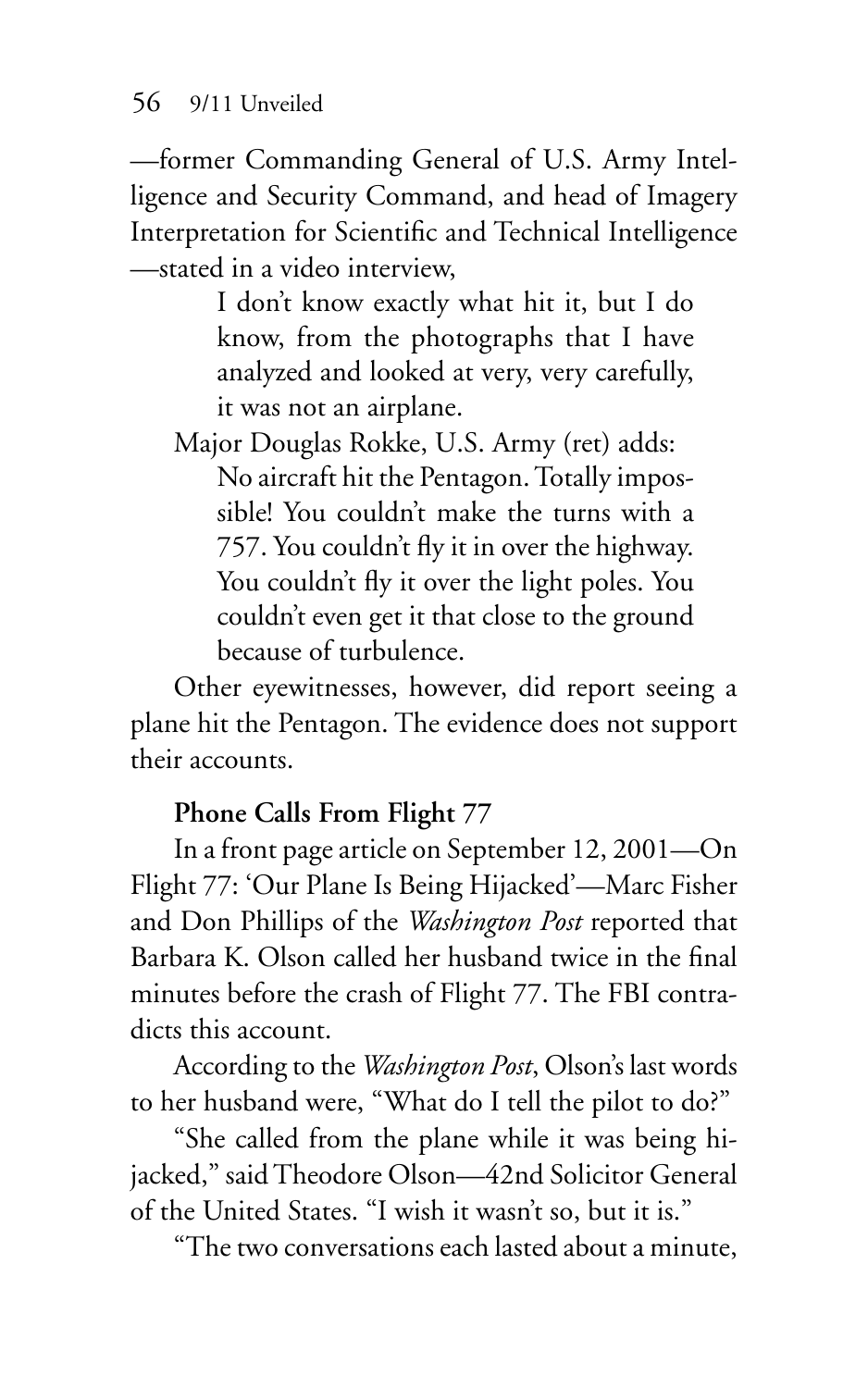said Tim O'Brien, a CNN reporter and friend of the Olsons<sup>"</sup>

However, FBI exhibit (P200054 above) from the trial of Zacarias Moussaoui contradicts the Solicitor General's account. It shows that Barbara Olson made only one phone call—it did not connect, and it lasted for 0 seconds.

#### **September 12, 2001: Pentagon News Briefing**

At the September 12, 2001, Dept. of Defense (DoD) News Briefing by Assistant Secretary of Defense, Victoria Clarke, Ed Plaugher (fire chief of Arlington County), and others—with the world's news media assembled— "American Airlines", "Flight 77", "Boeing 757" were not even mentioned.

Fire chief Ed Plaugher when asked by a reporter, "Is there anything left of the aircraft at all?" responded, "there are some small pieces of aircraft . . . there's no fuselage sections and that sort of thing."

When asked, "Chief, there are small pieces of the plane virtually all over, out over the highway, tiny pieces. Would you say the plane exploded, virtually exploded on impact due to the fuel", Plaugher reponded "You know, I'd rather not comment on that."

The transcript reveals that reporters were being "threatened or, in fact, handcuffed and dragged away".

#### **September 15, 2001: Pentagon News Briefing**

At the September 15, 2001, Dept. of Defense (DoD) News Briefing by Mr. Lee Evey, Pentagon Renovation Manager, Rear Adm. Craig R. Quigley, deputy assistant secretary of Defense for Public Affairs, and others, it was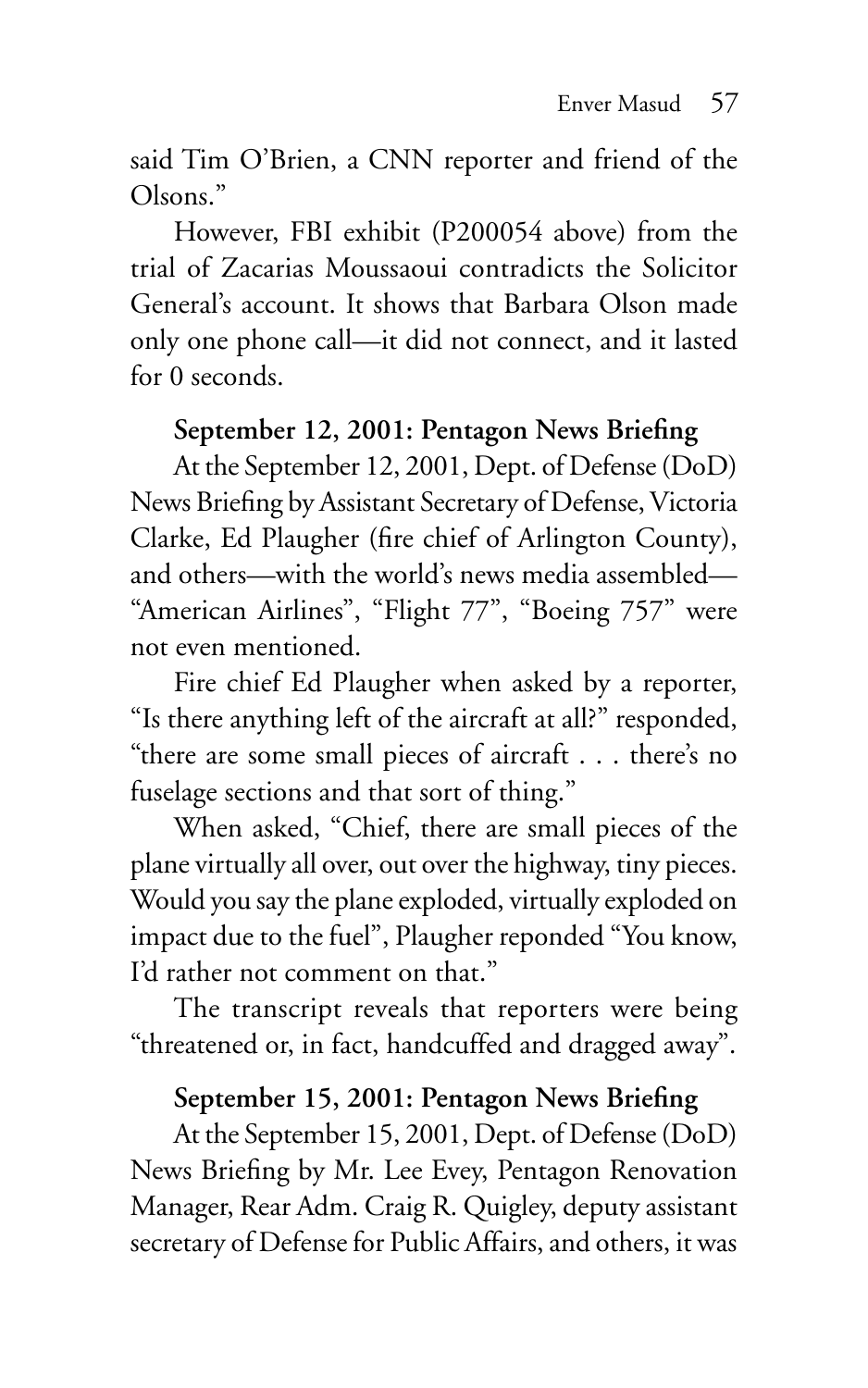apparent that there were lingering doubts about what had struck the Pentagon on September 11.

When Mr. Evey said, "the nose of the aircraft broke through this innermost wall of C Ring", a reporter asked,

> One thing that's confusing—if it came in the way you described, at an angle, why then are not the wings outside? I mean, the wings would have shorn off. The tail would have shorn off. And yet there's apparently no evidence of the aircraft outside the E Ring.

Apparently, no one asked how "the nose of the aircraft" (a relatively weak component of the aircraft) remained sufficiently intact to penetrate the C Ring.

### *Pentagon Building Performance Report*

In January 2003, the U.S. government's National Institute of Standards and Technology released the *Pentagon Building Performance Report*.

Page 35 of this report reads:

An examination of the area encompassed by extending the line of travel of the aircraft to the face of the building shows that there are no discrete marks on the building corresponding to the positions of the outer third of the right wing. The size and position of the actual opening in the facade of the building (from column line 8 to column line 18) indicate that no portion of the outer two-thirds of the right wing and no portion of the outer one-third of the left wing actually entered the building.

The wings of a Boeing 757 were not found outside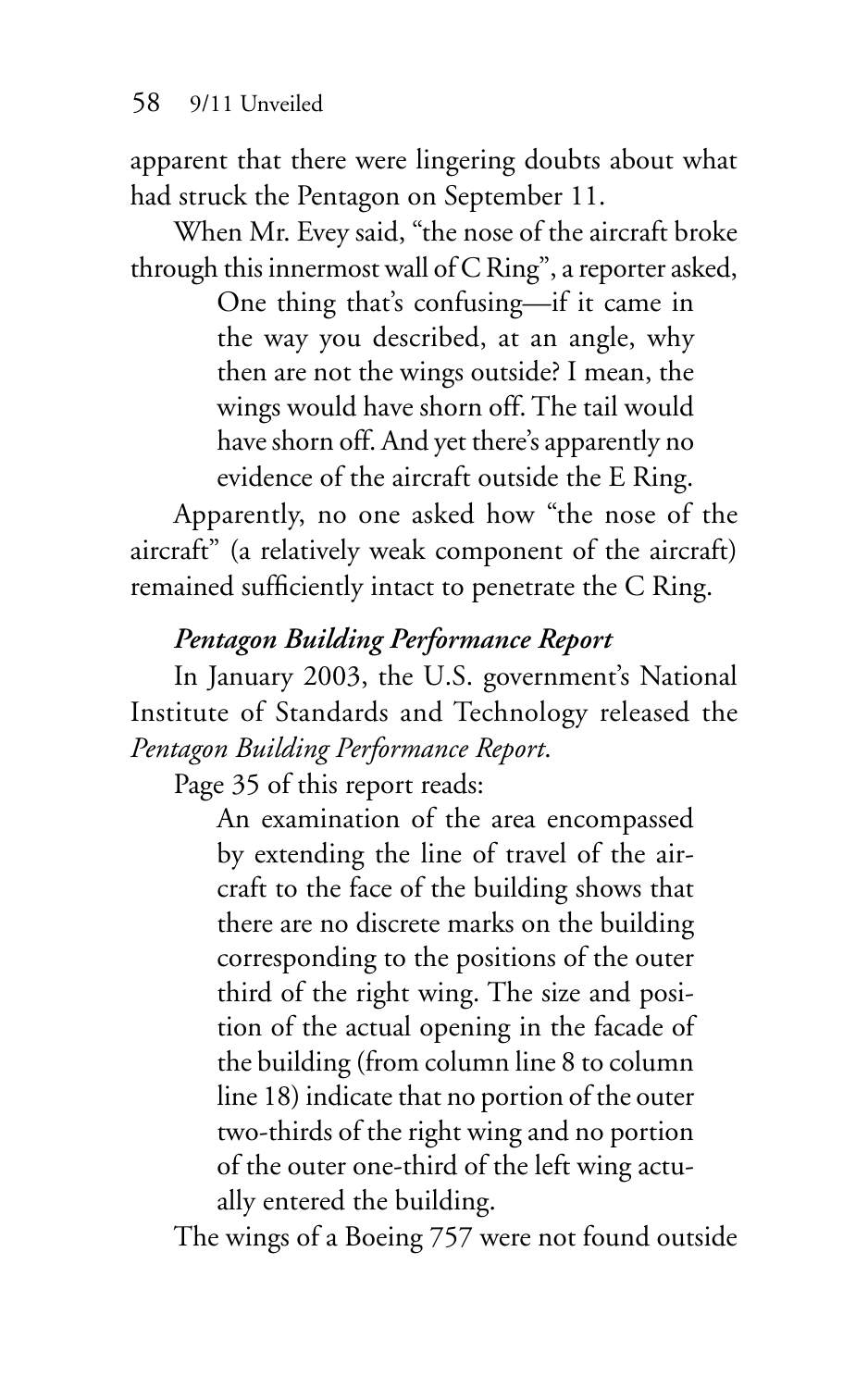the Pentagon. Photographs, and CNN's Jamie McIntyre confirm this fact.

Page 36 of the *Pentagon Building Performance Report*  reads:

> The height of the damage to the facade of the building was much less than the height of the aircraft's tail. At approximately 45 ft, the tail height was nearly as tall as the first four floors of the building. Obvious visible damage extended only over the lowest two floors, to approximately 25 ft above grade.

This implies that whatever struck the Pentagon, couldn't have been a Boeing 757.

Page 39 of the *Pentagon Building Performance Report*  reads:

> Most likely, the wings of the aircraft were severed as the aircraft penetrated the facade of the building. Even if portions of the wings remained intact after passing through the plane of the facade, the structural damage pattern indicates that the wings were severed before the aircraft penetrated more than a few dozen feet into the building.

The *Pentagon Building Performance Report* (Figure 7.9) indicates a "Slab deflected upward" which is consistent with either an explosion below the slab, or an upward blow by a hard object.

From the preceding it is clear that the *Pentagon Building Performance Report*—prepared by the American Society of Civil Engineers and the Structural Engineering Institute, and released by the U.S. government's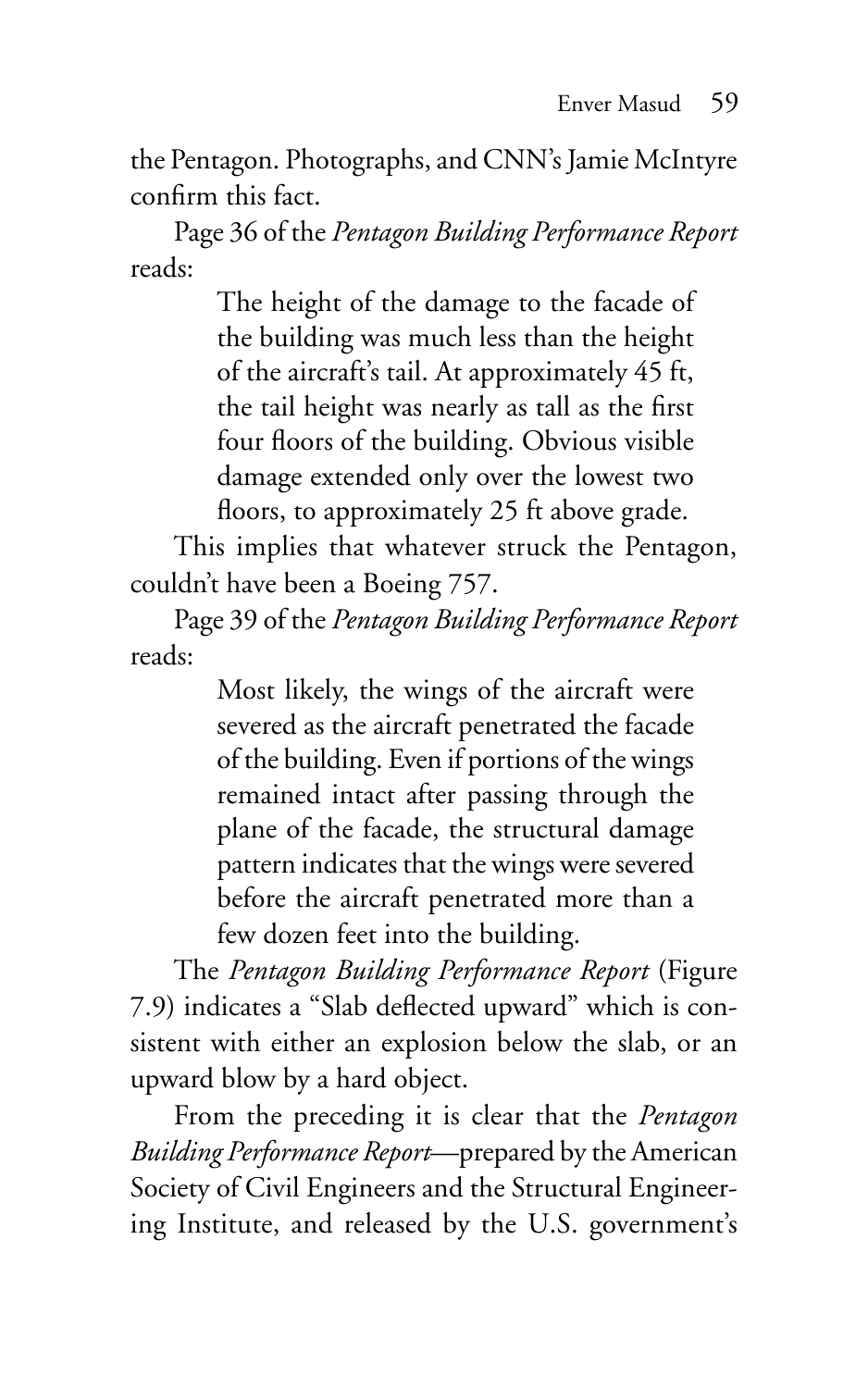National Institute of Standards and Technology —contradicts the official account of 9/11.

### *Arlington County After-Action Report*

The *Arlington County After-Action Report* describes the occurrence of an event at the Pentagon minutes before the alleged strike of Flight 77, and the presence of Fort Myer Unit 161 at the Pentagon prior to impact.

Annex A, Page A-4 of the *Arlington County After-Action Report* report states:

> Captain Dennis Gilroy and his team were already on station at the Pentagon when Flight #77 slammed into it, just beyond the heliport. Foam 161 caught fire and suffered a flat tire from flying debris. Firefighters Mark Skipper and Alan Wallace were outside the vehicle at impact and received burns and lacerations. . . . Captain Gilroy called the Fort Myer Fire Department, reporting for the first time the actual location of the crash.

Fort Myer Unit 161 arrival at the Pentagon prior to the alleged strike by Flight 77 is consistent with a reporter's question at the September 12 News Briefing, Chief, there are small pieces of the plane virtually all over, out over the highway, tiny pieces. Would you say the plane exploded, virtually exploded on impact due to the fuel? It is consistent with April Gallop's sworn complaint

she was able to grab the baby and make her way towards the daylight showing through a blasted opening in the outside wall. There was no airplane wreckage and no burning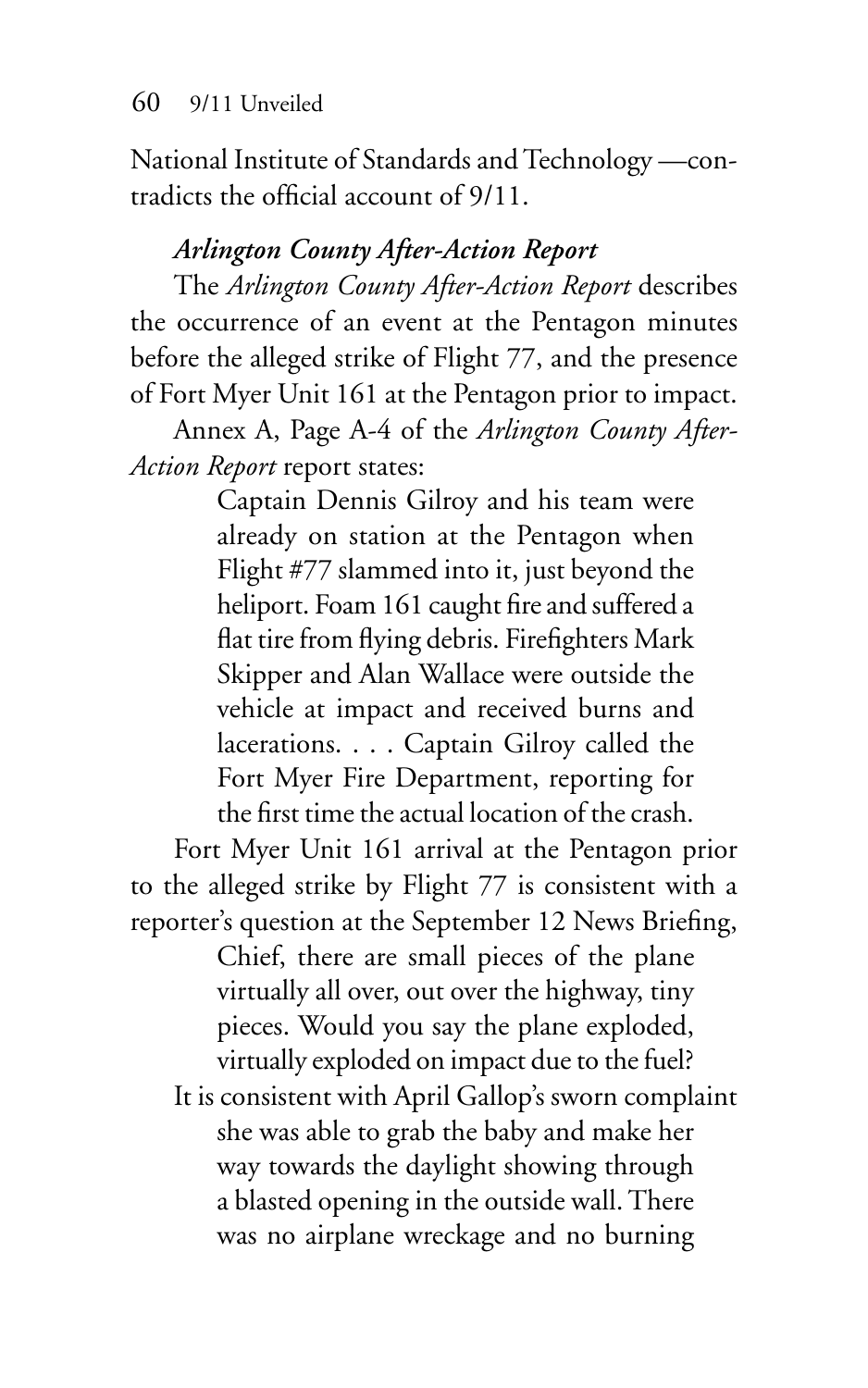airplane fuel anywhere; only rubble and dust.

It is consistent with military affairs journalist Barbara Honegger's account of "Multiple standard-issue, battery-operated wall clocks . . . stopped between 9:31 and 9:32-1/2 on September 11."

The report's Appendix 1, 24-Hour Timeline, does not mention Fort Myer Unit 161's presence at the Pentagon prior to the strike by "Flight 77".

The 24-Hour Timeline, also does not mention Arlington County Fire Department Engine 102 and Engine 107 clearly seen in photos at the Pentagon on September 11, 2001.

### **'American Airlines' Flight Data Recorder**

Pilots for 9/11 Truth state: "video captured by the parking gate cam is in direct conflict with the Aircraft Flight Data Recorder data released by the NTSB"—the National Transportation Safety Board, pursuant to a Freedom of Information Act request. *The Pentagon Building Performance Report* states (p14):

> A Pentagon security camera located near the northwest corner of the building recorded the aircraft as it approached the building. Five photographs (figures 3.3 through 3.7), taken approximately one second apart, show the approaching aircraft and the ensuing fireball associated with the initial impact."

On page 35 of this report we're told,

The site data indicate that the aircraft fuselage impacted the building at column line 14 at an angle of approximately 42 degrees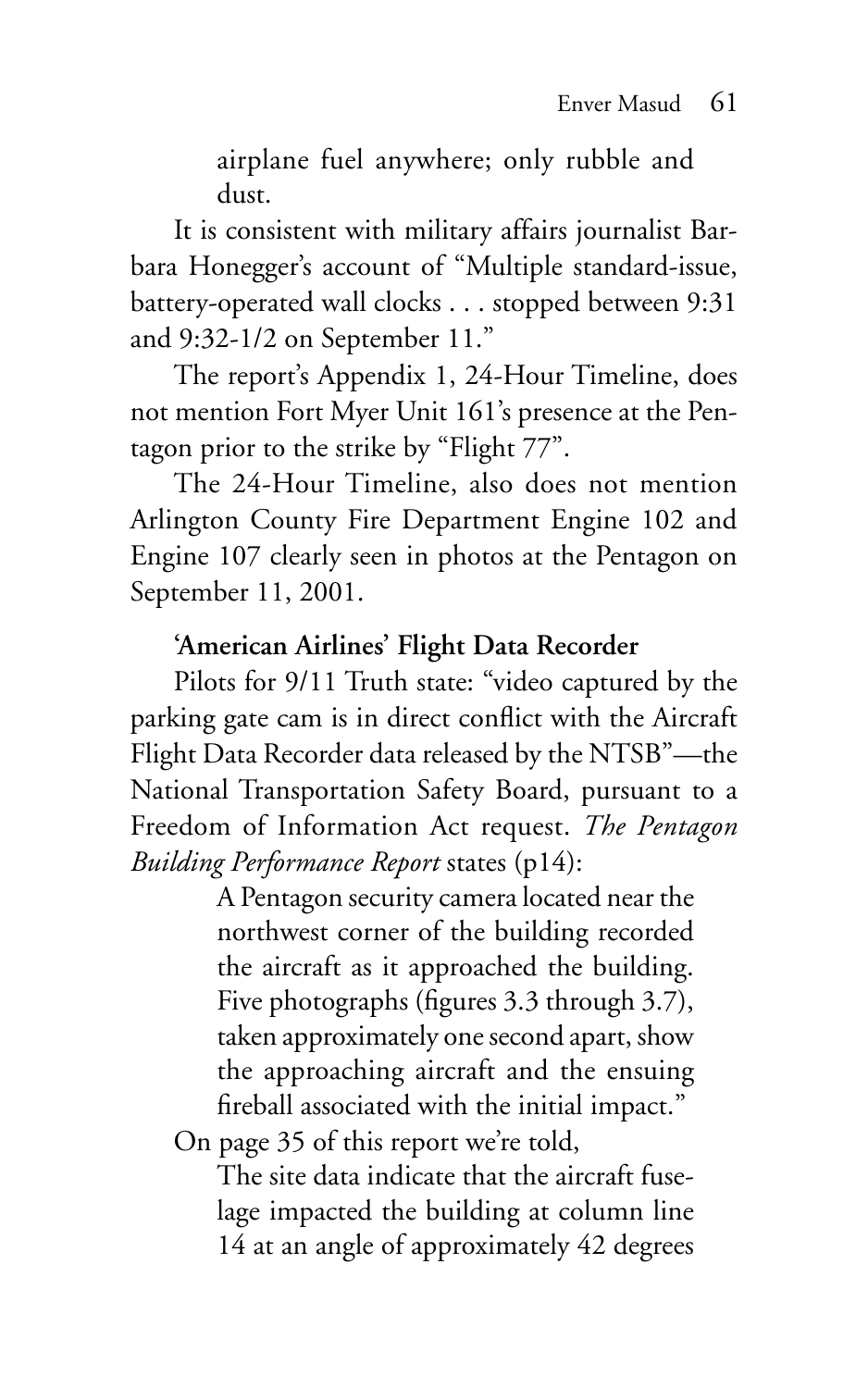to the normal to the face of the building, at or slightly below the second-story slab.

However, the NTSB animation (January 2002), according to Pilots for 9/11 Truth, shows an aircraft flying north of the Navy Annex, not leveling off, and being too high to have hit the Pentagon.

When confronted with this discrepancy, NTSB Chief Jim Potter said: "I have no comment on the existence of the discrepancies."

Two Pentagon security officers state categorically that a plane (which they believed was Flight 77) flew north of the Citgo gas station (now demolished) located west of the Pentagon on South Joyce Street at Columbia Pike, rather than flying south of the gas station as stated in official reports.

#### **Damage Not Consistent With Boeing 757 Strike**

With Flight 77 alleged to have struck the Pentagon at "an angle of approximately 42 degrees", the flight path and damage path are unlikely to form a straight line.

Flying at "an angle of approximately 42 degrees" the Boeing 757's starboard wing would have struck the west wall of the Pentagon before the port wing. This would cause the aircraft to veer to the right, and the damage path would be in line with the aircraft's new heading—not with the aircraft's heading prior to impact (assuming, miraculously, the plane was able to penetrate the C Ring—the outermost is E Ring).

However, the *Pentagon Building Performance Report* Figures 6.2 and 6.6 show that the flight path and damage path (damage path also illustrated in the *Arlington*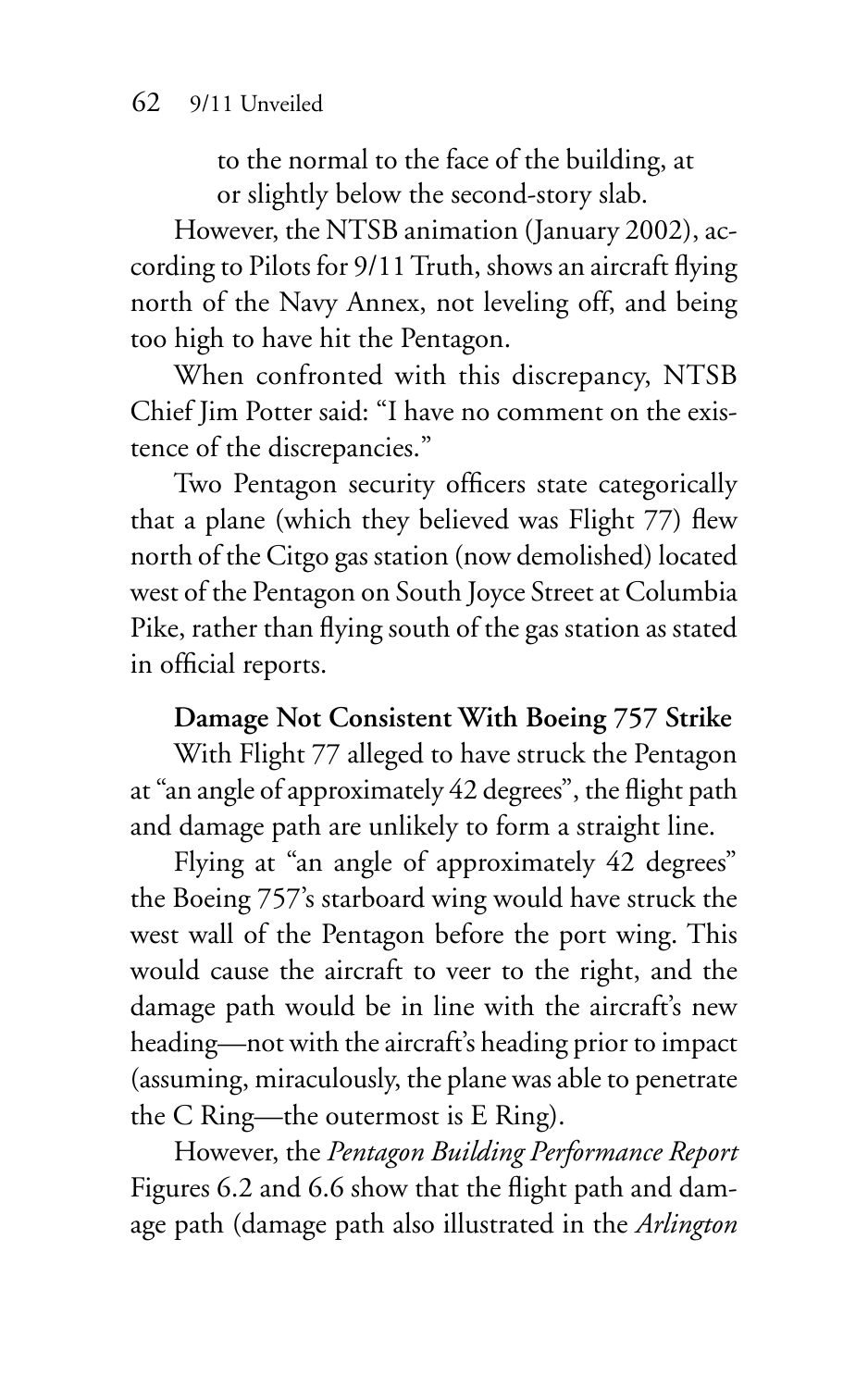*County After Action Report*, p23) do form a straight line extending from the center-line of the fuselage of the aircraft to where the "the nose of the aircraft broke through this innermost wall of C Ring".

If the wings had sheared off, they would have been seen by Plaugher and Medairos. If the wings had sliced through, we would have a 125 ft opening—the wingspan of a Boeing 75—in the outer wall. Neither occurred.

Also, observed damage did not extend to the height of the aircraft's tail.

# **G-Force Would Have Destroyed the Boeing 757**

Pilots for 9/11 Truth conclude: "Arlington's unique topography and obstacles along American 77 'final leg' to the Pentagon make this approach completely impossible".

Flight 77 is alleged to have flown over Columbia Pike and the Virginia Department of Transportation communications tower located 1143 yards west of the Pentagon before striking the Pentagon at "530 miles per hour".

The antenna on the VDOT tower has been determined to be 169 ft above the ground with a ground elevation of 135 feet (FCC Registration Number 1016111). The ground elevation of the Pentagon is 33 feet according to USGS.

This path would have taken Flight 77 south of the Citgo gas station (now demolished) at the intersection of Columbia Pike and S. Joyce Street, and over the intersection of Columbia Pike and Virginia Route 27.

Flight 77 would then have been over Pentagon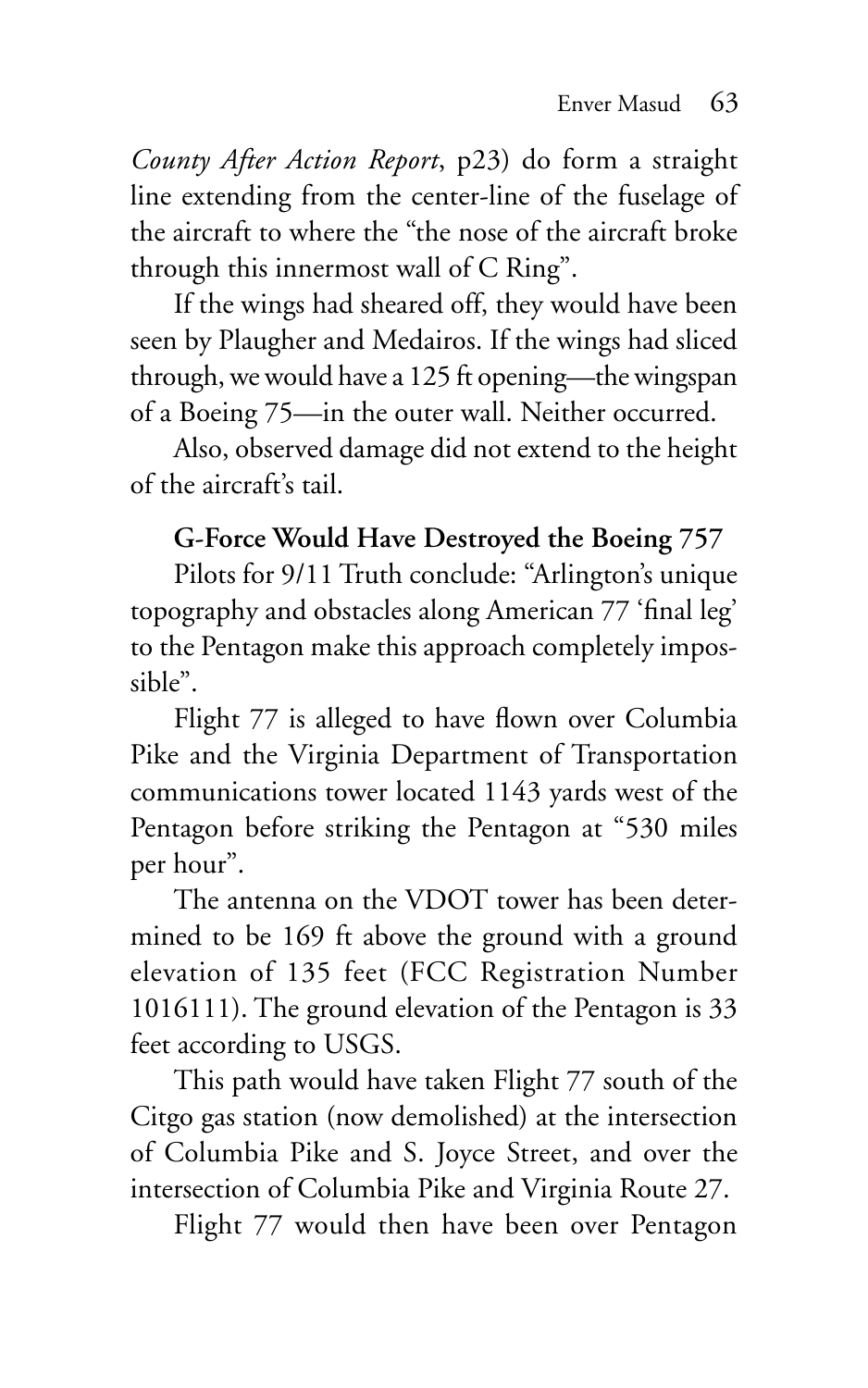grounds with about 500 feet remaining to level out and to strike the Pentagon "slightly below the second floor slab" at "an angle of approximately 42 degrees".

The Columbia Pike and VA-27 intersection presents a roughly 20 feet tall barrier in the alleged path of Flight 77.

According to the *Pentagon Building Performance Report* (p14),

> The first photograph (figure 3.3) captured an image of the aircraft when it was approximately 320 ft (approximately 0.42 second) from impact with the west wall of the Pentagon. Two photographs (figures 3.3 and 3.7), when compared, seem to show that the top of the fuselage of the aircraft was no more than approximately 20 ft above the ground when the first photograph of this series was taken.

Leaving aside the discrepancies between the official account of Flight 77, and the Flight Data Recorder (which NTSB refuses to answer), Pilots for 9/11 Truth calculated the force on the Boeing 757 at 34 Gs, i.e. 34 times the force due to gravity, at the point that it would have to transition from its downward flight to level flight.

With a virtual weight of about 8.5 million pounds, Flight 77 could not have leveled off before striking the Pentagon. This alone is sufficient to refute the official account of "Flight 77"—Flight 77 cannot have violated the laws of science.

Pilots for 9/11 Truth did another calculation by lowering the height of "Flight 77" below that shown by the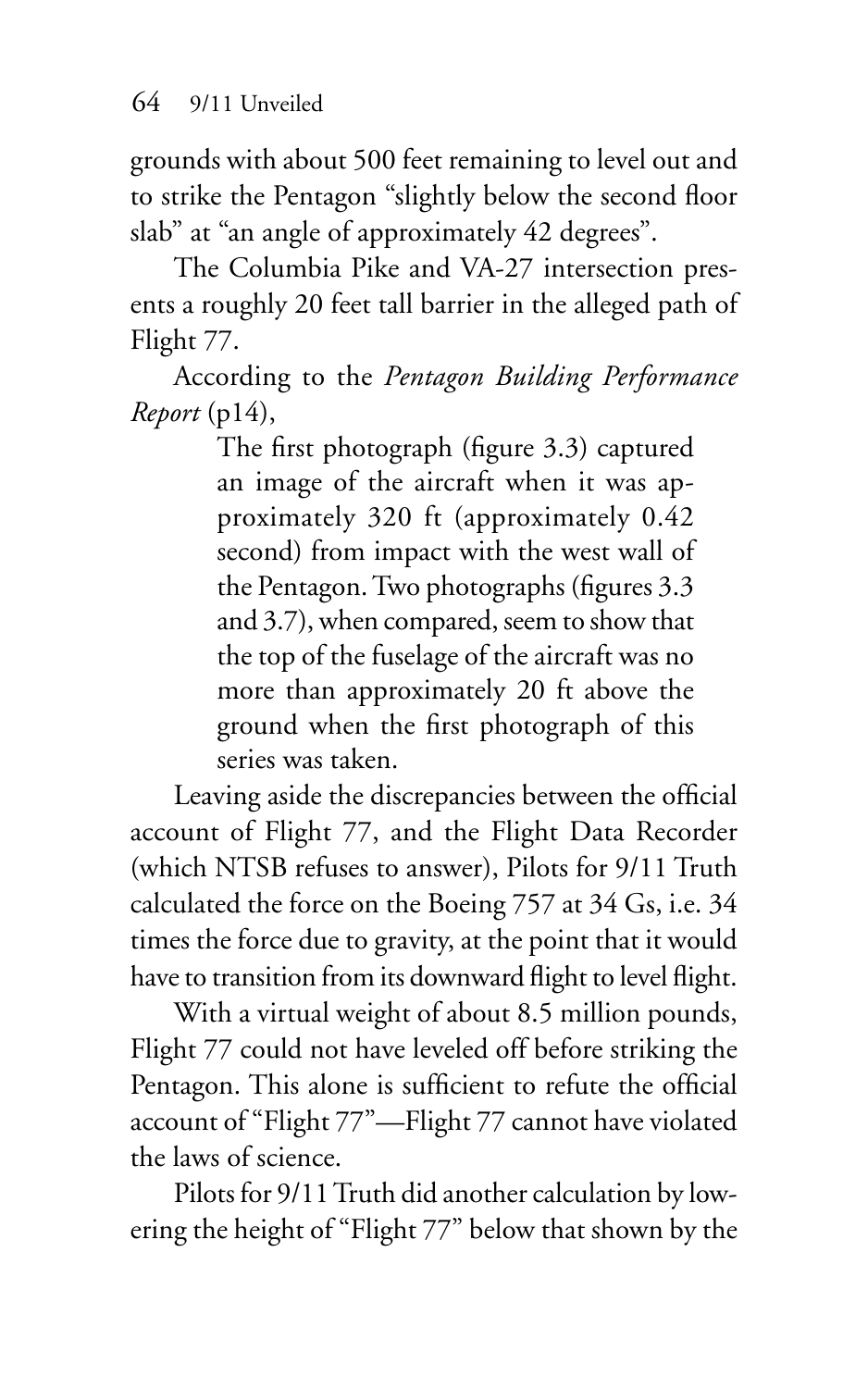FDR. They lowered it to the top of the VDOT antenna beside Columbia Pike — under the alleged flight path.

With this very conservative case, they calculated the force on the Boeing 757 at 11.2 Gs. "11.2 Gs was never recorded in the FDR. 11.2 Gs would rip the aircraft apart" they wrote.

### **Conclusion**

The official account of Flight 77—supported only by one frame from a security camera showing a puff of something approaching the Pentagon—is contradicted by eyewitnesses, by the transcripts of Pentagon News Briefings conducted on September 12 and 15, by the *Pentagon Building Performance Report*, by the *Arlington County After-Action Report*, by the FBI's exhibit on phone calls from Flight 77, and by the Flight Data Recorder provided by the NTSB.

The official account of Flight 77 contradicts the laws of science. Flight 77 could not have withstood the calculated G-force when it would have had to level out at "530 miles per hour"—about 100 yards before striking the Pentagon— with "the top of the fuselage of the aircraft . . . no more than approximately 20 ft above the ground".

On September 10, 2001, then Secretary of Defense Donald Rumsfeld admitted that the Pentagon "cannot track \$2.3 trillion in transactions". It is alleged that the section of the Pentagon destroyed on September 11, 2001 housed records of DoD spending.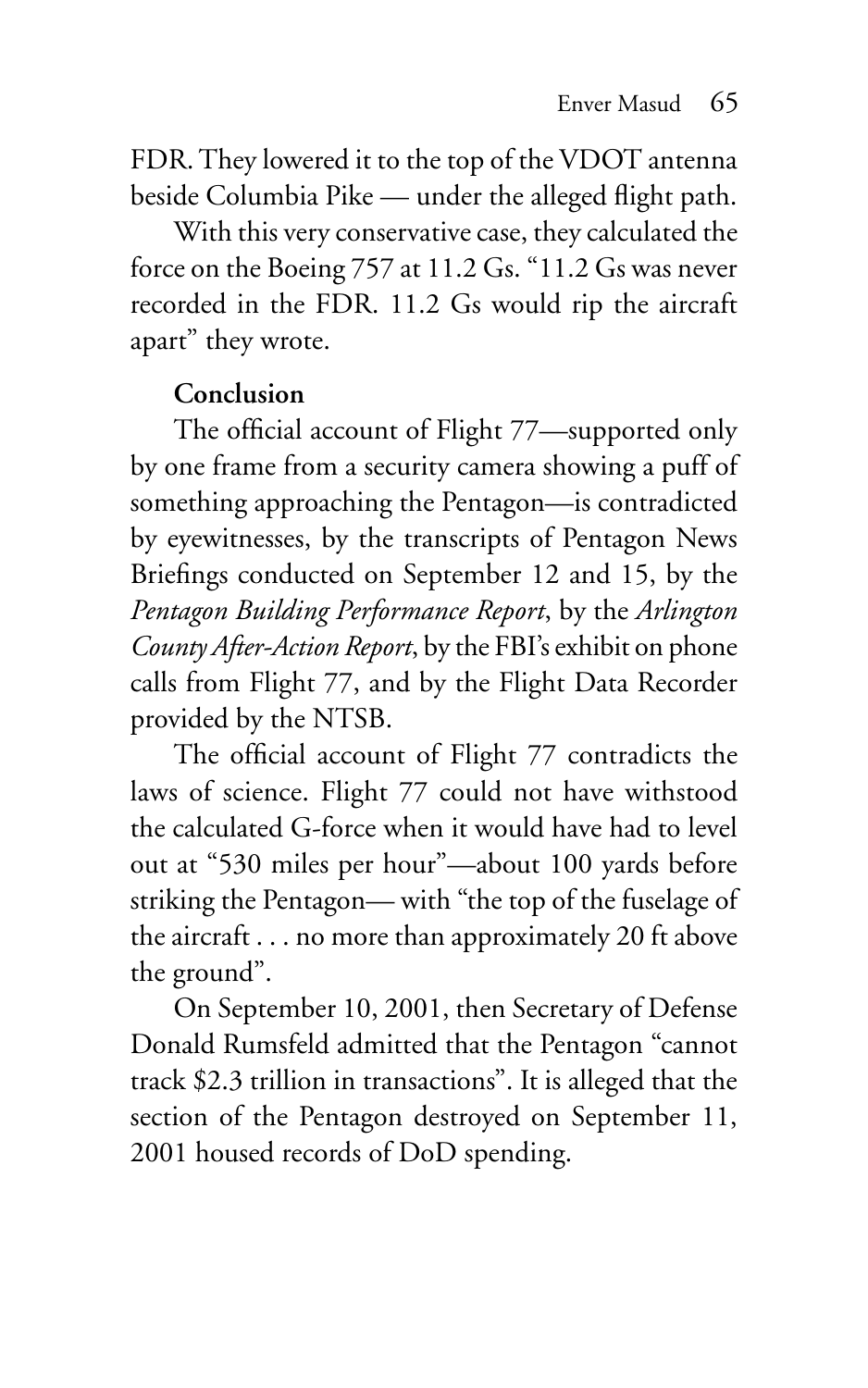# [Boomerang](http://www.twf.org/Library/WaronIslam.html)

By March 2003, with the Commission's staff barely in place, a detailed outline, complete with "chapter headings, subheadings, and sub-subheadings" of *The 9/11 Commission Report* had been prepared (Shenon, p389). At the first public hearing, Chairman Kean asked, "What kind of fanaticism drove them to do this?"

With the goal set, contradictory evidence was excluded; the final report was fatally flawed.

Bin Laden is not wanted by the FBI for 9/11.

There were no Arab names on the published passenger lists, several of the hijackers are reported to be alive, the 9/11 Commission ignored the discrepancies.

Aircraft impact and the resulting fires could not have brought down the Twin Towers—evidence of explosives was ignored by the 9/11 Commission.

The collapse of the 47-story 7 World Trade Center in about seven seconds has yet to be explained —NIST's computer simulation is inconclusive.

There's little or no evidence that Flight 93 ploughed into the ground at the Pennsylvania "crash site".

There's no hard evidence that Flight 77 struck the Pentagon—photos, videos, and other evidence is being withheld by the U.S. government.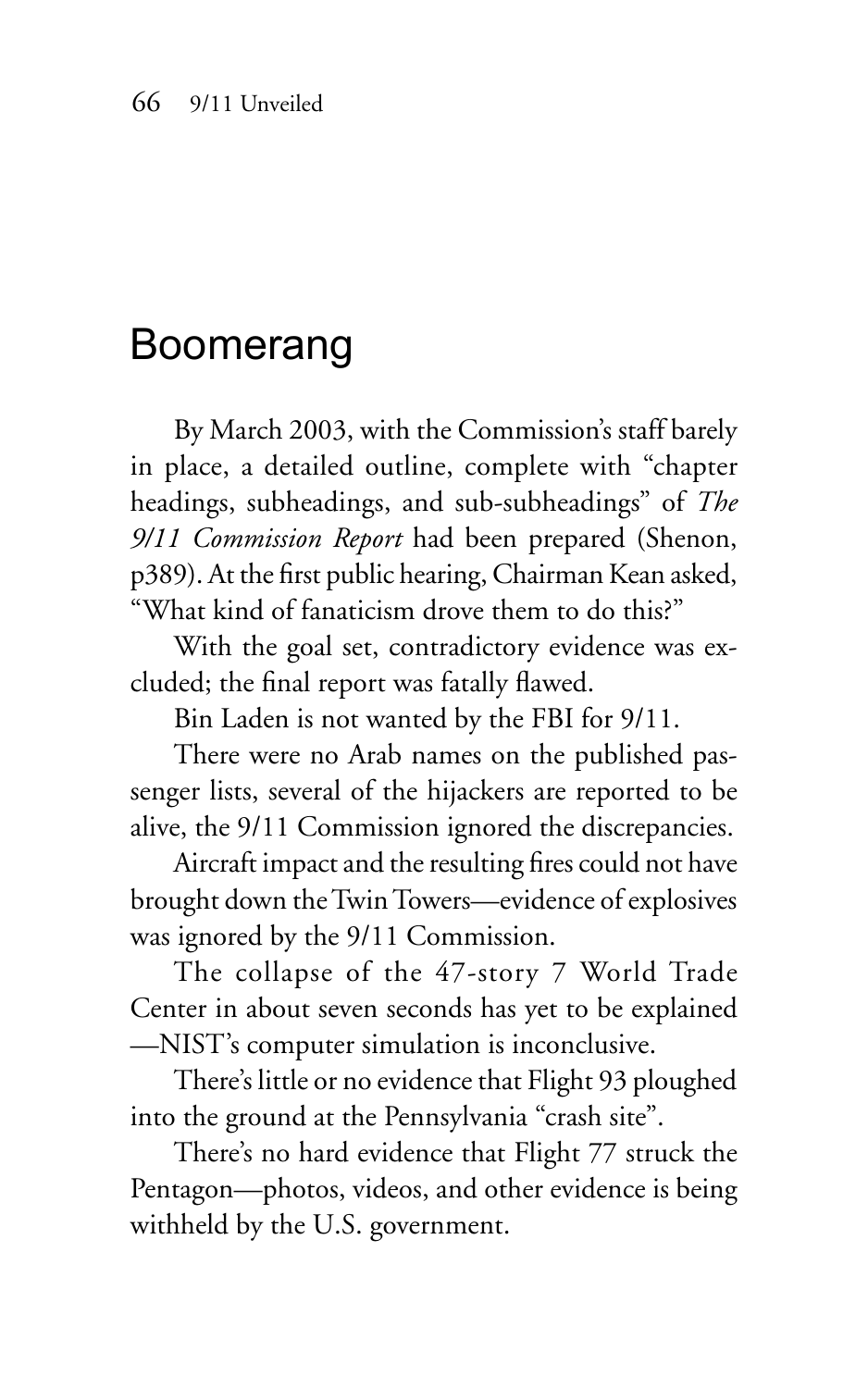The architects of the 9/11 attacks have yet to be unveiled. To begin to identify them one needs to answer: Who is responsible for the continuing cover-up? Who had the motive, means, and opportunity to carry out these attacks? Who benefited?

But the U.S. government is anxious to avoid having *The 9/11 Commission Report* scrutinized too closely, and is not interested in an independent investigation.

According to Sahr MuhammedAlly, who observed part of the proceedings at Guantanamo, during the war crimes tribunal—the first since WWII—convened to try Bin Laden's onetime driver, Salim Hamdan, the government claimed that *The 9/11 Commssion Report*—a *New York Times* bestseller—was classified and could not be used in the trial (democracynow.org, August 7, 2008)!

The credibility of the Bush administration, and America's reputation, are at an all-time low. The dollar has plunged, the U.S. economy is in recession, and taxpayers are stuck with about a trillion dollar bill to bailout failing banks. The "peace dividend" has been squandered.

In 1989, *The Washington Post* reported that military experts from previous administrations told Congress today that the \$300 billion annual Pentagon budget could be safely cut in half over the next decade because of the reduced threat from the Soviet Union and Eastern Europe.

The war on "war on terrorism" has boomeranged. Nobel Prize-winning economist Joseph Stiglitz, and Harvard economist Linda Bilmes, estimate the cost of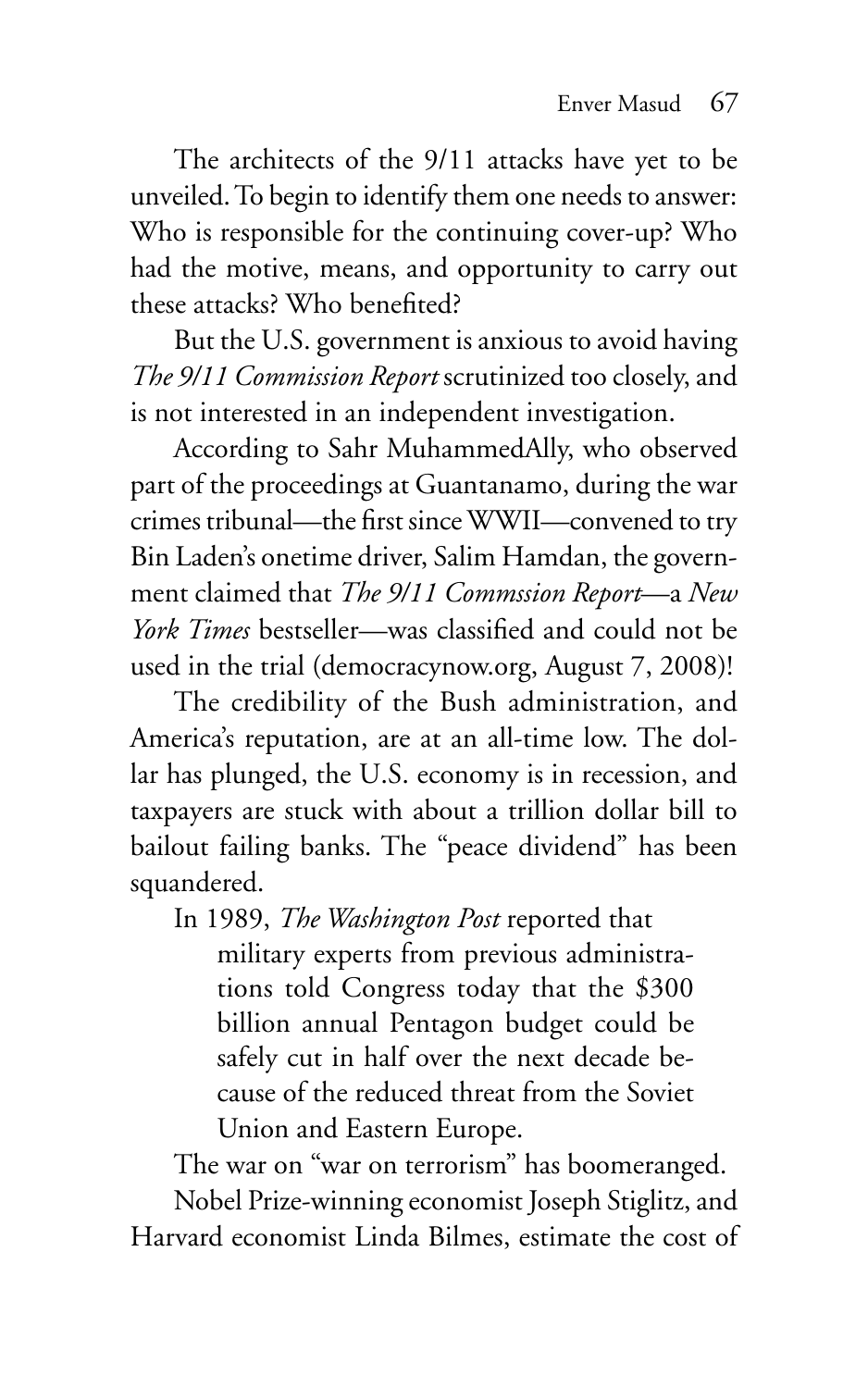the Iraq war at \$3 to \$5 trillion. At a time when funds are needed for health care, education, infrastructure, that's \$10,000 to over \$16,000 for every American.

This is in addition to the \$481 billion budgeted for defense in 2008. Compare this to \$500 billion budgeted by the rest of the world combined!

It is reported that more than 4000 American soldiers have died, 320,000 had brain injuries, and 300,000 U.S. veterans have mental problem (Pauline Jelinek, Associated Press, April 17, 2008).

The United Nations Compensation Commission imposed a total of \$53 billion in war reparations charges against Iraq for its invasion of Kuwait in 1990. What does the U.S. owe Iraq in reparations?

In the 10 years prior to the U.S. invasion of Iraq, 500,000 children and old people died as a result of U.S.-UN sanctions. More than 1.1 million have died as a result of the invasion (Fairness & Accuracy in Reporting, January/February 2008):

> [A] Johns Hopkins study estimated that, as of July 2006, 655,000 Iraqis had been killed, about 600,000 of them violently and at least 30 percent directly by coalition forces. It updated an earlier study (Lancet, 10/29/04) that estimated that 100,000 Iraqis had died during the first year of the war. An extrapolation of the Johns Hopkins estimate of violent deaths done by Just Foreign Policy (9/18/07) currently stands at over 1.1 million.

In the U.S., "North Korea and Iran are seen as the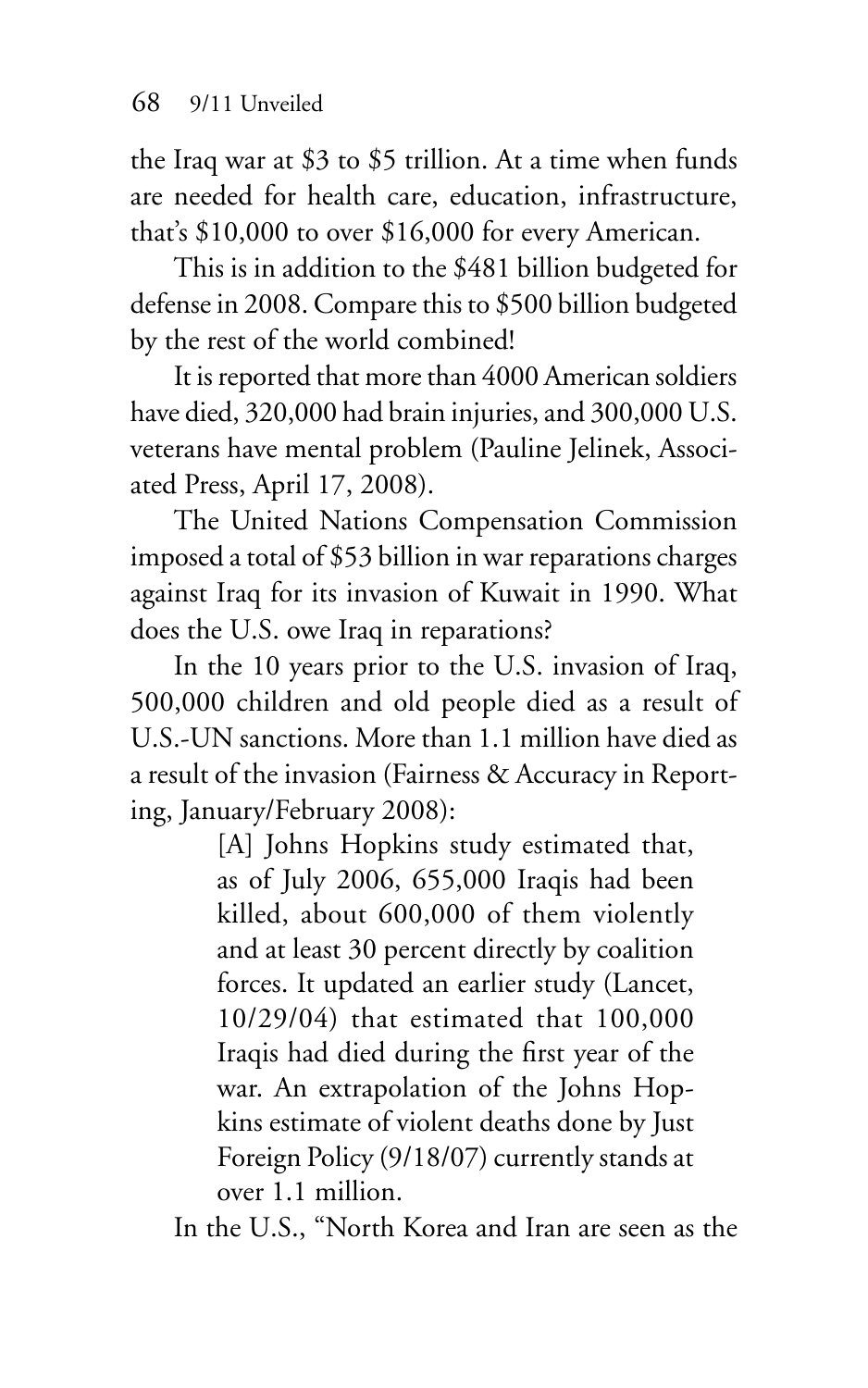biggest risks. However, the youngest U.S. respondents share the Europeans' view that theirs is the biggest threat, with 35 per cent of American 16- to 24-year-olds identifying it [U.S.] as the chief danger to stability", according to a survey by Harris Research for the *Financial Times*  (July 1, 2007).

*The American Human Development Report* (July 16, 2008) funded by Oxfam America, the Conrad Hilton Foundation, and Rockefeller Foundation, found that the U.S. had slumped from 2nd place in 1990 to 12th place.

Following the collapse of the Soviet Union in 1991, the U.S. needed new "enemies" to justify maintaining the bloated military-industrial complex, and to control the resources and markets of other countries which it has done for decades.

U.S. strategists settled on creating the "Islamic fundamentalist" threat (Leon T. Hadar, Cato Institute, August 27, 1992).

"Islamic fundamentalist" evolved, and became the "rogue states and nuclear outlaws," the "axis of evil," the "war on terrorism," and "Islamo-fascism."

General Wesley Clark, former NATO Supreme Allied Commander, during an interview televised on Democracy Now! (March 2, 2007) stated:

> About 10 days after 9/11, I went through the Pentagon, . . . and one of the generals called me in. . . . He says, "We've made the decision we're going to war with Iraq." . . .

> So I came back to see him a few weeks later, and by that time we were bombing in Afghanistan. I said, "Are we still going to war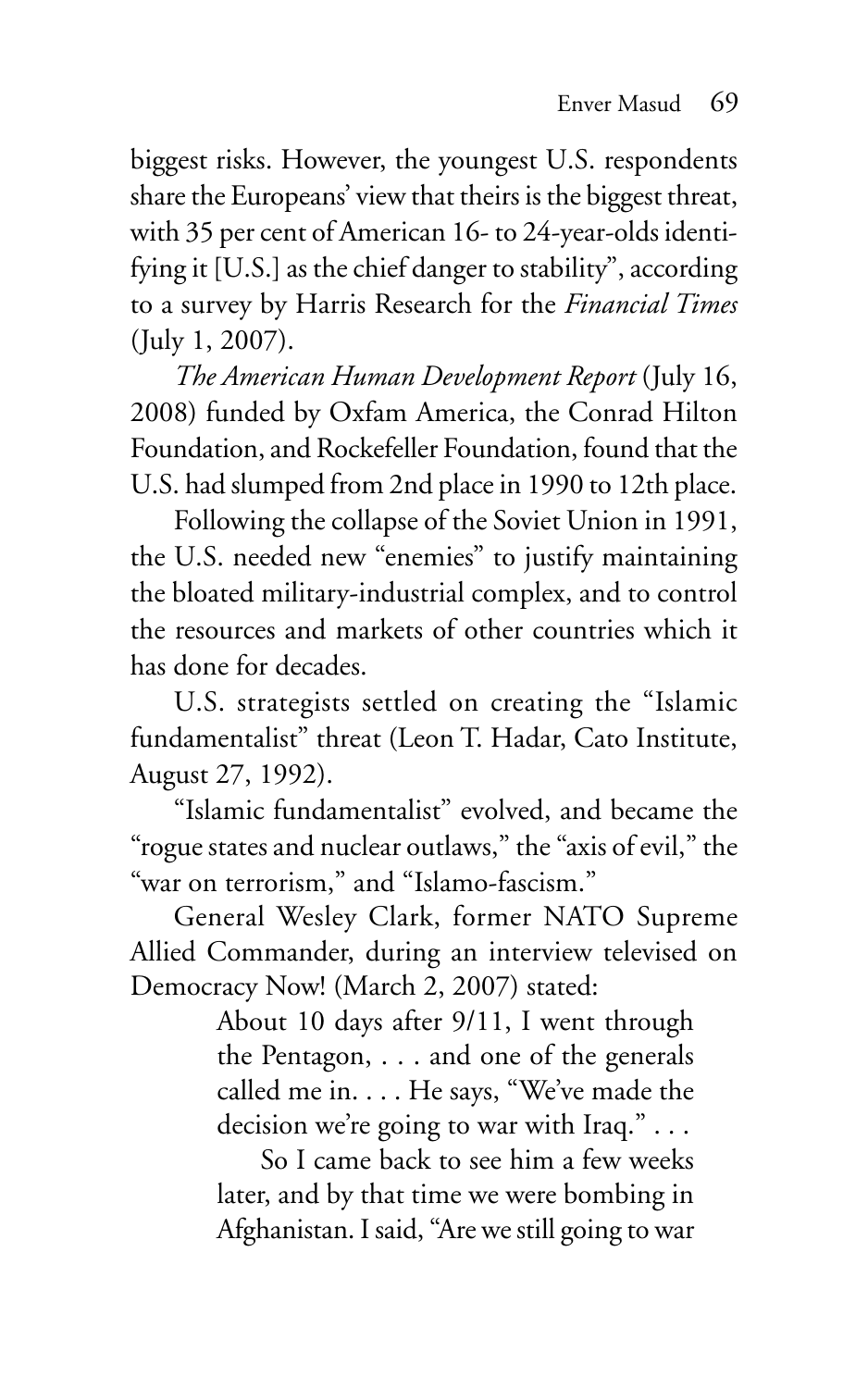with Iraq?" And he said, "Oh, it's worse than that." . . . "This is a memo that describes how we're going to take out seven countries in five years, starting with Iraq, and then Syria, Lebanon, Libya, Somalia, Sudan and, finishing off, Iran.

While most Americans seek an end to the Iraq war, "Israel and its Fifth Column in this city seek to stampede us into war with Iran" writes Patrick J. Buchanan —senior adviser to American presidents Richard Nixon, Gerald Ford, and Ronald Reagan.

Meanwhile the killing goes on.

Americans and Muslims are dying in wars promoted by the military, industrial, congressional complex, global corporations, Israel, and Christian Zionists.

Former Supreme Court Justice Robert Jackson, chief U.S. prosecutor at the first Nuremberg trial, has called waging aggressive war "the supreme international crime differing only from other war crimes in that it contains within itself the accumulated evil of the whole" (Benjamin B. Ferencz, Salzburg Law School, Summer 2004).

For the military-industrial complex and global corporations wars are for profit. For Israel, wars are for land, water, and regional supremacy. For Christian Zionists the target is Islam.

In February 24, 1948, George Kennan—one of the most influential figures of the Cold War, stated in the top secret *Policy Planning Study 23* for the U.S. Department of State:

> we have about 50% of the world's wealth but only 6.3 % of its population. . . . Our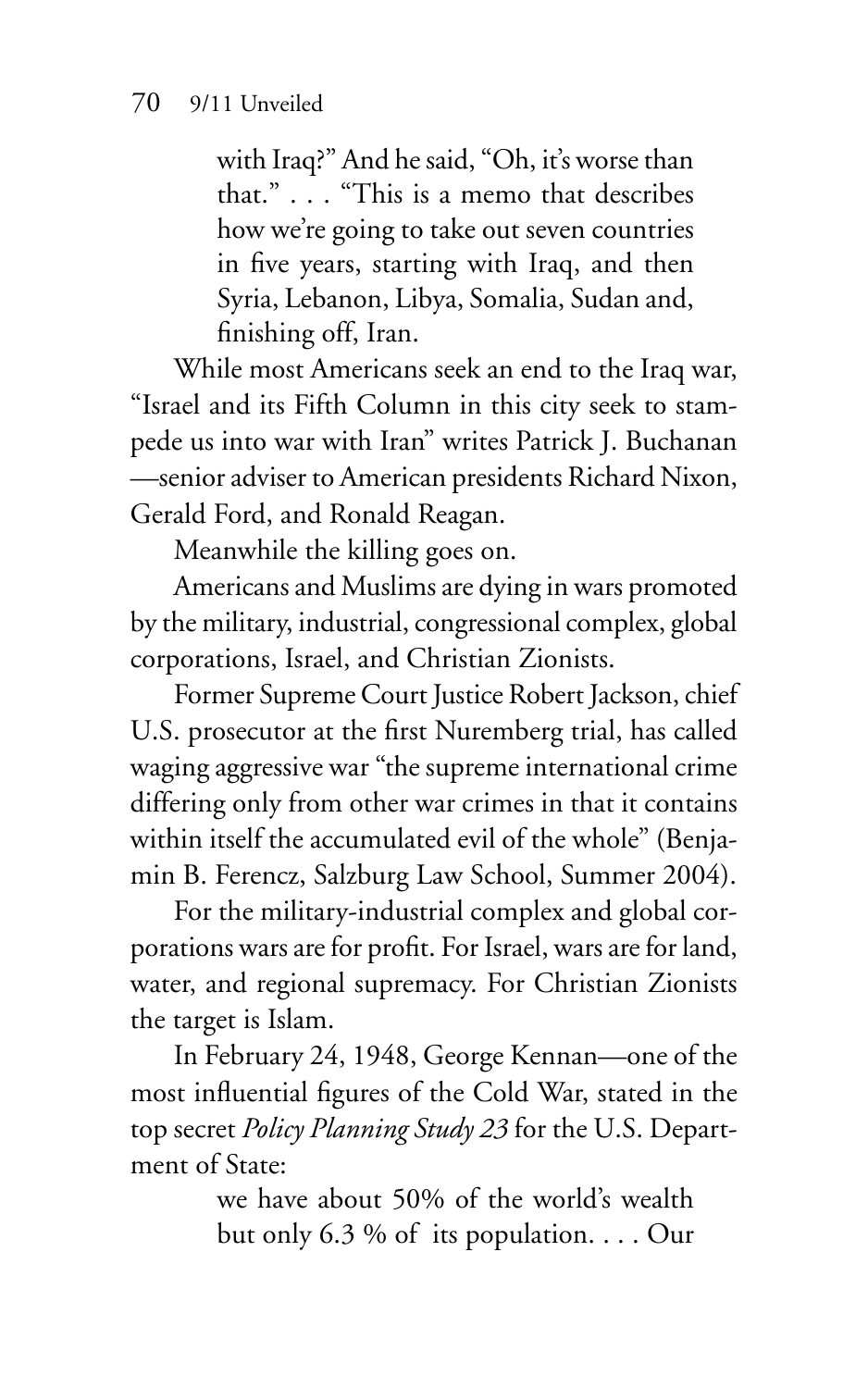real task in the coming period is to devise a pattern of relationships which will permit us to maintain this position of disparity . . . According to historian R. T. Naylor (Standard Schaeffer, *CounterPunch*, June 21, 2003):

> Al-Qaeda itself does not exist, except in the fevered imaginations of neo-cons and Likudniks . . . who find it extremely useful as a bogeyman to spook the public and the politicians to acquiesce in otherwise unacceptable policy initiatives at home and abroad. Very simply, what you have are loose networks of likeminded individuals . . . They conduct their operations strictly by themselves, even if they may from time to time seek advice.

In *Who Speaks for Islam?*, a product of the Gallup World Poll's massive research, authors John L. Esposito and Dalia Mogahed find that Muslims around the world want basically what Americans want. They reject terrorism, they admire the West for its technology and democracy. What they least admire about the West is its perceived moral decay and breakdown of traditional values. They criticize or celebrate countries based on their politics, not based on their culture or religion.

The "clash of civilizations" exists only in the imaginations of those who lead us to war for money or power. Ultimately, most wars are a clash of values—greed versus justice.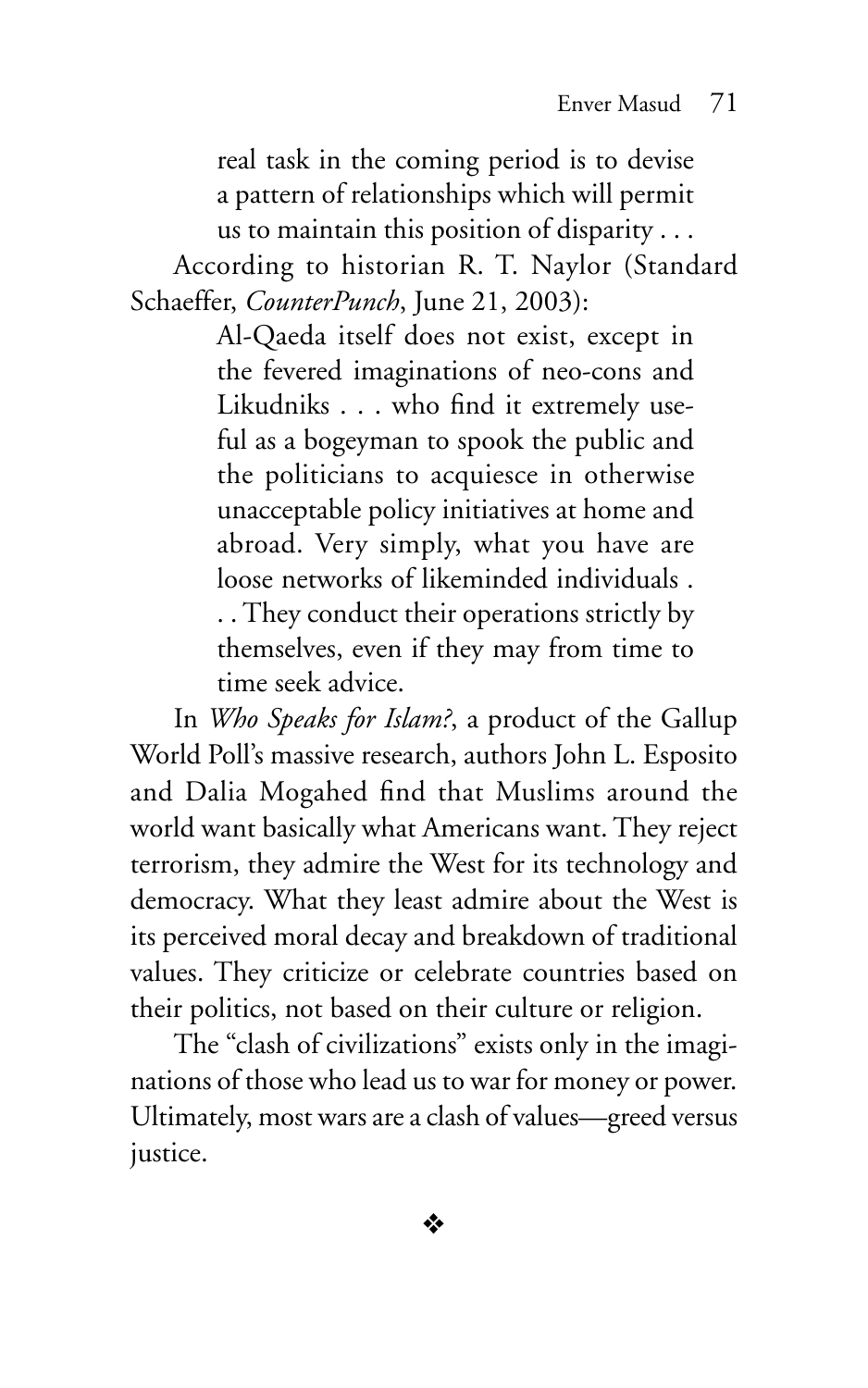### **[Muslims Didn't Do It](http://www.twf.org/News/Y2011/0911-Muslims.html)**

**"All the proffered evidence that America was attacked by Muslims on 9/11, when subjected to critical scrutiny, appears to have been fabricated."**—David Ray Griffin, Professor Emeritus

### **Military and Intelligence Professionals**

"I'm astounded that the conspiracy theory advanced by the administration could in fact be true and the evidence does not seem to suggest that that's accurate."—Col. Ronald D. Ray, U.S. Marine Corps (ret)

"Scholars and professionals . . . have established beyond any reasonable doubt that the official account of 9/11 is false and that, therefore, the official 'investigations' have really been cover-up operations."—Lt. Col. Robert Bowman, PhD, U.S. Air Force (ret)

"Your countrymen have been murdered and the more you delve into it the more it looks as though they were murdered by our government, who used it as an excuse to murder other people thousands of miles away."—Lt. Col. Shelton F. Lankford, U.S. Marine Corps (ret)

"It is as a scientist that I have the most trouble with the official government conspiracy theory, mainly because it does not satisfy the rules of probability or physics."—Lt. Col. Karen U. Kwiatkowski, PhD, U.S. Air Force (ret)

"No aircraft hit the Pentagon. Totally impossible! You couldn't make the turns with a 757. You couldn't fly it in over the highway. You couldn't fly it over the light poles. You couldn't even get it that close to the ground because of turbulence."—Major Douglas Rokke, PhD, U.S. Army (ret)

"The government story they handed us about 9/11 is total B.S. plain and simple."—Capt. Russ Wittenberg, U.S. Air Force

"[W]hat we saw happen on that morning of September 11, 2001, was the result of a highly-compartmentalized covert operation to bring about a fascist coup in this country."—Alan N. Sabrosky, PhD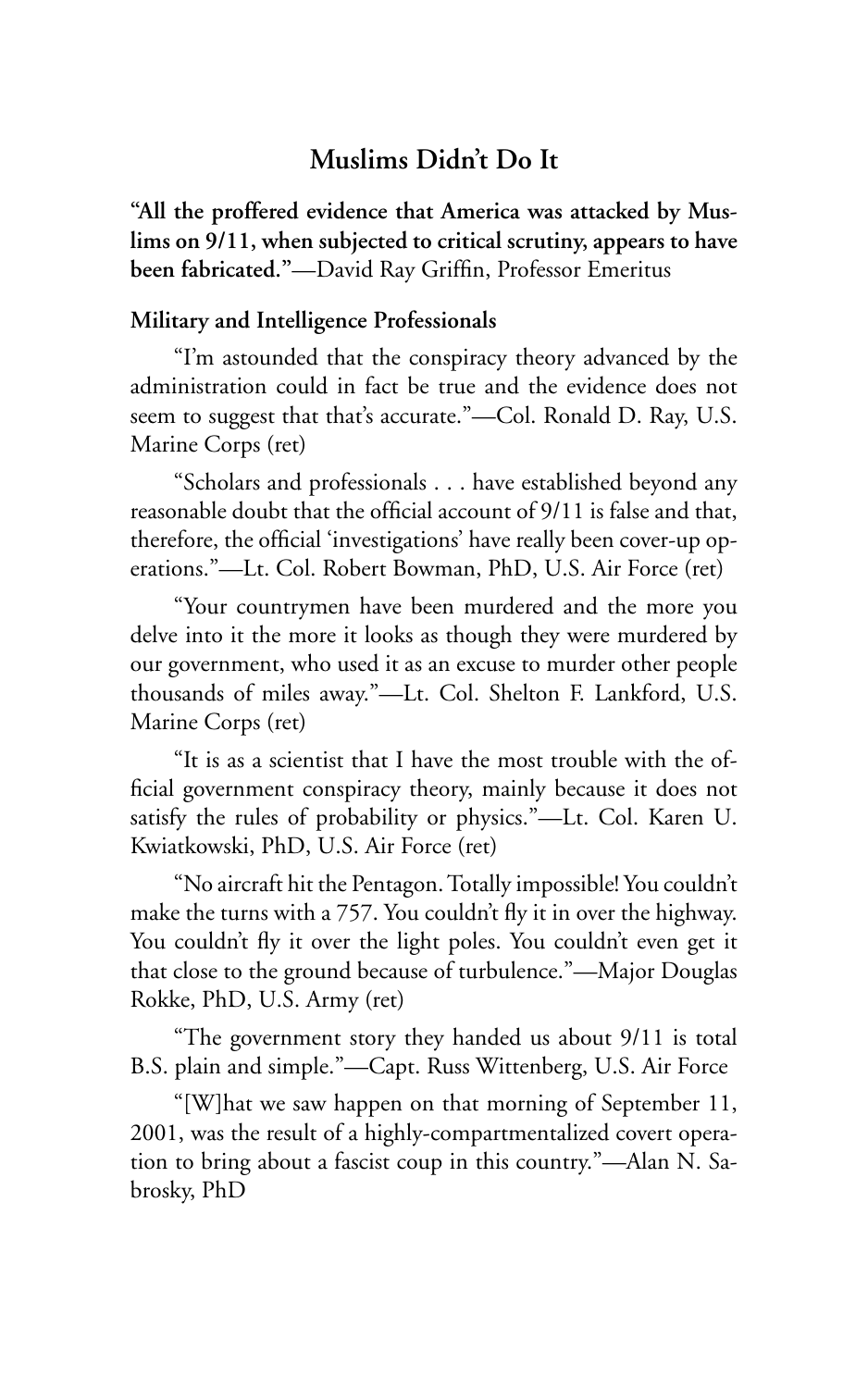### **Pilots and Aviation Professionals**

"We analyzed the data and announced our conclusion on 3/26/07 that 'The information provided by the NTSB does not support the 9/11 Commission Report of American Airlines Flight 77 impact with the Pentagon.'"—Rob Balsamo, Commercial airline pilot, Co-founder Pilots for 9/11 Truth

"I most certainly and honestly believe, that sometime in the near future, it will become common knowledge that the events of 9/11 were an 'inside job' designed, engineered and committed by a very large and 'in control' rogue element within our United States federal government".—Glen Stanish, Commercial airline pilot

"No Boeing 757 ever crashed into the Pentagon. No Boeing 757 ever crashed at Shanksville. . . . And no Arab hijacker, ever in a million years, ever flew into the World Trade Center. And if you got 30 minutes I'll tell you exactly why he couldn't do it the first time."—John Lear, Retired commercial airline pilot

". . . an airplane that weighs 100 tons all assembled is still going to have 100 tons of disassembled trash and parts after it hits a building. There was no wreckage from a 757 at the Pentagon."— Capt. Russ Wittenberg, Retired commercial pilot

"I was also a Navy fighter pilot and Air Combat Instructor, U.S. Navy Fighter Weapons School and have experience flying low altitude, high speed aircraft. I could not have done what these beginners did."—Commander Ralph Kolstad, Retired commercial airline captain

"I know from my experience that it would have been highly improbable that even a seasoned American test pilot, a military test pilot, could have flown a T-category, aircraft like the 757, into the first floor of the Pentagon because of a thing called Ground Effect."—Capt. Fred Fox, Retired commercial airline pilot

"The Pentagon was not hit by a Boeing 757. A Boeing 757 did not crash in Shanksville Pa."—Gordon Price, Retired commercial airline captain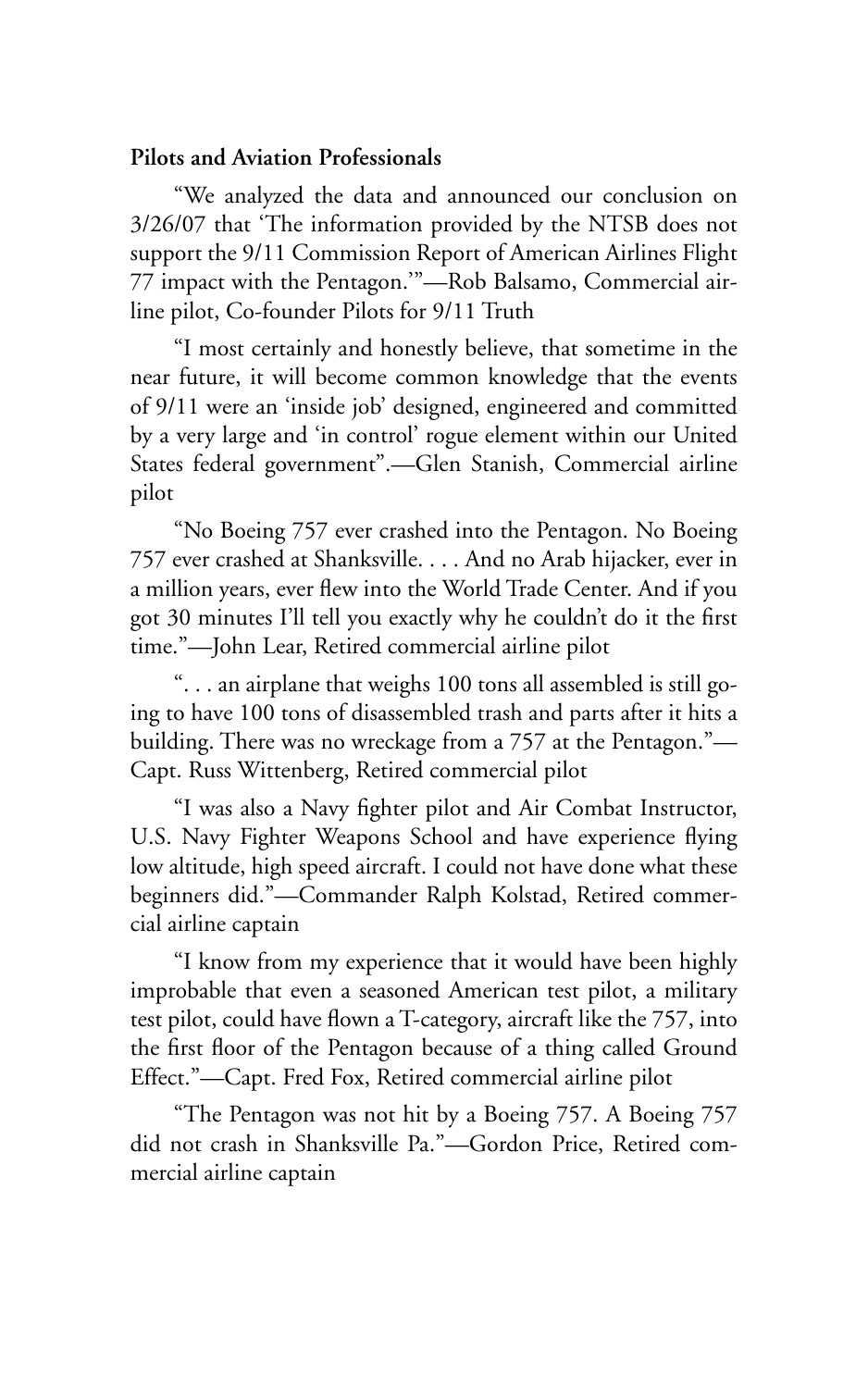#### **Engineers and Architects**

"The 9/11 Commission Report is fatally flawed. The major conclusions of the 9/11 Commission Report (the official, conspiracy theory) are false."—Enver Masud, Engineer and author "9/11 Unveiled"

"I will present to you the very clear evidence that all three World Trade Center high-rise buildings, the Twin Towers and Building 7 were destroyed not by fire as our government has told us, but by controlled demolition with explosives."—Richard Gage, Founding member of Architects and Engineers for 9/11 Truth

"I have 'known' from day-one that the buildings were imploded and that they could not and would not have collapsed from the damage caused by the airplanes that ran into them."— Daniel B. Barnum, B.Arch, FAIA

"[S]ymmetrical collapse is strong evidence of a controlled demolition. A building falling from asymmetrical structural failure would not collapse so neatly, nor so rapidly".—David A. Johnson, B.Arch, MCP, PhD, F.AICP

"Obviously it [WTC 7] was the result of controlled demolition and scheduled to take place during the confusion surrounding the day's events."—Jack Keller, BS CE, MS Irrigation Eng, PhD Agricultural and Irrigation Eng, PE, F.ASCE

"In my opinion the building WTC 7 was, with great probability, professionally demolished".—Hugo Bachmann, PhD

"The [Twin Tower] building was designed to have a fully loaded 707 crash into it. That was the largest plane at the time. I believe that the building probably could sustain multiple impacts of jetliners because this structure is like the mosquito netting on your screen door."—Frank A. DeMartini, Architect and WTC Construction Manager

"I looked at the drawings, the construction and it couldn't be done by fire. So, no, absolutely not."—Danny Jowenko, Proprietor, Jowenko Explosieve Demolitie B.V.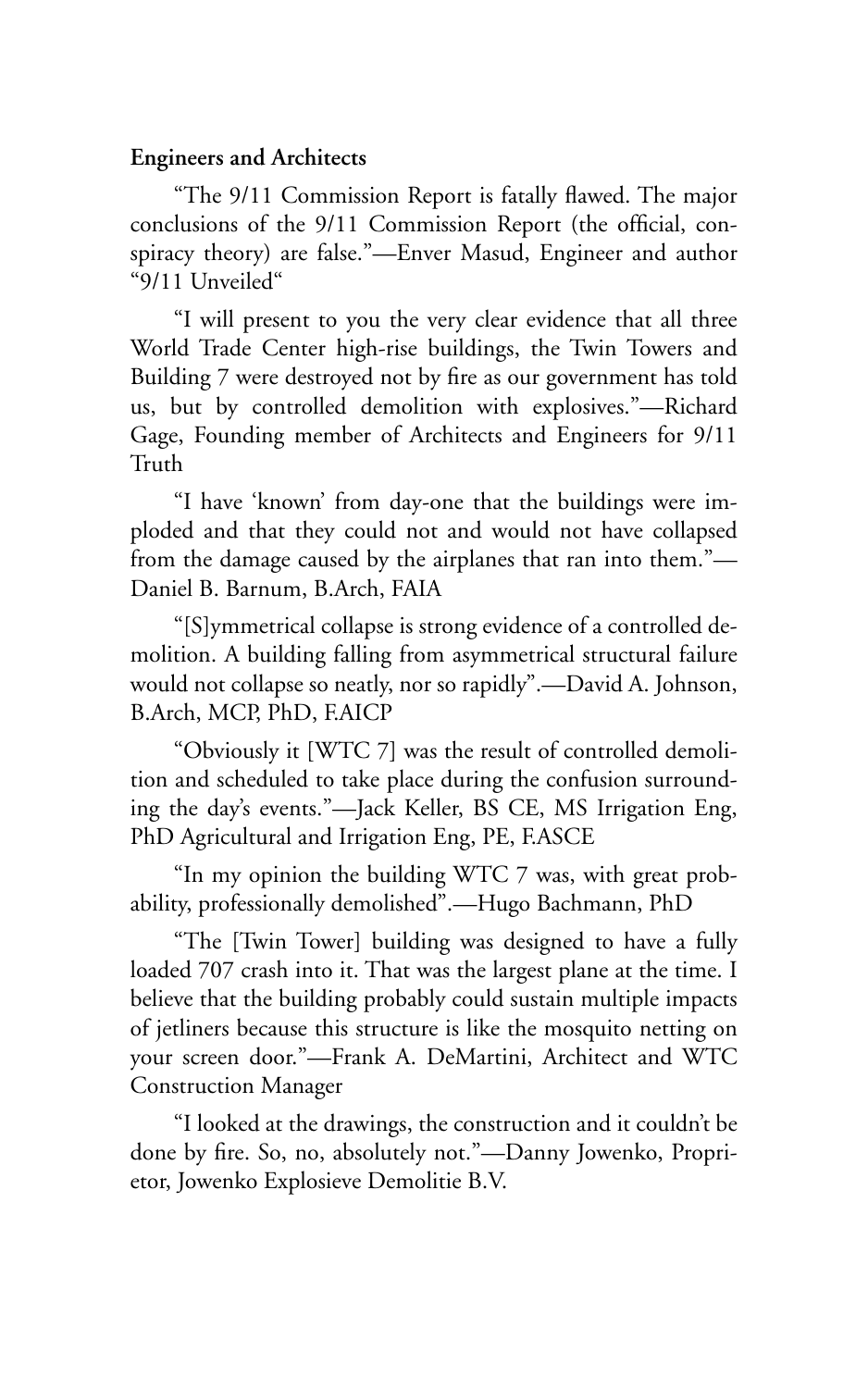### **Professors**

"We have found solid scientific grounds on which to question the interpretation put upon the events of September 11, 2001 by the Office of the President of the United States of America and subsequently propagated by the major media of western nations."—A. K. Dewdney, PhD, Member Scientific Panel Investigating Nine-Eleven

"Despite the absence of any visible fire at the time of collapse, the government report alleges WTC Building 7 is the first and only steel-framed high-rise building in the history of mankind to collapse simply as the result of a fire."—David L. Griscom, Research physicist, Member Scholars for 9/11 Truth and Justice

"Truth, Ethics and Professionalism are completely lacking in the official aftermath and investigations surrounding the 911 disasters. Unfortunately we went to war predicated on lies, sustained in lies, and perpetuated in lies."—Hamid Mumin, Ph.D., P.Eng., P.Geo.

"In my opinion the building WTC 7 was, with great probability, professionally demolished".—Jorg Schneider, Dr hc, Professor Emeritus, Structural Dynamics and Earthquake Engineering

"This is the first time, and this is the worst disaster, but this is the first time that families have been attempted to be silenced through a special fund, . . . I found that the airlines approached members of Congress and the Senate to get their bailout and their immunity and their protection starting on 9/11."—Mary Schiavo, JD, Former Professor of Aviation

"On the basis of photographic and video evidence as well as related data and analyses, I provide thirteen reasons for rejecting the official hypothesis, according to which fire and impact damage caused the collapse of the Twin Towers and WTC 7, in favor of the controlled-demolition hypothesis."—Steven Jones, PhD, Former Professor of Physics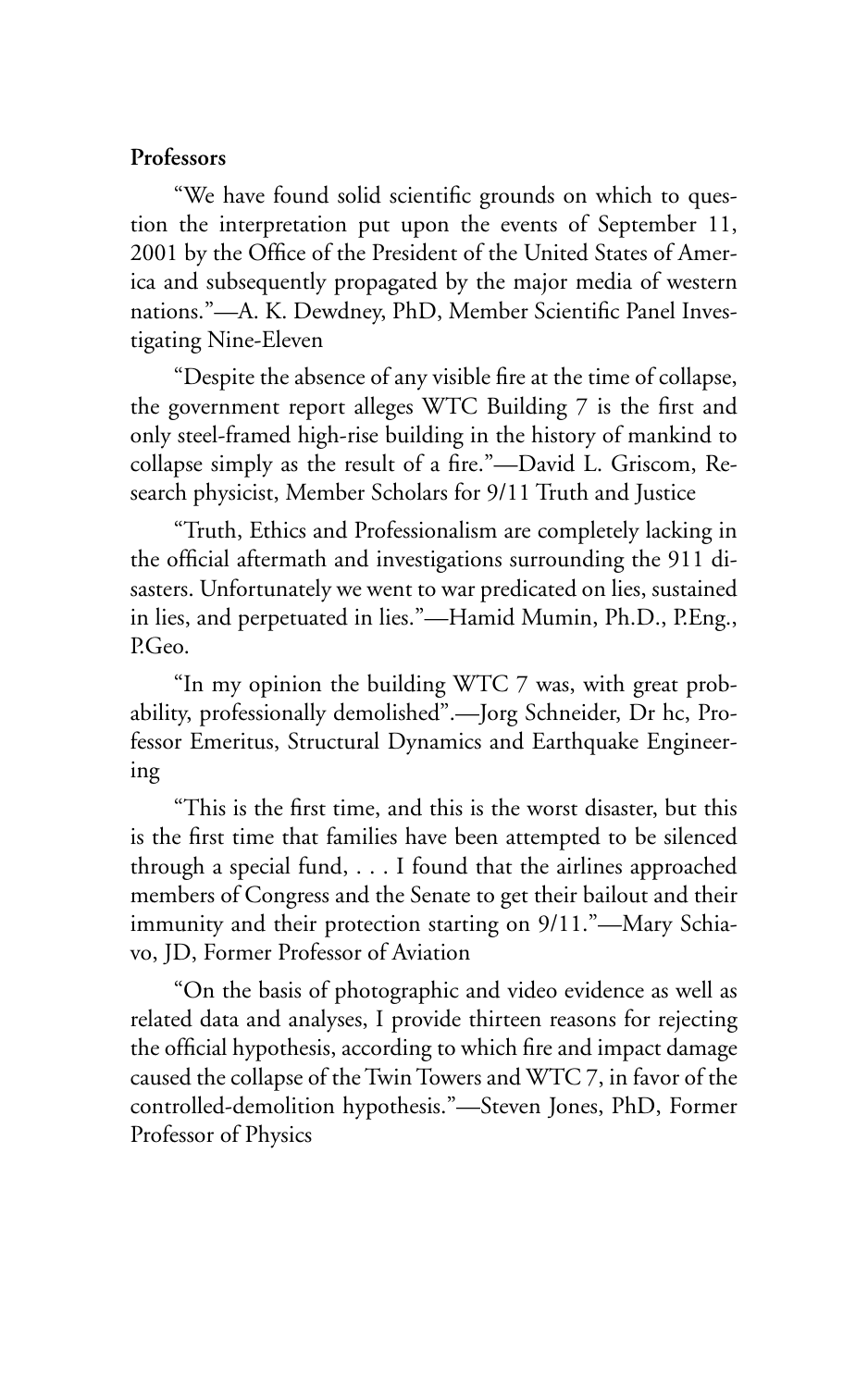# **Praise for** *The War on Islam* **by Enver Masud**

"Enver Masud gives example after example of disinformation and lies, cover-ups and double standards."—*Impact International*, England

"He brings balanced analysis of world affairs amidst the chaos of doctored evidence and complacent media."—*Muslim Observer*, USA

 "Excellent tool for explaining the realities of the world."— Muslimedia International, Canada

"The contents of the book are an eye opener."—All India Conference of Intellectuals, India

"One thing that is particularly impressive about the articles is Masud's obvious depth of knowledge about the U.S. and its policies in the world, and the way he is able to bring in impressive and telling statistics and background information to support his arguments and his case."—*Crescent International*, Canada

"Of historical significance, . . . A book like this is desperately needed in the warmongering climate of today."—*Muslims*, New York

"Excellent book. Dispels the myths and commonly held misconceptions about Islam."—Human Rights Foundation, South Africa

"A masterpiece of information of present day happenings in the world."—Tasmia Educational and Social Welfare Society, India

"His thoughts may prove valuable to thinking people in America"— Mumia Abu Jamal, USA

"One of the few contemporary voices of reason and wisdom"— William Mark Hardiker (freelance journalist), Australia

250,000+ sold or downloaded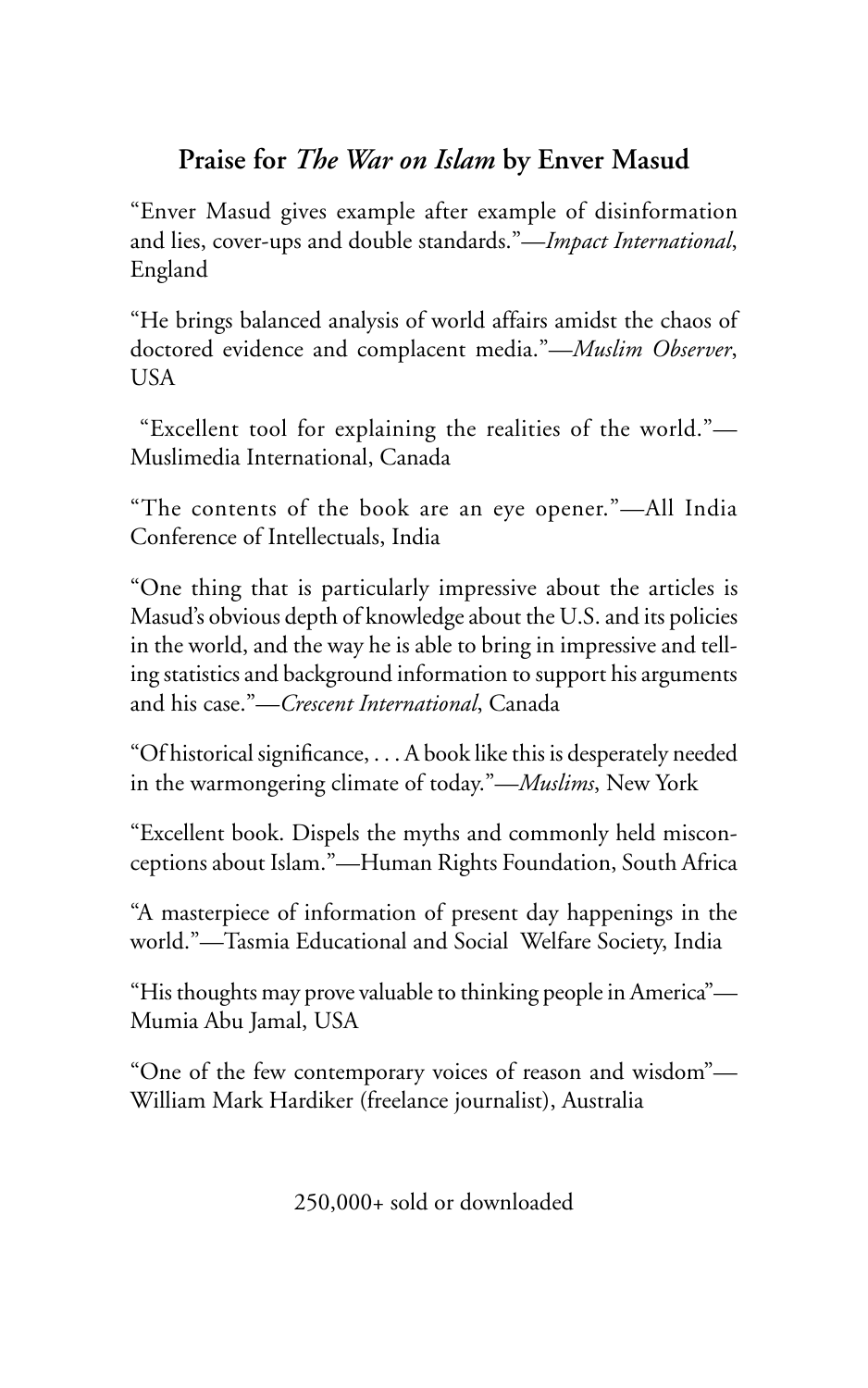**The Human Rights Foundation of South Africa**

hereby acknowledges the contributions of Mr. Enver Masud, author of *The War on Islam* for his efforts in dedicating himself to unveiling the truth regarding the onslaught against Islam. His book is a superb contribution to the truth.

> This gold award is granted to Mr. Enver Masud on 17 April 2002 South Africa

### ❖

# **American Federation of Muslims of Indian Origin (AFMI)**

2003 Award of Excellence Presented to Enver Masud For his outstanding achievements and for his distinguished services in promoting greater understanding of Islam and Muslims September 27, 2003

### ❖

## **United States Department of Energy Cash Award for Superior Job Performance**

Presented to Enver Masud In recognition of the high quality of his professionalism, his perseverance, and his competence . . .

June 1980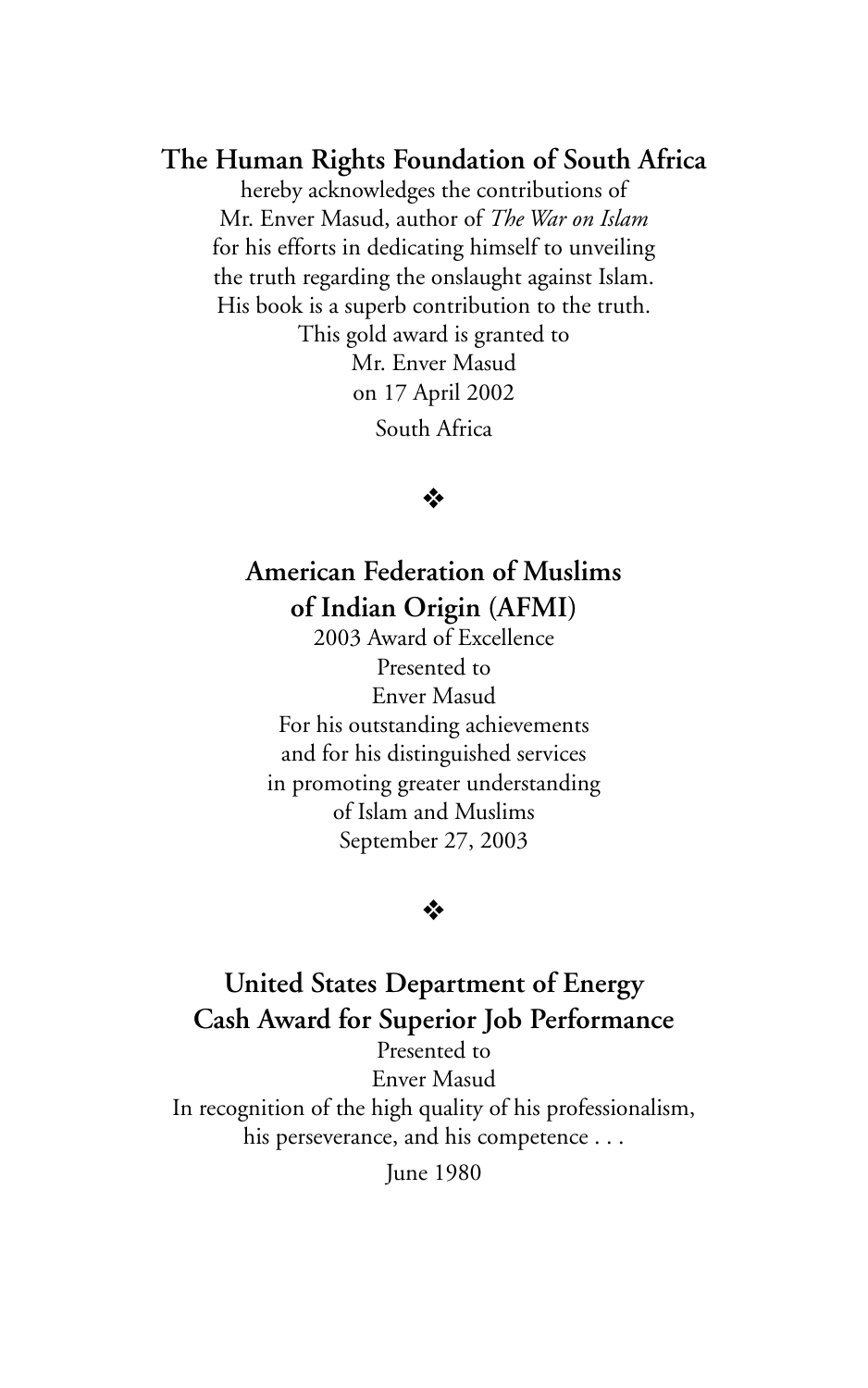*9/11 Unveiled* presented to:

[Thomas H. Kean, Chair](http://www.twf.org/Library/911Unveiled.html) [The 9/11 Commission](http://www.twf.org/Library/911Unveiled.html) June 23, 2011

[President Barack H. Obama](http://www.twf.org/News/Y2012/0815-Obama.pdf) August 15, 2012

[International Criminal Court](http://www.twf.org/News/Y2012/1127-EM_T03_OTP-CR-315_12.pdf) October 1, 2012